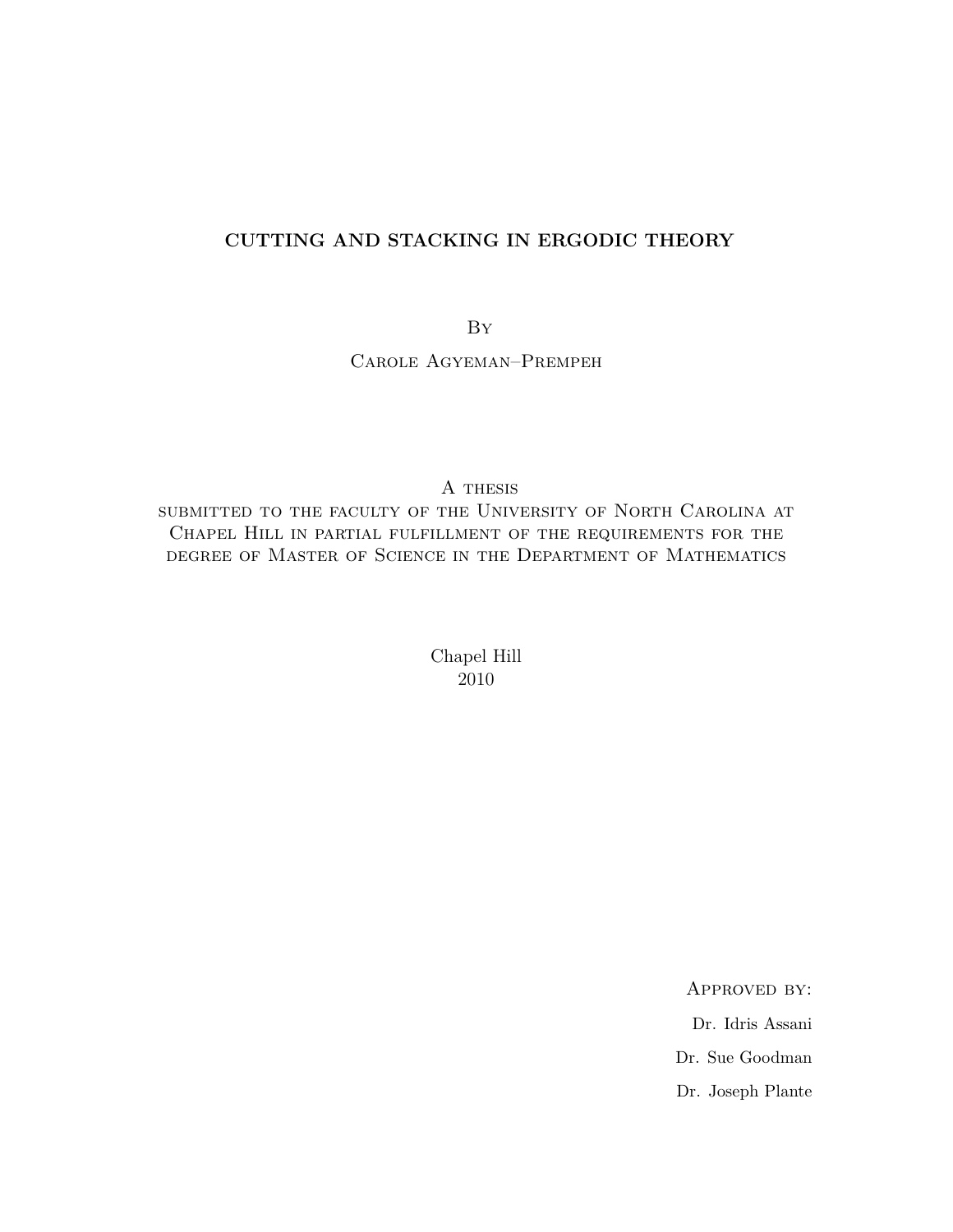### **Abstract**

Carole Agyeman-Prempeh : Cutting and Stacking in Ergodic Theory (Under the direction of Dr. Idris Assani)

This thesis looks at constructing transformations using cutting and stacking methods. It focuses mainly on the construction of Chacon's transformation. This transformation provides an example of a measure-preserving transformation which is weakly mixing and not strongly mixing.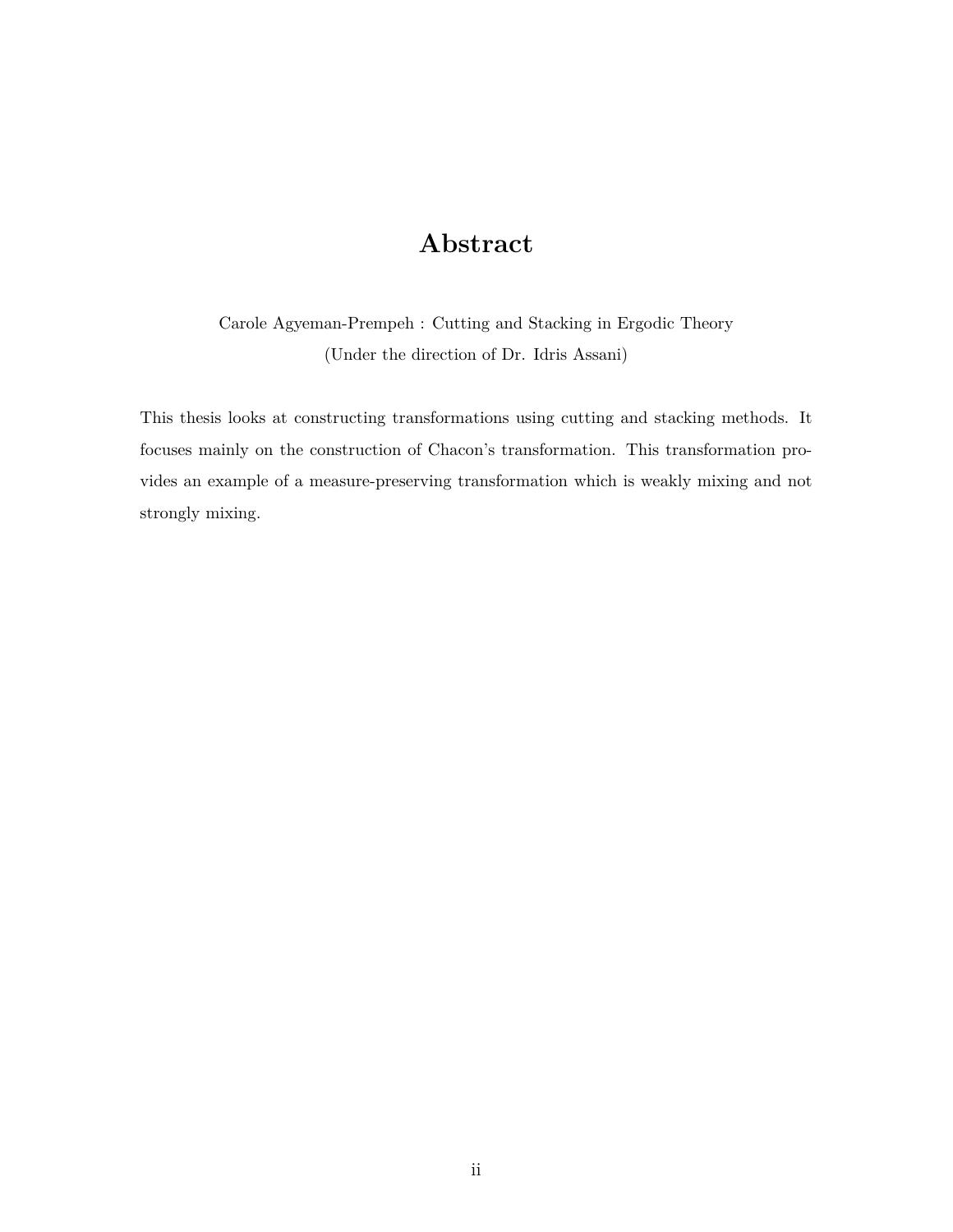### **Acknowledgments**

My deepest gratitude and appreciation goes to everyone who has helped and encouraged me during my postgraduate study. Your prayers, support and kind words are what kept me going during the tough times.

I am very thankful to my thesis adviser, Professor Idris Assani, for his guidance, support and patience. Under his instruction I have gained a deeper understanding of mathematics during my graduate career at UNC Chapel Hill. I was introduced to Ergodic theory by him and have amassed a lot of knowledge in cutting and stacking methods during my thesis writing.

I would like to thank members of my masters committee, Dr. Sue Goodman and Dr. Joseph Plante, for agreeing to be on my committee and for their insightful comments and suggestions.

Above all, I thank God for the opportunity given to me to study at UNC and the strength to complete my graduate study successfully.

Carole Agyeman-Prempeh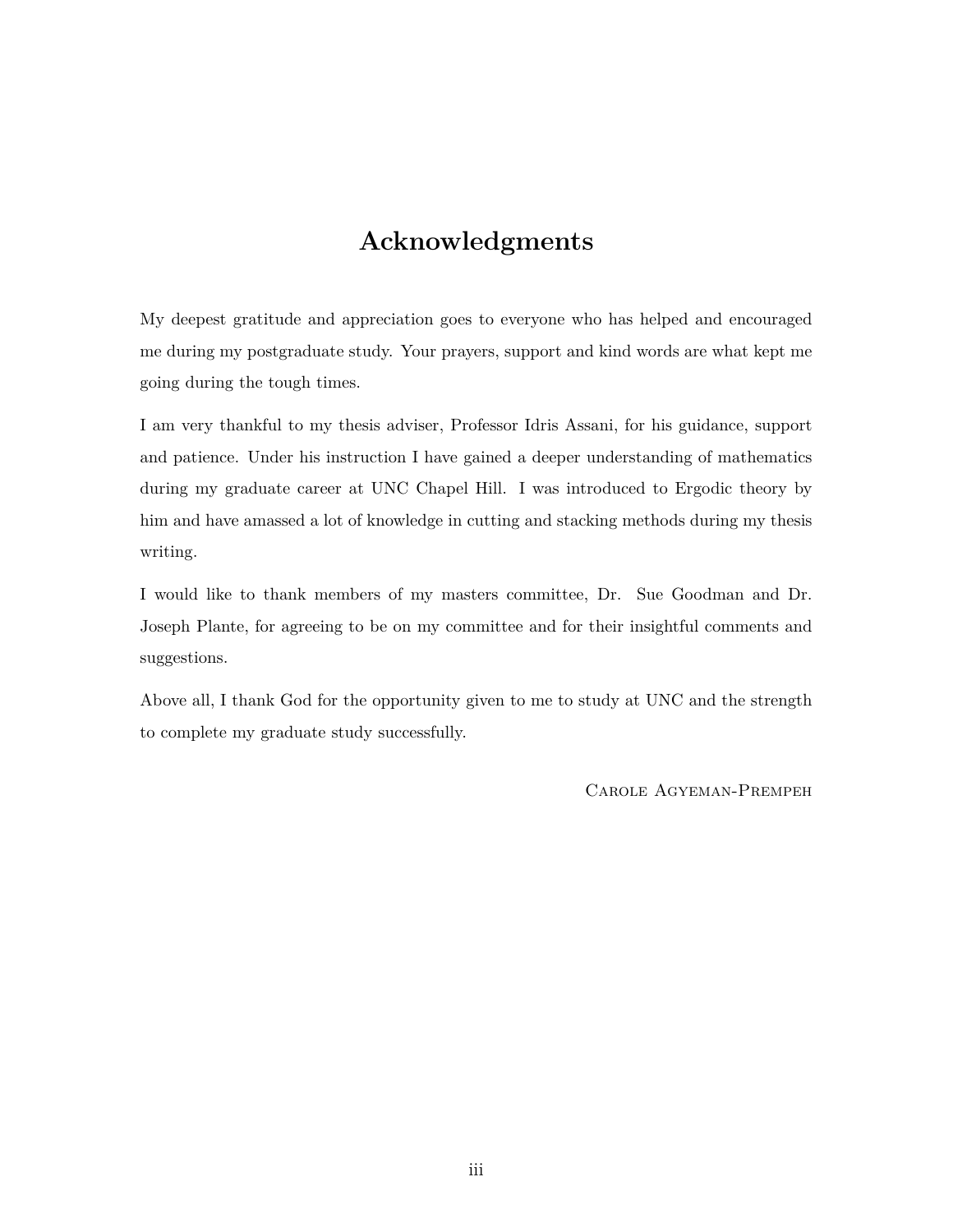# **Table Of Contents**

| List of Figures |              |                                                                            |              |
|-----------------|--------------|----------------------------------------------------------------------------|--------------|
| 1               |              | <i>Introduction</i>                                                        | $\mathbf{1}$ |
|                 | 1.1          |                                                                            | 1            |
| $\bf{2}$        |              | <b>Chacon's Transformations</b>                                            | 8            |
|                 | 2.1          | Construction of The Canonical Chacon Transformation $\ldots \ldots \ldots$ | 8            |
|                 |              | 2.1.1                                                                      | 13           |
|                 | 2.2          |                                                                            | 14           |
|                 |              | 2.2.1                                                                      | 14           |
|                 |              | The Chacon Transformation is Not Strongly Mixing<br>2.2.2                  | 15           |
|                 |              | 2.2.3                                                                      | 17           |
|                 | 2.3          |                                                                            | 32           |
| 3               |              | Some Results for Cutting and Stacking Methods                              | 34           |
|                 | Bibliography |                                                                            |              |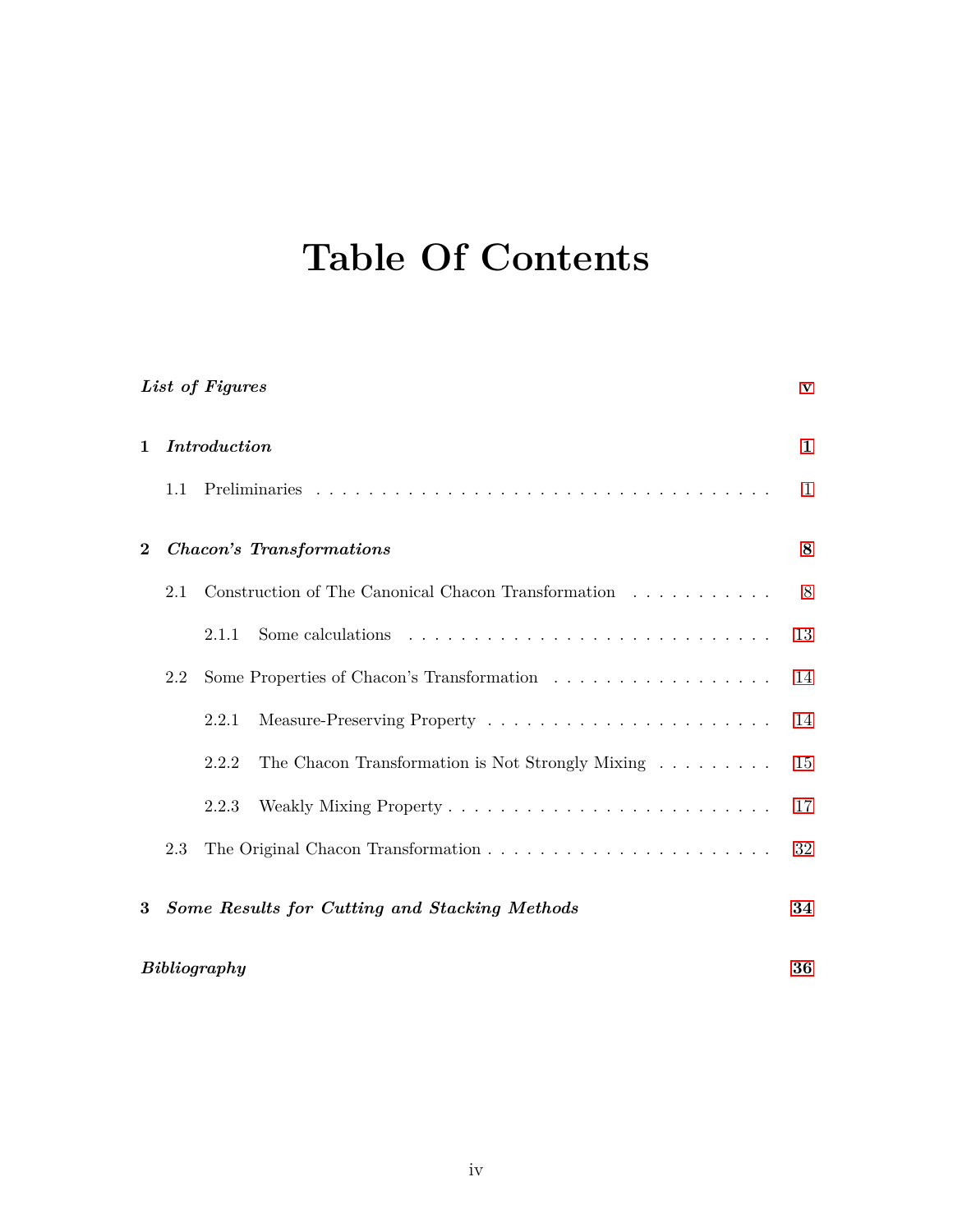# **List Of Figures**

<span id="page-4-0"></span>

| 1.1.1 Graph of the translation $T(x) = x + \alpha$ with $\alpha \in (0,1) \dots \dots \dots \dots$         | 2  |
|------------------------------------------------------------------------------------------------------------|----|
| 1.1.2 Graph of the double map $T(x) = 2x \pmod{1} \dots \dots \dots \dots \dots \dots$                     | 3  |
| 2.1.1 Constructing Chacon's transformation at Stage $1 \ldots \ldots \ldots \ldots \ldots$                 | 9  |
| 2.1.2 Intermediate step of Chacon's process at Stage $1\;\dots\;\dots\;\dots\;\dots\;\dots\;\dots$         | 9  |
|                                                                                                            | 9  |
| 2.1.4 Subdividing tower-1 and stacking middle portion at Stage 2 $\dots \dots \dots$                       | 10 |
| 2.1.5 Intermediate steps in Stage $2 \ldots \ldots \ldots \ldots \ldots \ldots \ldots \ldots \ldots$       | 10 |
|                                                                                                            | 11 |
| 2.1.7 Slicing and stacking the <i>n</i> th tower $\ldots \ldots \ldots \ldots \ldots \ldots \ldots \ldots$ | 11 |
|                                                                                                            | 12 |
|                                                                                                            | 12 |
|                                                                                                            |    |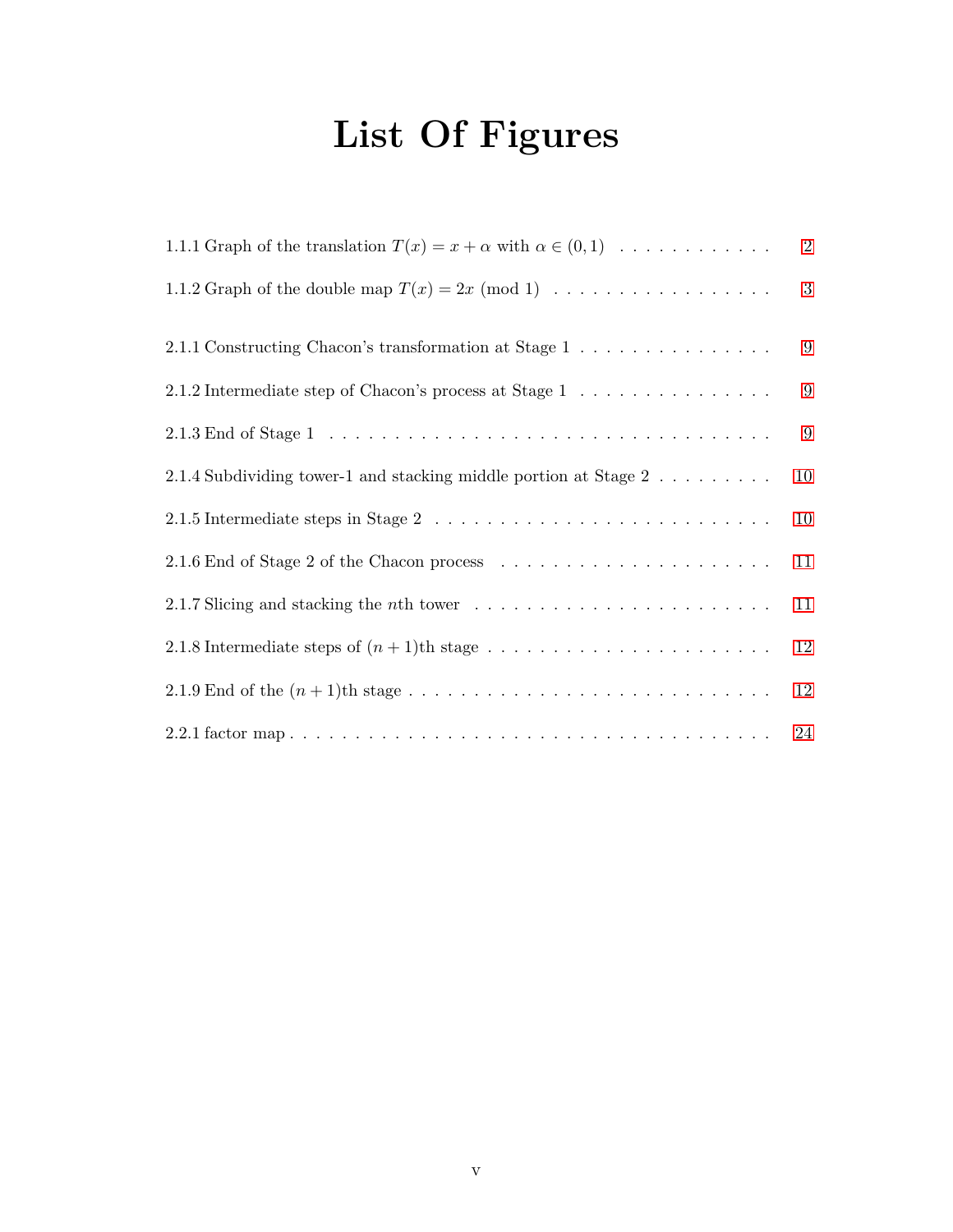## <span id="page-5-0"></span>**Chapter 1**

### *Introduction*

### <span id="page-5-1"></span>**1.1 Preliminaries**

The goal is to define and exhibit some properties of an important measure-preserving system. This system was created in 1969 by R.V. Chacon [\[1\]](#page-40-1). The transformation *T* defined on this system is called Chacon's transformation. The Chacon example and its contstruction has become one of the fundamental examples in Ergodic theory. First we give some preliminaries, the definition and simple examples of measure-preserving systems.

We consider first a set X then define on it a  $\sigma$ - algebra, a measure and a measure-preserving transformation.

**Definition 1.1.1.** A collection of subsets of  $(X, \mathcal{B})$  is defined as a  $\sigma$ -algebra if

- 1. *∅ ∈ B*
- 2. *B* is closed under countable union and intersections.
- 3. *B* is closed under complements.

**Definition 1.1.2.** A set *A* is measurable if *A* belongs to the  $\sigma$ -algebra.

The pair  $(X, \mathcal{B})$  forms a measurable space. In order to define a measure we first need to state the set of interest X and the  $\sigma$ -algebra  $\beta$ . The set of interest here will be the unit interval  $[0,1]$  and the  $\sigma$ -algebra will consist of the Lebesgue measurable subsets of  $[0,1]$ .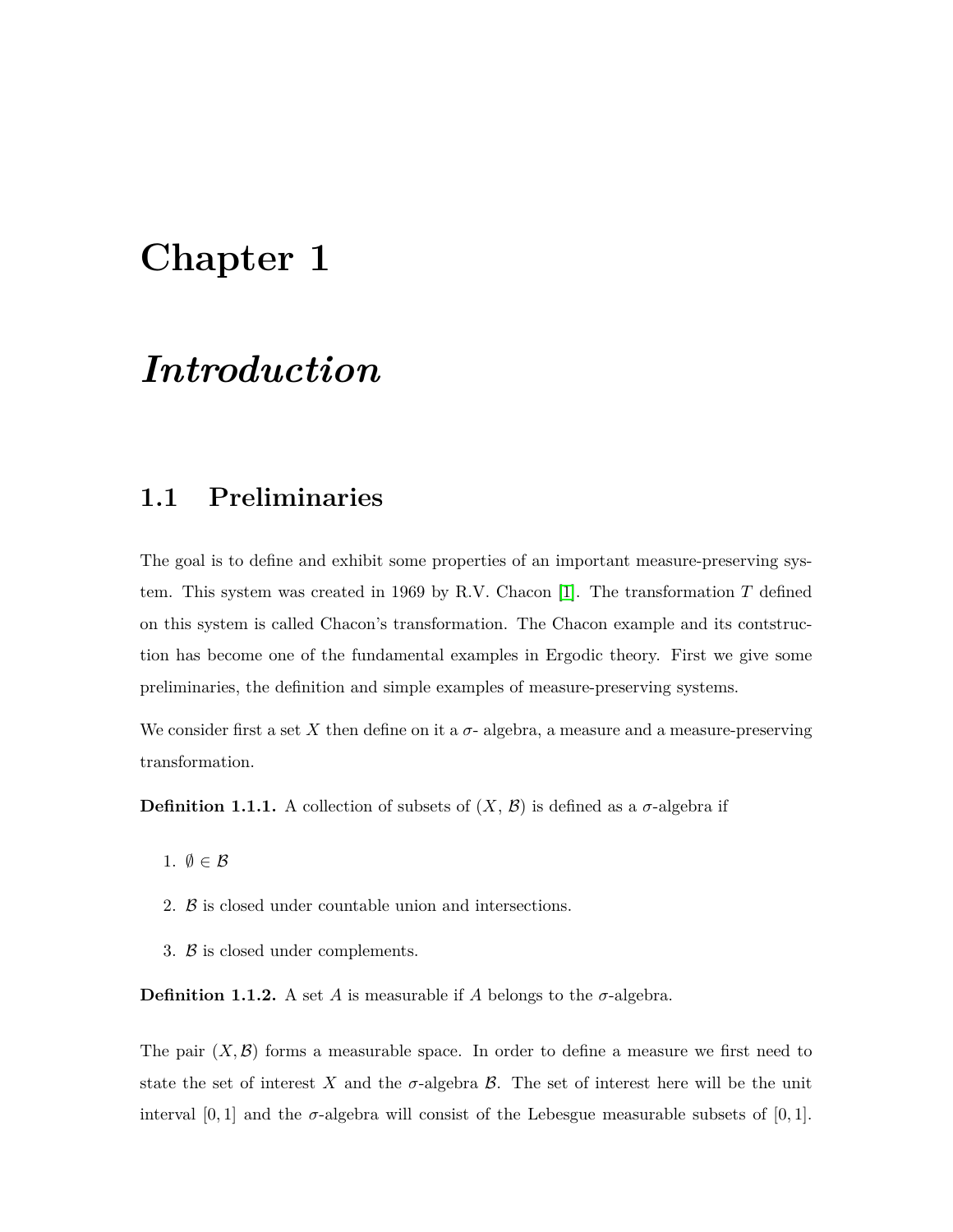The measure which is defined on the elements of the  $\sigma$ -algebra is the Lebesgue measure  $\mu$ . The triple  $([0, 1], \mathcal{B}, \mu)$  now makes up the measure space of interest.

**Definition 1.1.3.** A transformation  $T: X \to X$  is said to be measure-preserving if for all *A ∈ B*

$$
\mu(T^{-1}A) = \mu(A).
$$

An example of measure-preserving transformation defined on [0*,* 1] is the translation map  $T(x) = x + \alpha \pmod{1}$  with  $\alpha \in (0,1)$ . Figure [1.1.1](#page-6-0) shows this graphically.



<span id="page-6-0"></span>**Fig. 1.1.1:** Graph of the translation  $T(x) = x + \alpha$  with  $\alpha \in (0,1)$ 

Another measure-preserving transformation defined  $[0,1]$  is  $T : [0,1] \rightarrow [0,1]$  such that  $Tx = 2x \pmod{1}$  or more generally  $Tx = nx \pmod{1}$ .  $Tx = 2x \pmod{1}$  is seen graphically in Figure [1.1.2.](#page-7-0)

**Proposition 1.1.1.**  $T(x) = nx \pmod{1}$  is measure preserving.

*Proof. Step 1:* We first show *T* is measure-preserving on open intervals.

Given an interval  $A \in \mathcal{B}$ ,

$$
T^{-1}A = \prod_{j=1}^{n} A_j
$$
 disjoint union  

$$
\mu(T^{-1}A) = \sum_{j=1}^{n} \mu(A_j)
$$
 because  $\mu$  is  $\sigma$ -additive.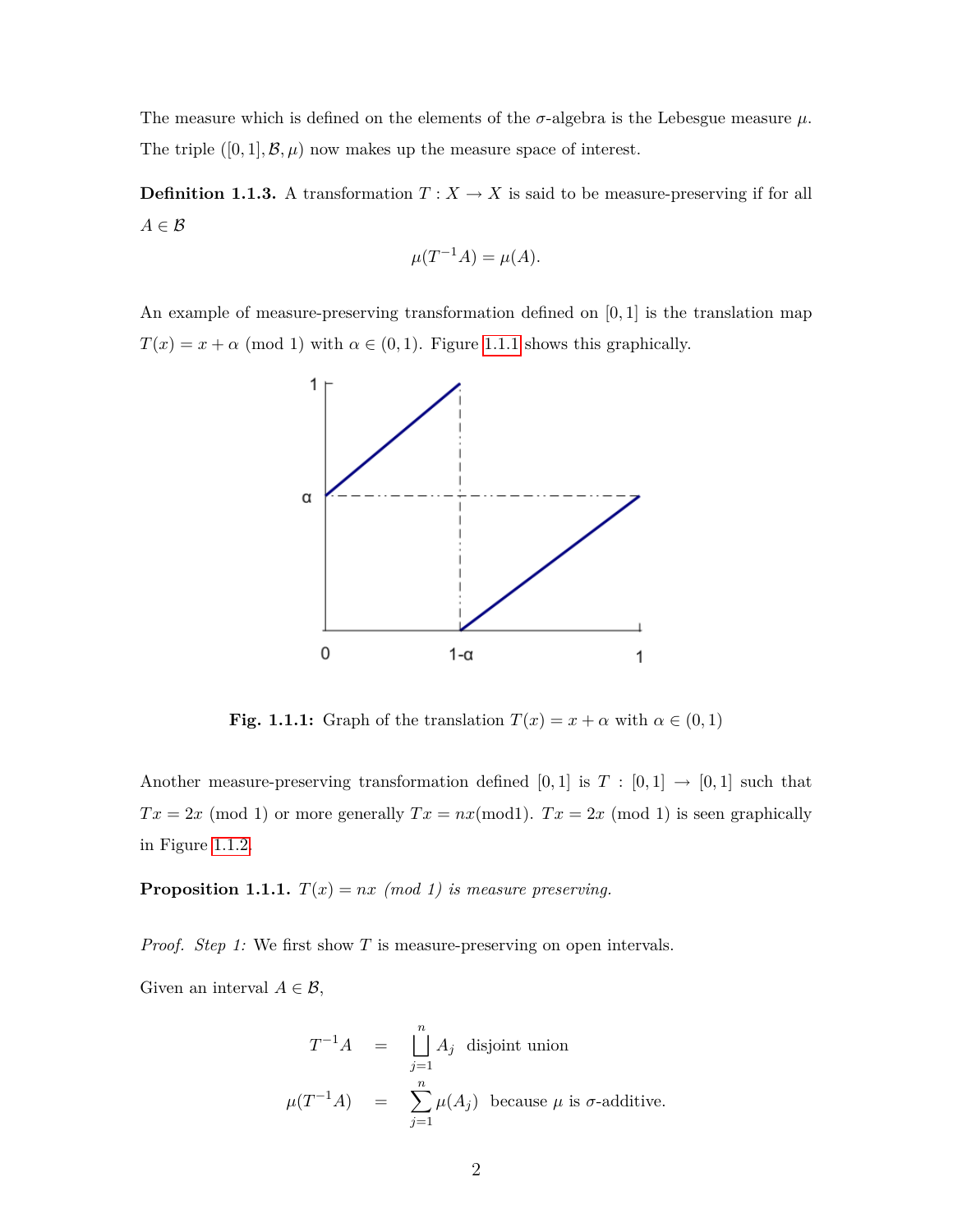Using the fact that the slope of the line, s, is given by

$$
s = \frac{\Delta y}{\Delta x} = \frac{1}{\frac{1}{n}} = n
$$
  
\n
$$
\Rightarrow \Delta y = n\Delta x
$$
  
\nand thus  $\mu(A) = n \mu(A_j) \forall j$ .

From this we see that each  $A_j$  has measure  $\frac{1}{n}\mu(A)$  and therefore

$$
\mu(T^{-1}A) = \sum_{j=1}^{n} \frac{1}{n} \mu(A) = \mu(A).
$$

We have thus shown that the transformation  $T$  is measure-preserving on open intervals.



<span id="page-7-0"></span>**Fig. 1.1.2:** Graph of the double map  $T(x) = 2x \pmod{1}$ 

*Step 2:* The result above can be extended to open sets then in turn extended to the set of Lebesgue measurable sets (Lebesgue measurable  $\sigma$ -algebra). The proof of this result is given below for open sets.

Observe that for an open set, *O*,

 $O = \bigcup (a_n, b_n)$ , open, countable, and disjoint intervals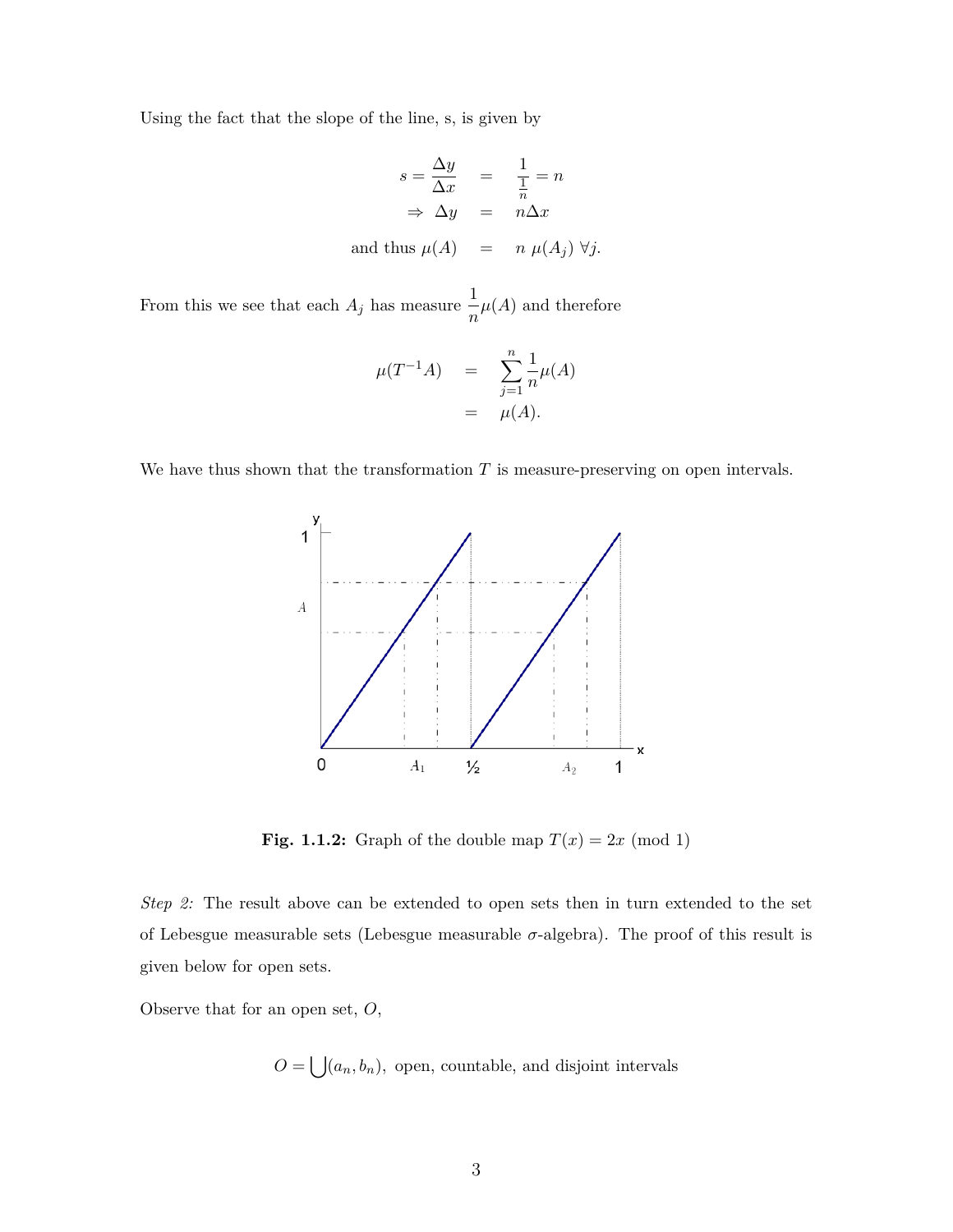$$
T^{-1}O = T^{-1}(\cup(a_n, b_n))
$$
  
\n
$$
\mu(T^{-1}O) = \mu(T^{-1}(\cup(a_n, b_n)))
$$
  
\n
$$
= \mu(\cup T^{-1}(a_n, b_n)) \text{ since the intervals are disjoint}
$$
  
\n
$$
= \sum_{n=1}^{n} \mu T^{-1}(a_n, b_n)
$$
  
\n
$$
= \sum_{n=1}^{n} \mu(a_n, b_n)
$$
  
\n
$$
= \mu(O).
$$

Hence *T* is measure-preserving on open sets.

*Step 3:* To move to Lebesgue measurable sets, notice that for any  $A \in \mathcal{B}$  and for all  $\varepsilon > 0$ , *∃ O* an open set such that  $A \subset O$  and  $\mu(O \setminus A) < \varepsilon$ . Pick  $O_1$  and  $O_2$  such that  $A \subset O_1$ ,  $A \subset O_2$ . Then  $A \subset (O_1 \cap O_2)$ . Let  $\overline{O}_2$  denote  $O_1 \cap O_2$ . Again, pick  $O_3$  such that  $A \subset \overline{O}_3$ where  $\overline{O}_3 = O_1 \cap O_2 \cap O_3$ . Continuing this process generates a decreasing sequence of open sets such that  $A \subset \overline{O}_n$ . Let I denote the characteristic function on some set. Then

$$
\mathbb{I}_{\bar{O}_n} \longrightarrow \mathbb{I}_A \text{ a.e thus}
$$
\n
$$
\mu(\bar{O}_n) \longrightarrow \mu(A). \text{ Also since}
$$
\n
$$
T^{-1}(A) \subset T^{-1}(\bar{O}_n) \text{ then}
$$
\n
$$
\lim_{n \to \infty} \mu(\bar{O}_n) = \lim_{n \to \infty} \int \mathbb{I}_{\bar{O}_n} d\mu = \int \lim_{n \to \infty} \mathbb{I}_{\bar{O}_n} \text{ by the MCT}
$$
\n
$$
= \mu(A).
$$

Hence we have shown that  $\lim_{n\to\infty} \mu(\overline{O}_n) = \mu(A)$ . Note also that

$$
\bigcap_{n=1}^{\infty} \bar{O}_n = A \text{ and that}
$$

$$
\bigcap_{n=1}^{\infty} \bar{O}_n = T^{-1}(\bigcap_{n=1}^{\infty} \bar{O}_n)
$$

$$
\mu(\bigcap T^{-1}(\bar{O}_n)) = \mu(T^{-1}(\bigcap_{n=1}^{\infty} \bar{O}_n))
$$

$$
\lim_{n \to \infty} \mu(T^{-1}(\bar{O}_n)) = \lim_{n \to \infty} \mu(\bar{O}_n)
$$

$$
= \mu(A).
$$

Therefore *T* is measure-preserving on Lebesgue measurable subets as well.

 $\Box$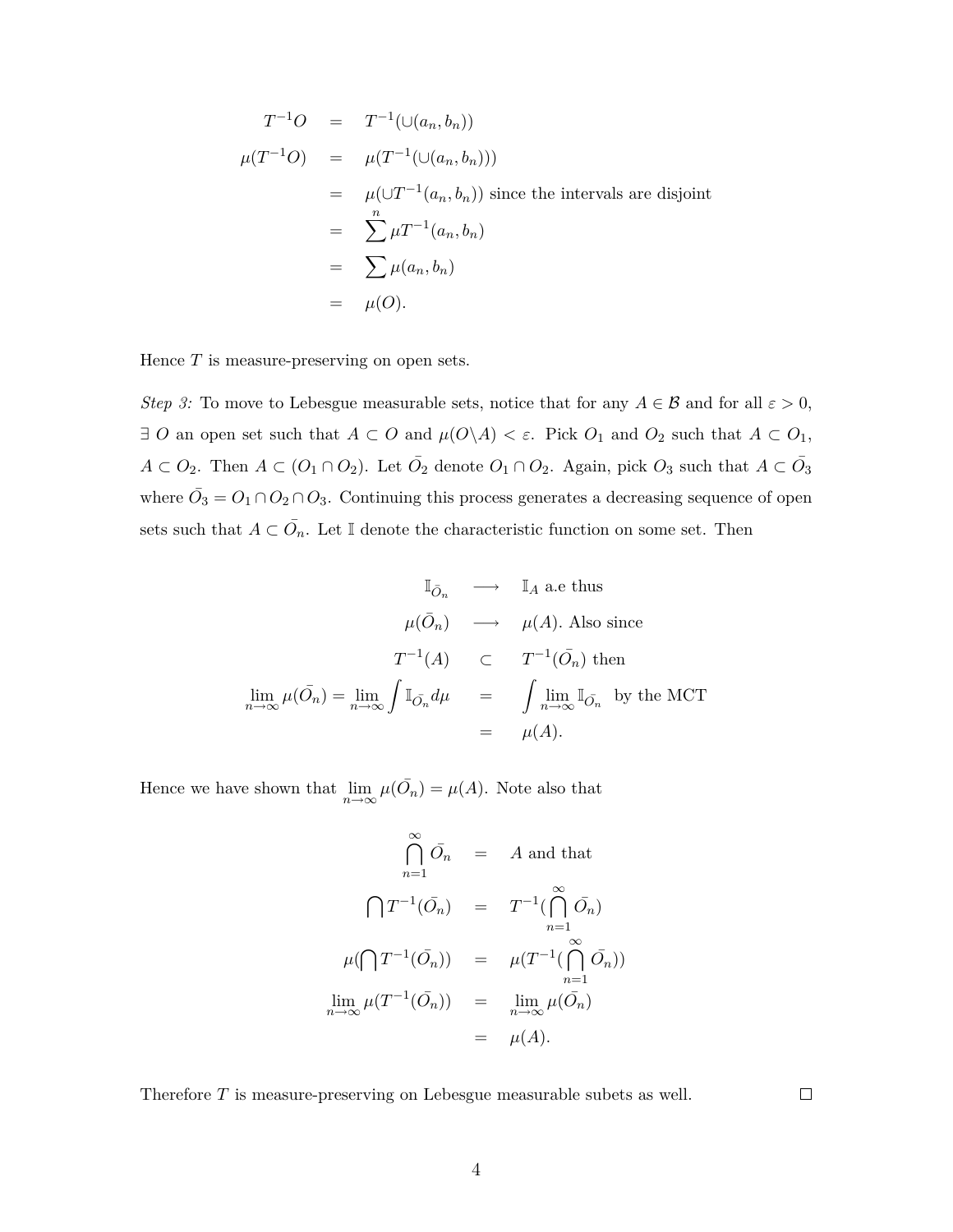We continue by giving more preliminaries that will be needed to prove one of the properties of Chacon's transformation.

**Definition 1.1.4.** A set of nonnegative integers D is said to be of density zero if

$$
\lim_{n \to \infty} \frac{1}{n} \sum_{i=0}^{n-1} \mathbb{I}_D(i) = 0.
$$

If this is not the case, then the  $\limsup_{n\to\infty}$ 1 *n n*−1<br> **V** *i*=0  $\mathbb{I}_D(i)$  is strictly positive and the set *D* is described as having positive upper density.

**Definition 1.1.5.** Let  $\{a_i\}$  be a bounded sequence of real numbers which may converge to a number *a*. Given are three notions of convergence. We say

1. The sequence  ${a_i}$  converges to *a* if

$$
\lim_{i \to \infty} a_i - a = 0.
$$

2.  ${a_i}$  has strong Cesaro convergence to *a* if

$$
\lim_{n \to \infty} \frac{1}{n} \sum_{i=0}^{n-1} |a_i - a| = 0
$$
 and

3.  ${a_i}$  is described to have Cesaro convergence to *a* if

$$
\lim_{n \to \infty} \frac{1}{n} \sum_{i=0}^{n-1} a_i - a = 0
$$

Stated without proof, note that if  $\{a_i\}$  is a bounded sequence, convergence to *a* implies strong Cesaro convergence which in turn implies Cesaro convergence. Also take note that the converse implications do not hold.

**Definition 1.1.6.** A sequence  $\{a_i\}$  of real numbers is said to converge in density to a point *a* if there exists a set of density zero, *D*, such that for every  $\varepsilon > 0$  there is an integer *N* such that whenever  $i > N$  and  $i \notin D$ ,  $|a_i - a| < \varepsilon$ . This way of looking at convergence will be used in the subsequent chapter to prove the weakly mixing property of the Chacon transformation.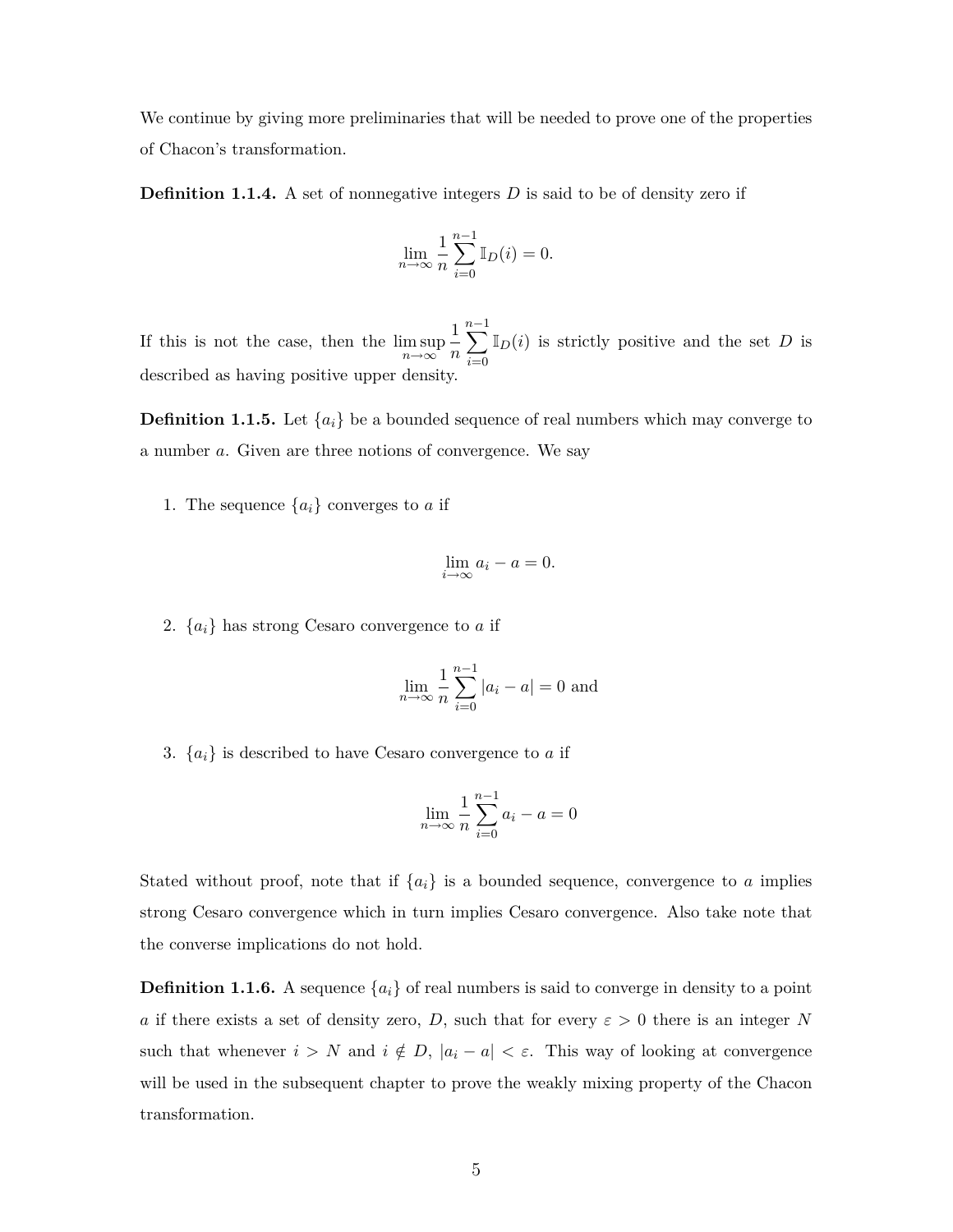We now define what it means for a transformation *T* to be ergodic.

**Definition 1.1.7.** Let  $(X, \mathcal{B}, \mu)$  be a probability measure space. A measure-preserving transformation  $T: X \to X$  is said to be ergodic if and only if for all A, T-invariant sets,  $\mu(A) = 0$  or  $\mu(A^c) = 0$ .

An important result in the study of ergodic theory is the Mean ergodic theorem which is stated as follows:

**Theorem 1.1.1.** *Let T be a measure-preserving transformation on a probability space*  $(X, \mathcal{B}, \mu)$  and let  $f \in L^1$ . Then there exists  $f^* \in L^1$  with  $f^* \circ T = f^*$  a.e and

$$
\lim_{n \to \infty} \frac{1}{n} \sum_{k=0}^{n-1} f \circ T^k = f^*
$$

 $in L<sup>1</sup>$  *norm. Also*  $\int f^* d\mu = \int f d\mu$ .

There are several ways of stating the ergodicity property. Given below are a few.

**Lemma 1.1.1.** *The following are equivalent:*

- *1. T is ergodic.*
- 2. For every  $A, B \in \mathcal{B}$

$$
\lim_{n \to \infty} \frac{1}{n} \sum_{k=0}^{n-1} \mu(T^{-k}(A) \cap B) = \mu(A)\mu(B).
$$

*3.* For all  $A, B \in \mathcal{B}$  of positive measure, there exists some integer  $k$  such that  $\mu(T^{-k}A \cap T)$  $B$ )  $> 0$ *.* 

*Proof.* (3) implies (1). Let A be a T-invariant set of positive measure i.e, for all  $k > 0$ ,  $T^{-k}(A) = A$ . Set  $B = A^c$ . Then if *B* has positive measure there would exist some integer *k* so that  $\mu(T^{-k}A \cap B) = \mu(T^{-k}A \cap A^{c}) > 0$ . This is never true and hence we have a contradiction. Therefore  $\mu(A^c) = 0$  which makes *T* ergodic.

*(1) implies (2)*. The function  $f^* \in L^1$  is given by  $f^* = \mathbb{E}^{\mathcal{I}}(f)$ , the expectation of *f*. If *T* is ergodic, then *I* is trivial and thus  $\mathcal{I} = \{\emptyset, X\}$ . Thus  $f^* = \int f d\mu$ . Suppose *T* is ergodic.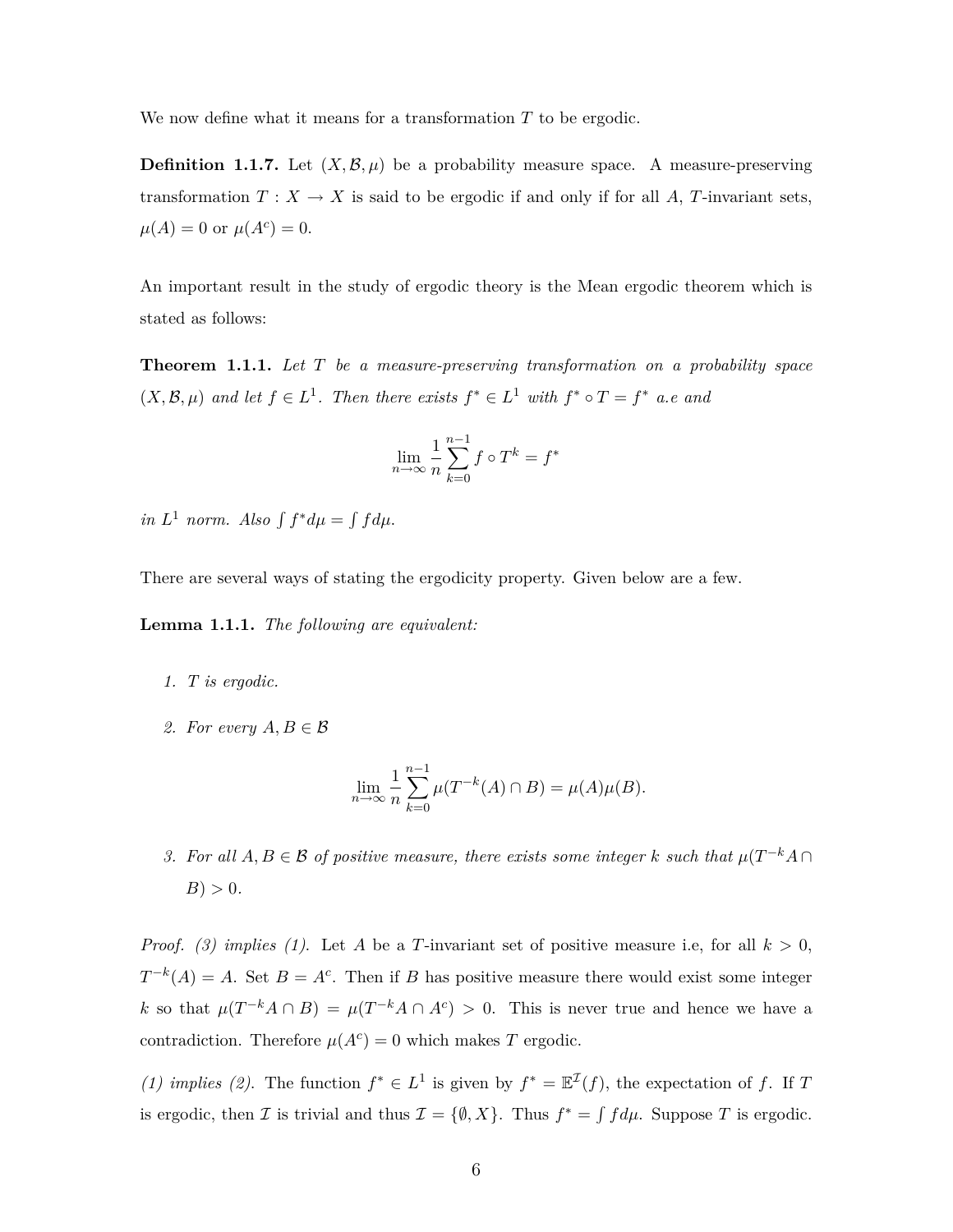Note that with  $f = \mathbb{I}_A \times \mathbb{I}_B$ , then

$$
\lim_{n \to \infty} \frac{1}{n} \sum_{k=0}^{n-1} \left( \mathbb{I}_A \circ T^k \cdot \mathbb{I}_B \right) = \lim_{n \to \infty} \left( \frac{1}{n} \sum_{k=0}^{n-1} \mathbb{I}_A \circ T^k \right) \mathbb{I}_B.
$$

Then by the ergodic theorem

$$
\lim_{n \to \infty} \int \left( \frac{1}{n} \sum_{k=0}^{n-1} \mathbb{I}_A \circ T^k \right) \mathbb{I}_B = \int \mathbb{I}_A d\mu \int \mathbb{I}_B d\mu
$$

$$
= \mu(A)\mu(B).
$$

*(2) implies (3)*. Suppose (2) is true. For the limit to exist, there should be infinitely many integers *k* such that

$$
\frac{1}{n}\sum_{k=0}^{n-1}\mu(T^{-k}(A)\cap B) > 0
$$

which would imply that there are infinitely many *k* such that  $\mu(T^{-k}(A) \cap B) > 0$ .  $\Box$ 

Stated without proof is a Bochner-Herglotz theorem [\[2\]](#page-40-2). This will be needed in the next chapter to help prove the weakly-mixing property of a transformation.

**Theorem 1.1.2.** Let  $\{\sigma_n\}$  be a positive definite sequence. Then there exists unique non*negative measure*  $\mu$  *on* [0, 1]*, such that* 

$$
\sigma(n) = \int e^{2\pi i n x} d\mu.
$$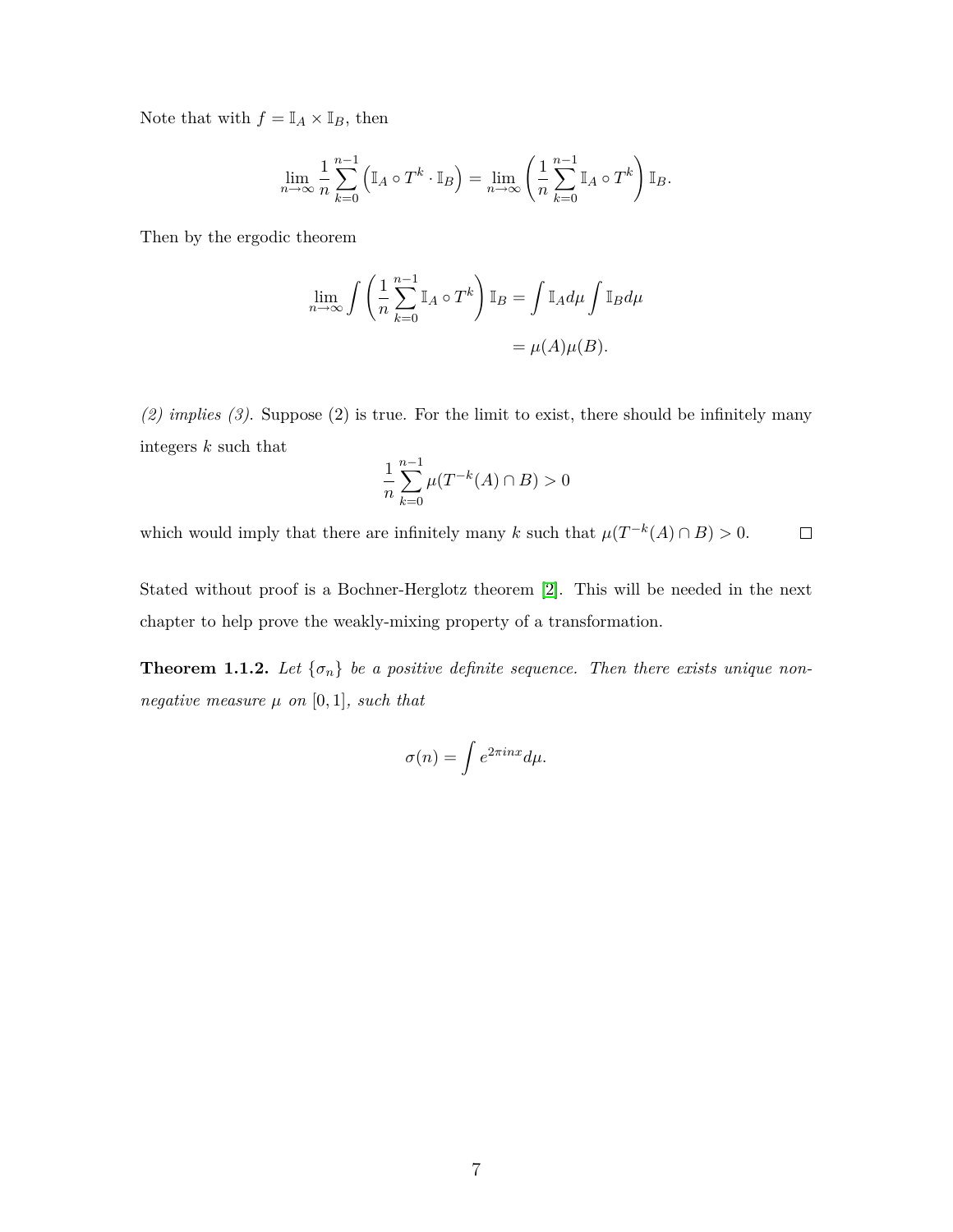### <span id="page-12-0"></span>**Chapter 2**

### *Chacon's Transformations*

In this chapter we look at two different ways of constructing Chacon's transformation. The first, and more common, method of construction is studied first. The transformation from this method, called the canonical Chacon's transformation, is as studied by Cesar Silva [\[3\]](#page-40-3). The second method of construction explored, which is actually the original method, is that seen in Chacon's paper [\[1\]](#page-40-1).

# <span id="page-12-1"></span>**2.1 Construction of The Canonical Chacon Transformation**

We begin stage 1 by dividing the unit interval [0, 1] into two disjoint pieces  $\left[0, \frac{2}{5}\right]$ 3  $\Big)$  and  $\lceil 2 \rceil$  $\left[2, 1\right]$ . The second piece will serve as the spacer or reservoir. The first piece,  $\left[0, \frac{2}{3}\right]$ 3  $\big)$ , is cut into three equal parts and an interval of equal length to each part,  $\frac{2}{9}$ , is cut from the right side of the spacer. Figure [2.1.1](#page-13-0) shows this step. This completes the 'cutting'process.

The order of stacking of the intervals is this: First the middle piece is stacked on top of the left. The interval of equal length from the spacer is next and last in the stacking process, to form tower-1, is the rightmost piece. Figure [2.1.2](#page-13-1) gives an illustration.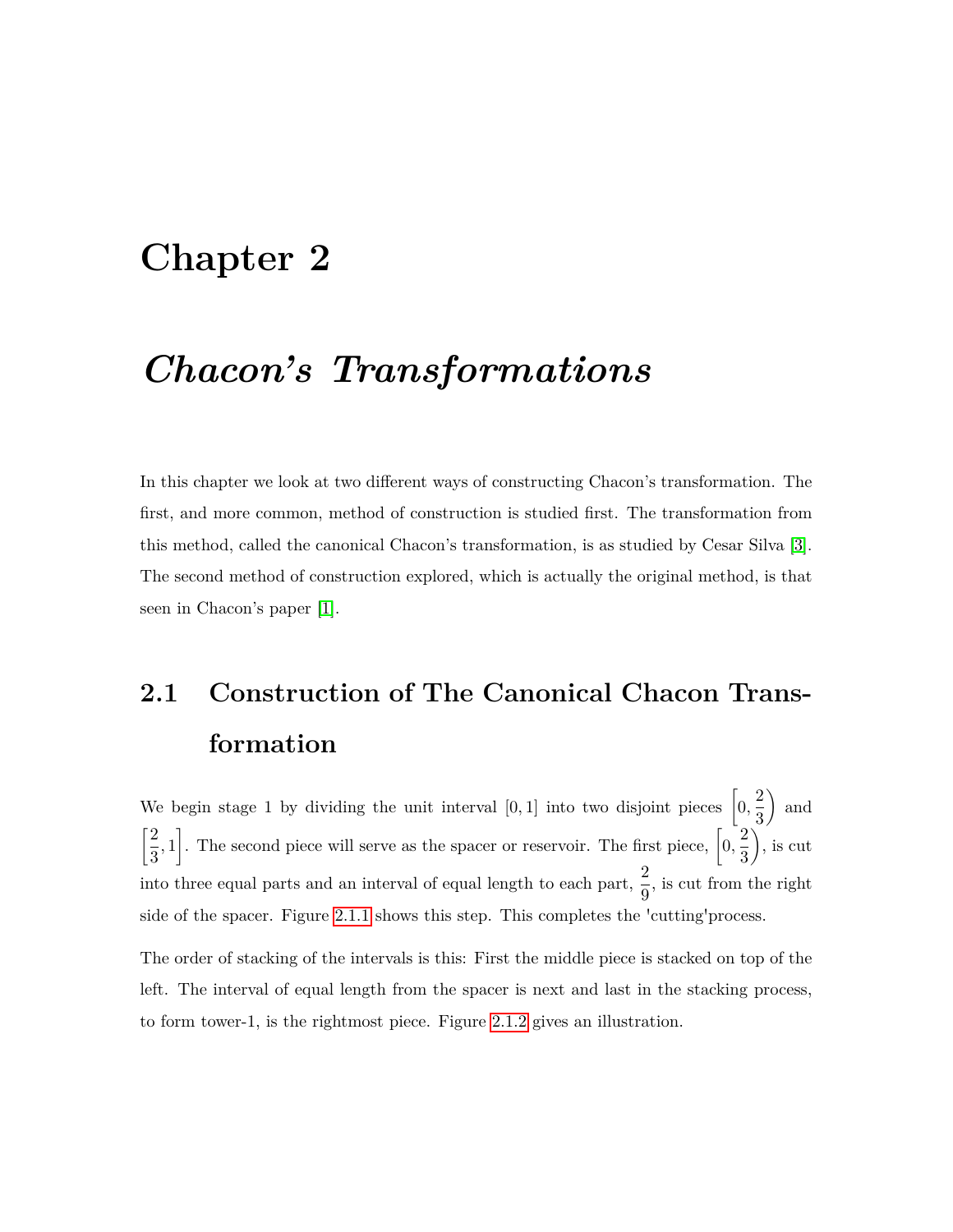

<span id="page-13-0"></span>**Fig. 2.1.1:** Constructing Chacon's transformation at Stage 1



<span id="page-13-1"></span>**Fig. 2.1.2:** Intermediate step of Chacon's process at Stage 1



<span id="page-13-2"></span>**Fig. 2.1.3:** End of Stage 1

Thus at the end of the first stage we have a tower consisting of four levels and the remaining spacer. See Figure [2.1.3.](#page-13-2) The transformation  $T$  at this stage maps the base of the tower linearly to the interval just above it and that interval to the one just above it and so on.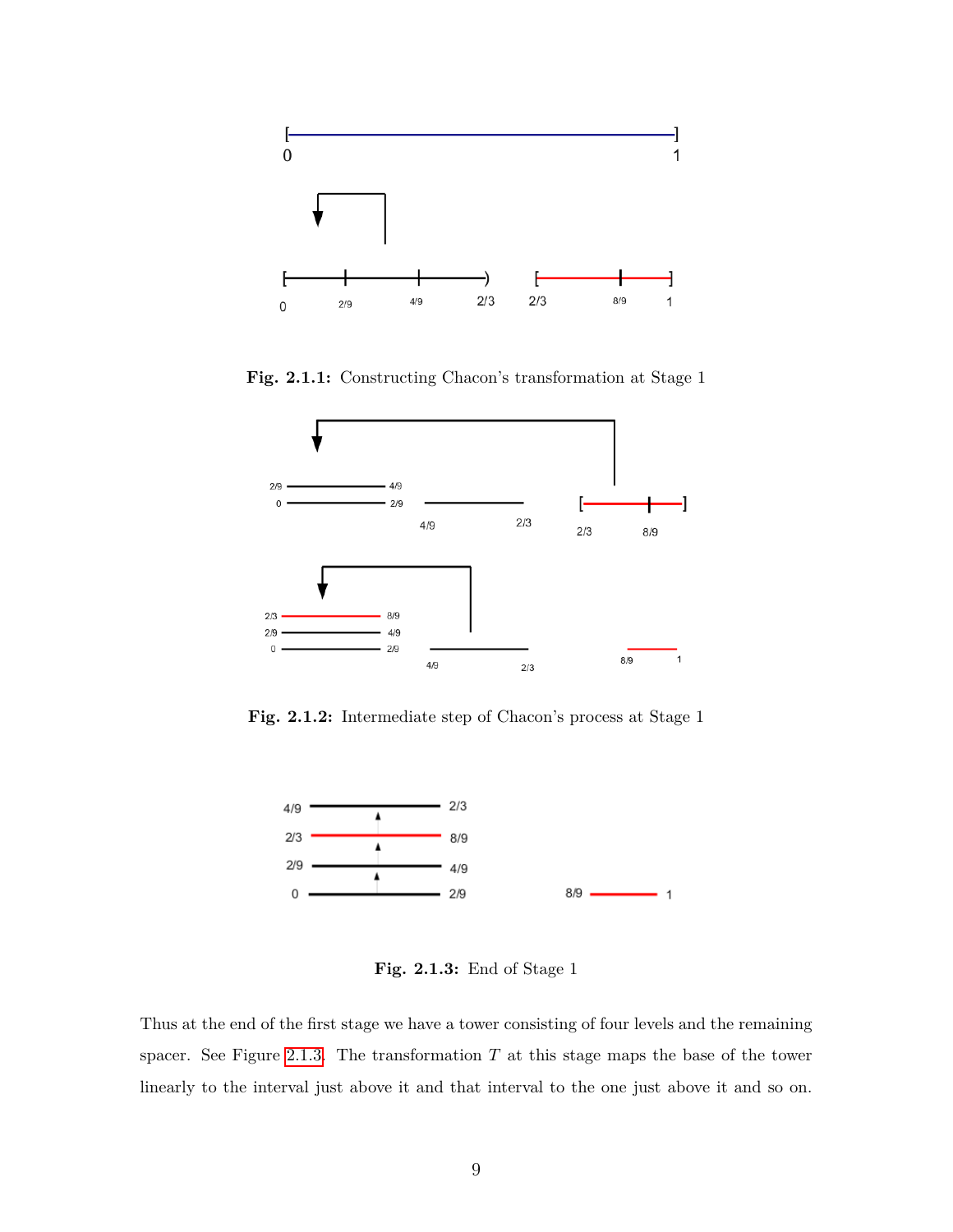We note that under *T* the topmost level and the remaining spacer have no images.

The process of cutting and stacking is repeated again in Stage 2. We start off first by slicing the four-tier tower from the end of stage 1, tower-1 for short, into three equal pieces.

An interval of same length as each of the newly cut parts, now  $\frac{1}{3} \cdot \frac{2}{9}$  $\frac{2}{9} = \frac{2}{27}$  $\frac{2}{27}$ , is separated from the right-hand side of the remaining spacer. Again the order of stacking is that the



<span id="page-14-0"></span>**Fig. 2.1.4:** Subdividing tower-1 and stacking middle portion at Stage 2

middle portion of the sliced tower is stacked on the left portion, then the spacer and last is the rightmost portion of the tower.



<span id="page-14-1"></span>**Fig. 2.1.5:** Intermediate steps in Stage 2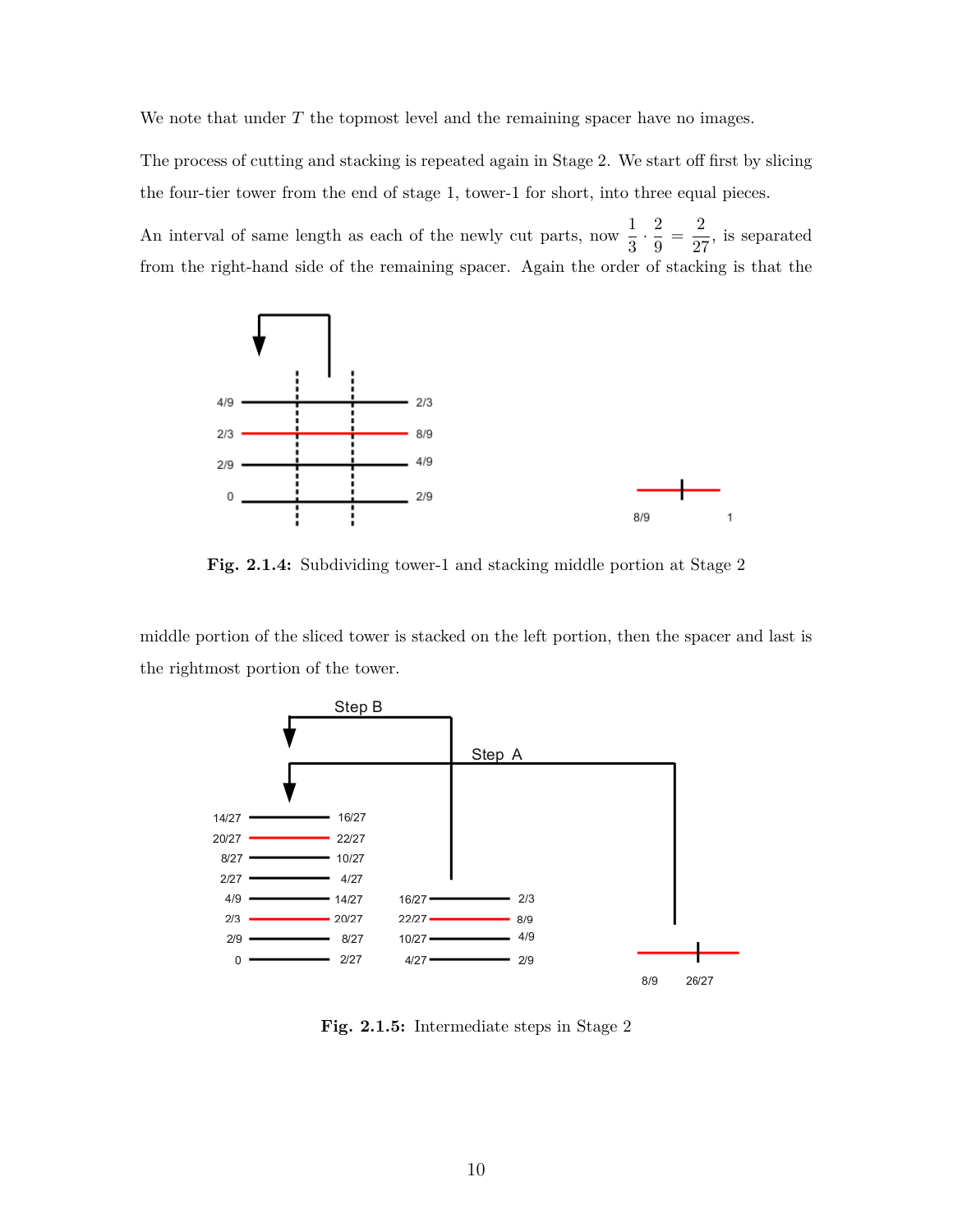Thus at the end of stage 2, we have a new tower, tower-2, consisting of 13 levels and the remaining spacer.



<span id="page-15-0"></span>**Fig. 2.1.6:** End of Stage 2 of the Chacon process

This is an iterative process and at the  $(n+1)$ <sup>th</sup> stage of construction the *n*<sup>th</sup> tower is again sliced into 3 equal pieces. An interval of equal length to each level of the tower is cut off from the remaining spacer.



<span id="page-15-1"></span>**Fig. 2.1.7:** Slicing and stacking the *n*th tower

Stacking first the middle  $\frac{1}{3}$  of the tower, then the equal length spacer, then the rightmost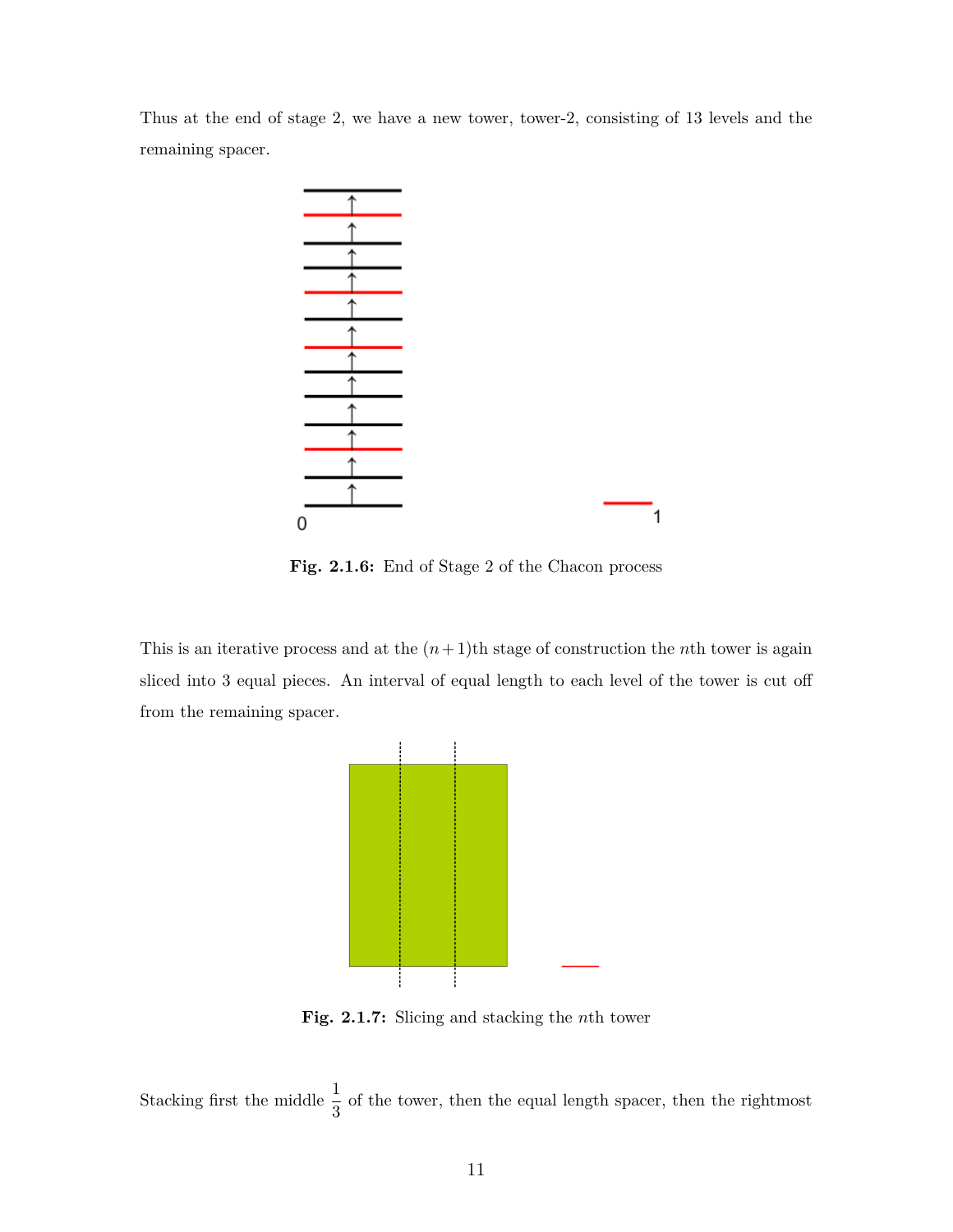portion of the tower we are again presented with a new tower at the end of the *n*th stage.



**Fig. 2.1.8:** Intermediate steps of  $(n + 1)$ th stage

<span id="page-16-0"></span>

<span id="page-16-1"></span>**Fig. 2.1.9:** End of the  $(n + 1)$ th stage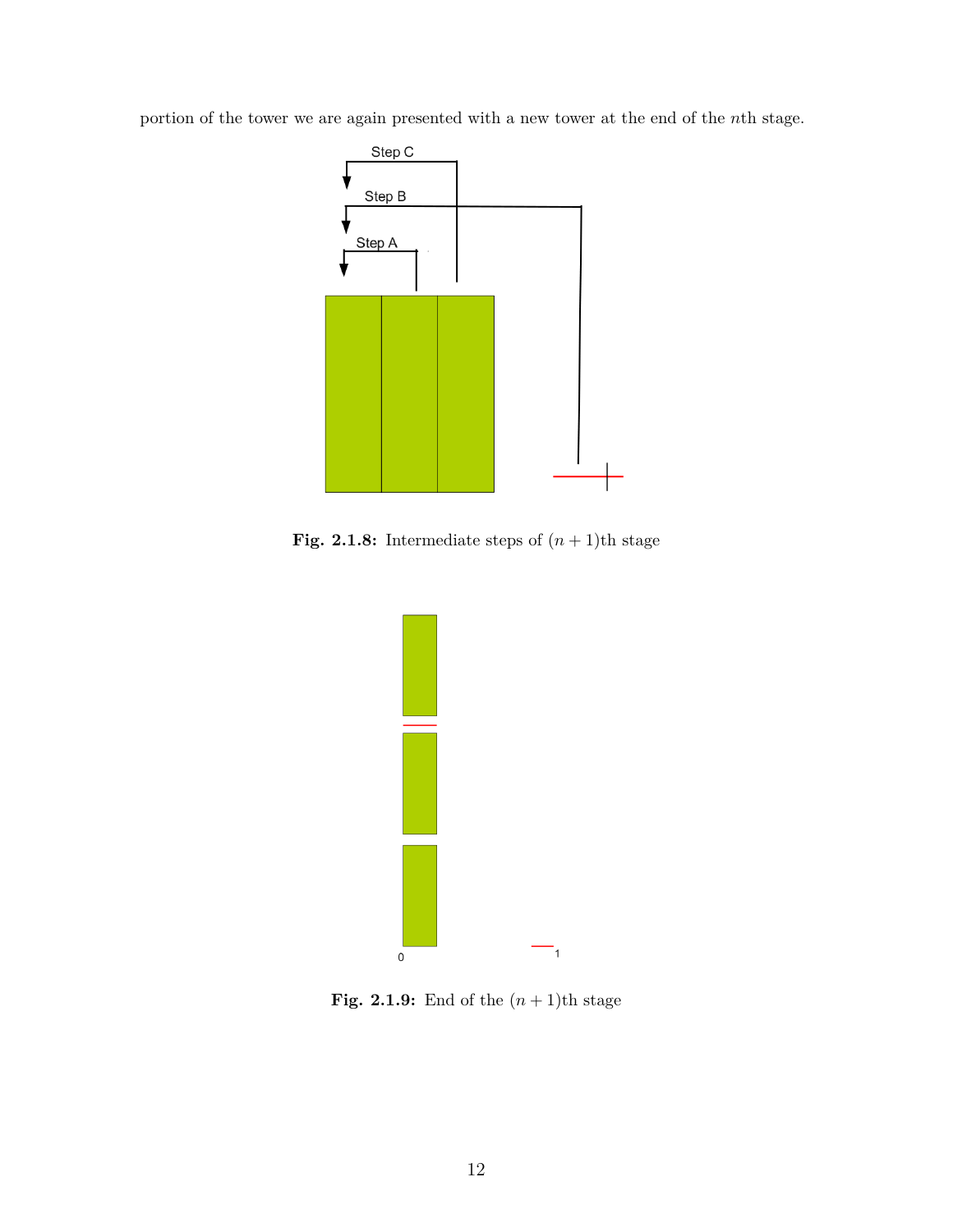#### <span id="page-17-0"></span>**2.1.1 Some calculations**

We now look at some calculations that can be deduced about the Chacon transformation at the **beginning** of the stages.

At the beginning of Stage 1:

*†* Height of tower = 1. <sup>†</sup> Length of spacer =  $\frac{1}{3}$ .

<sup>†</sup> Length of each interval (excluding spacer) after slicing  $=$   $\frac{1}{3} \cdot \frac{2}{3}$  $\frac{2}{3} = \frac{2}{9}$  $\frac{2}{9} = \frac{2}{3^2}$  $\frac{2}{3^2}$ .

At the beginning of Stage 2:

*†* Height of tower =  $(3 \times 1) + 1 = 4$ . *†* Length of spacer =  $\frac{1}{3} - \frac{2}{9}$  $\frac{2}{9} = \frac{1}{9}$  $\frac{1}{9} = \frac{1}{3^2}$  $rac{1}{3^2}$ . <sup>†</sup> Length of each interval after slicing  $=$   $\frac{1}{3} \cdot \frac{2}{9}$  $\frac{2}{9} = \frac{2}{27}$  $rac{2}{27} = \frac{2}{3^5}$ 

Therefore by induction we observe that at the beginning of the *n*th stage:

- *†* The height of tower is given by  $h_n = 3h_{n-1} + 1$ .
- <sup>†</sup> The length of the spacer is given by  $\frac{1}{3^n}$  and
- <sup>†</sup> The length of each interval after cutting is  $2\left(\frac{1}{2}\right)$ 3  $\bigg)^{n+1}$ .

Thus at the end of the *n*th stage the transformation *T* is defined on all the levels except the top level and the remaining spacer. Explicitly, the transformation is defined on a subset of [0, 1] of measure  $1 - \frac{1}{2r}$  $rac{1}{3^n} - \frac{2}{3^{n-1}}$  $\frac{2}{3^{n+1}} = 1 - \frac{5}{3^{n+1}}$  $\frac{3}{3^{n+1}}$ . We note that the process of cutting and stacking increases the domain of where the transformation is defined and as *n* gets larger and larger, the limiting transformation  $T$  is defined on a subset of  $[0,1]$  which has measure 1.

3 3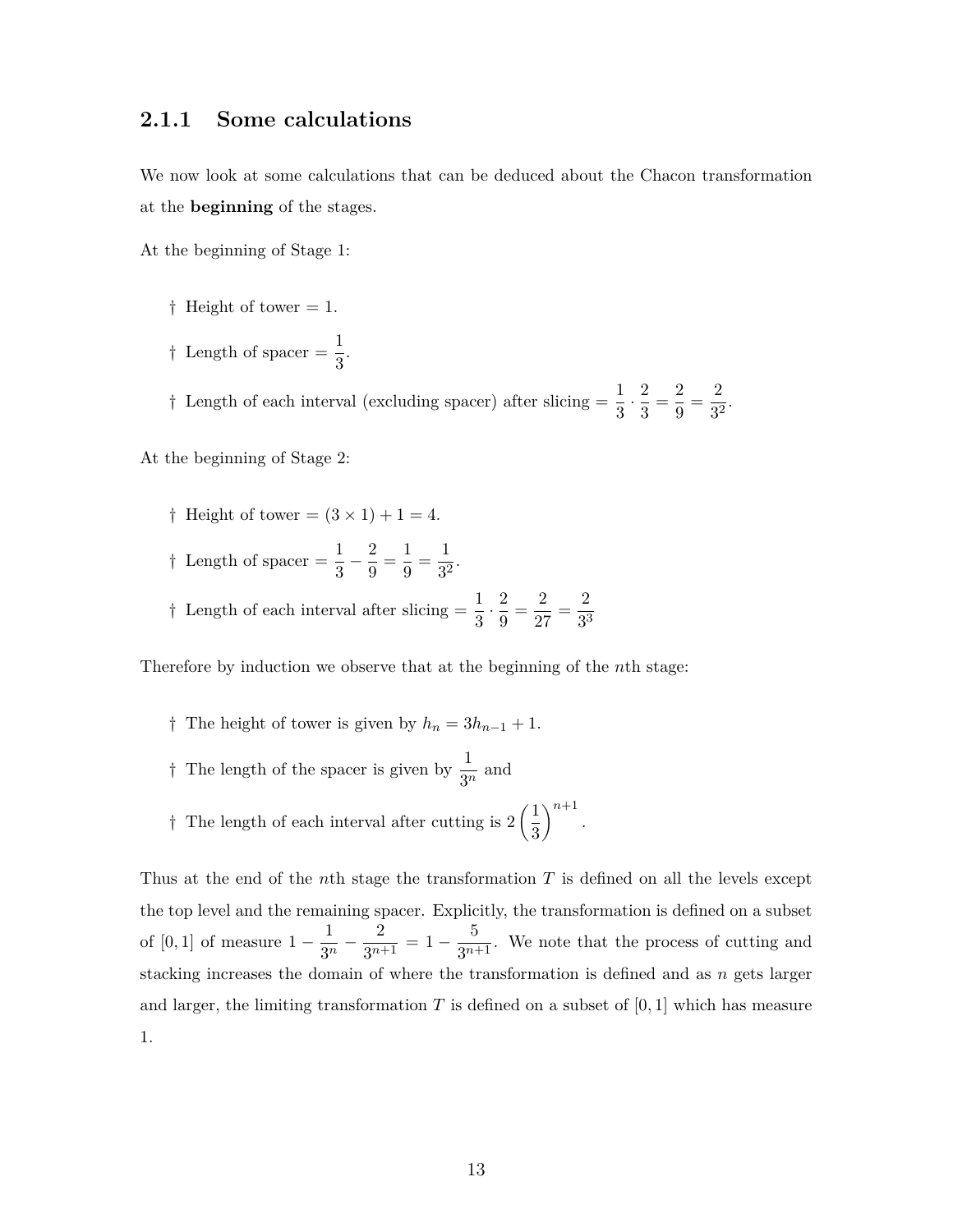### <span id="page-18-0"></span>**2.2 Some Properties of Chacon's Transformation**

#### <span id="page-18-1"></span>**2.2.1 Measure-Preserving Property**

The goal is to prove that  $\mu(T^{-1}A) = \mu(A)$  for all measurable  $A \subset [0,1]$ . Since A will be broken up into pieces, at the *n*th stage of the Chacon process  $A = (A \cap \text{spaces}) \cup (A \cap \text{spaces})$ top levels)  $\bigcup (A \cap A)$  middle levels). Bear in mind that on the nth stage on the tower, *T* is not defined on the top level if we move in the forward direction or *T* is not defined on the bottom levels if we move in the backward direction. Let  $\mathcal{T}_n$  denote the tower at the *n*th stage and *In,k* be the levels of the tower at the *n*th stage and in *k*th position from the base of the tower.

**Lemma 2.2.1.** *Given*  $X_n \subset [0,1]$  *and that*  $\mu(X_n) \to \mu(X) = 1$ *. We claim that*  $\mu(B \cap X_n) \to \mu(X)$  $\mu(B)$  *for any*  $B \subset [0,1]$ *.* 

*Proof.*

$$
\mu(B) = \mu(B \cap X_n) + \mu(B \setminus X_n)
$$
  
\n
$$
\mu(B) - \mu(B \cap X_n) = \mu(B \setminus X_n)
$$
  
\nNote that 
$$
\mu(B \setminus X_n) \le \mu([0,1] \setminus X_n)
$$
  
\n
$$
= 1 - \mu(X_n) \to 0 \text{ as } n \to \infty \text{ since } \mu(X_n) \to 1.
$$

 $\Box$ 

And therefore  $\mu(B) = \lim_{n \to \infty} \mu(B \cap X_n)$ .

*Proof of measure-preserving property.* Let *A* be a measurable subset of [0*,* 1].

*A* can be written as  $A = (A \cap I_{n,1}) \cup$  $\sqrt{ }$  $\Box$ *hn k*=2  $A \bigcap I_{n,k}$  $\setminus$  $\bigcup (A \cap \text{remaining space at } n\text{th stage}).$ Thus

$$
\mu(A) = \mu\left(A\bigcap I_{n,1}\right) + \mu\left(\bigsqcup_{k=2}^{h_n}\left(A\bigcap I_{n,k}\right)\right) + \mu(A\bigcap \text{ remaining space at } n\text{th stage}).
$$

Notice that  $\mu(A \cap I_{n,1}) \to 0$  as  $n \to \infty$  because  $\mu(I_{n,1}) = \frac{2}{3^{n+1}} \to 0$  as  $n \to \infty$ . Similarly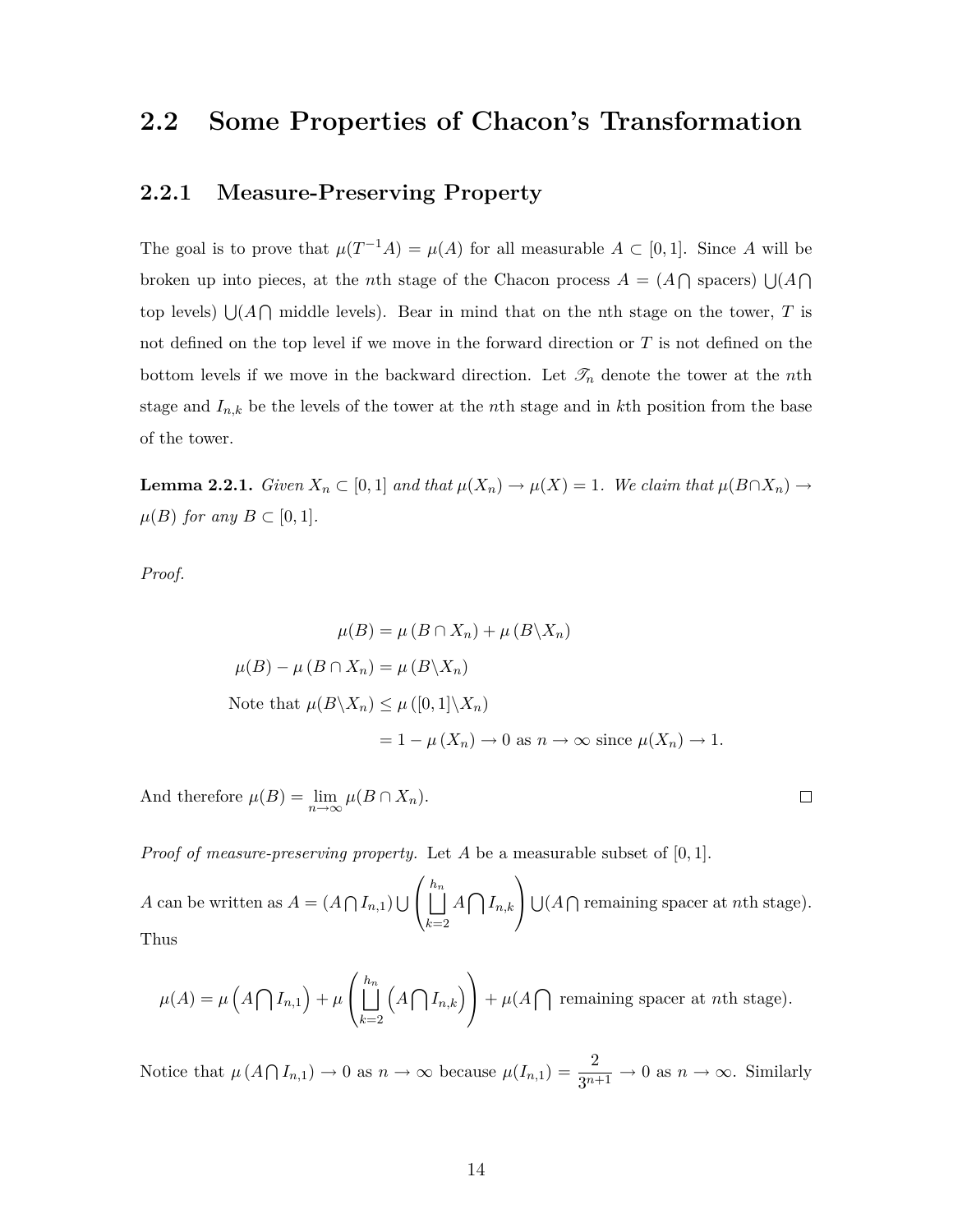$\mu(A \cap \text{remaining space } \text{rat } n \text{th stage}) \to 0 \text{ as } n \to \infty. \text{ Therefore as } n \to \infty \text{ we have that }$ 

$$
\mu(A) = \lim \mu \left( \bigsqcup_{k=2}^{h_n} \left( A \bigcap I_{n,k} \right) \right)
$$

From the preceding lemma we know this holds since *µ*  $\sqrt{ }$  $\Box$ *hn k*=2  $I_{n,k}$  $\setminus$  $\rightarrow$  1 as  $n \rightarrow \infty$ .

Also note that  $\vert \vert$ *hn k*=2  $\left(A\bigcap I_{n,k}\right)=A\bigcap$  $\sqrt{ }$  $\Box$ *hn k*=2  $I_{n,k}$  $\setminus$ and that

$$
\mu\left(A\bigcap\bigcup_{k=2}^{h_n} I_{n,k}\right) = \mu\left(T^{-1}\left(A\bigcap\bigcup_{k=2}^{h_n} I_{n,k}\right)\right) \text{ as } T \text{ is m.p on levels of the tower}
$$
\n
$$
= \mu\left(T^{-1}(A)\bigcap T^{-1}\left(\bigcup_{k=2}^{h_n} I_{n,k}\right)\right)
$$
\n
$$
= \mu\left(T^{-1}(A)\bigcap\bigcup_{k=1}^{h_n-1} (I_{n,k})\right)
$$
\n
$$
\to \mu\left(T^{-1}(A)\right)
$$

Again this result is from the preceding lemma and from fact that *µ*(  $\iint_{R_n}^{h_n-1} I_{n,k}$   $\to 1$  as  $n \to \infty$ . *k*=1 So for the same expression we arrive at two conclusions and therefore  $\mu(A) = \mu(T^{-1}A)$ .

#### <span id="page-19-0"></span>**2.2.2 The Chacon Transformation is Not Strongly Mixing**

**Definition 2.2.1.** A measure-preserving transformation T is said to be strongly mixing if *∀A ∈ B* and *∀B ∈ B*

$$
\lim_{n \to \infty} \mu(T^{-n}(A) \cap B) = \mu(A)\mu(B).
$$

**Proposition 2.2.1.** *Chacon's transformation is not strongly mixing.*

*Proof.* We will be able to conclude Chacon's transformation is not strongly mixing if we can find at least one  $A \in \mathcal{B}$  of positive measure such that

$$
\limsup_{n \to \infty} \mu(T^{-n}(A) \cap A) \neq (\mu(A))^2.
$$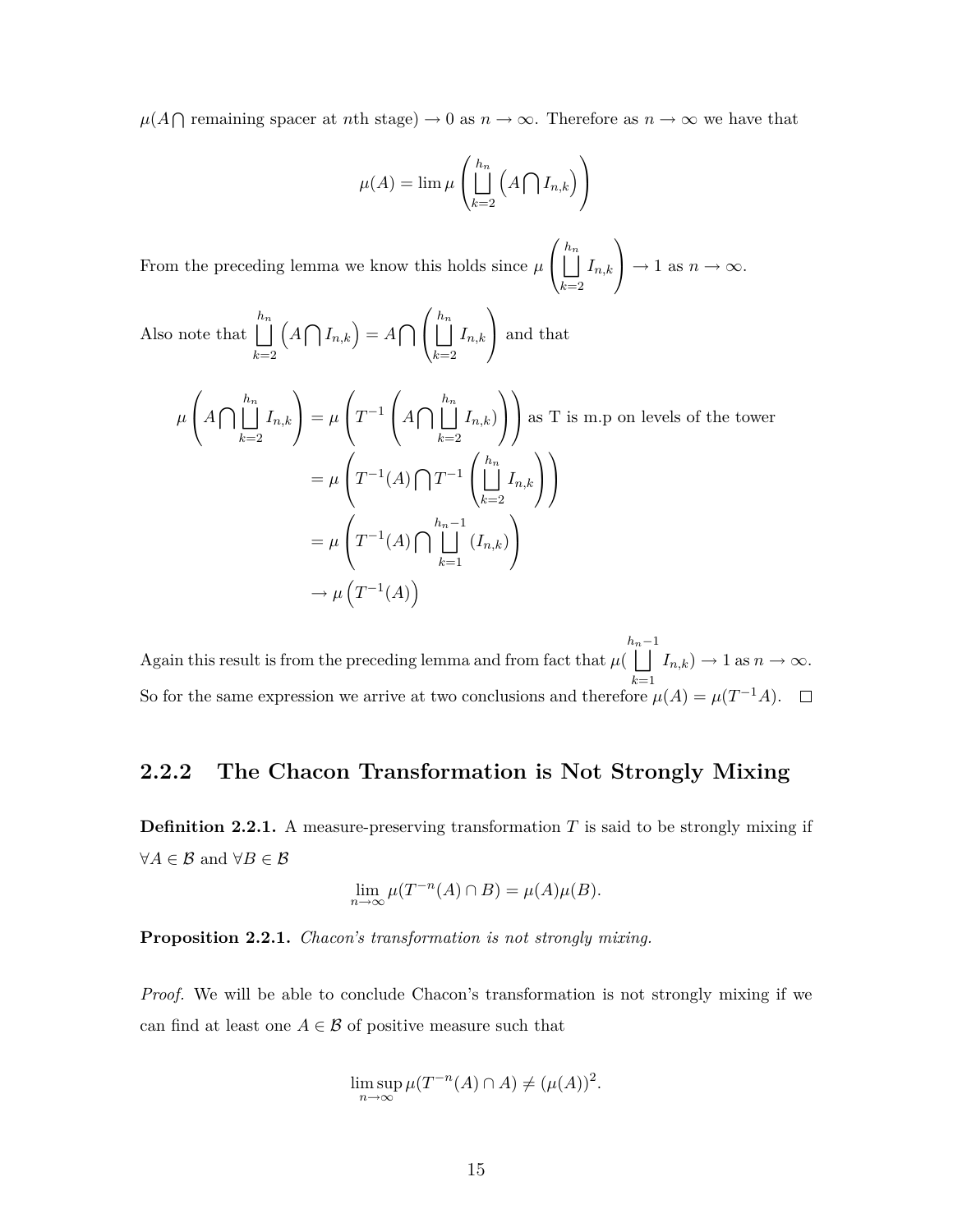Note that since *T* is invertible almost everywhere.

$$
\mu(T^n A \cap A) = \mu(T^{-n}(T^n A \cap A))
$$
 because T is measure-preserving  
= 
$$
\mu(T^{-n}(T^n A) \cap T^{-n} A)
$$
  
= 
$$
\mu(A \cap T^{-n} A).
$$

With this result if we can show instead that  $\limsup_{n\to\infty} \mu(T^n(A) \cap A) \neq (\mu(A))^2$  we will still have established that  $T$  is not strongly mixing. We fix the stage  $k_0$  and denote the tower at this stage by  $\mathscr{T}_{k_0}$ . As a candidate for *A*, we choose one of the levels of the tower. The most convenient choice for *A* is the base of the tower of  $\mathscr{T}_{k_0}$ . The height of this tower is  $h_{k_0}$ .

We note that  $\mu(T^{h_n}A \cap A) \geq \frac{1}{2}$  $\frac{1}{3}\mu(A)$ . To establish this, first observe that *A* is split into three intervals,  $A_1$ ,  $A_2$  and  $A_3$  in the  $(k_0 + 1)$ <sup>th</sup> stage under the cutting and stacking process. Using some analysis of the measures of the intervals and by induction we will obtain the inequality above and use it to prove why the Chacon tranformation is not strongly mixing.

For stage  $k_0 + 1$  and on tower  $\mathscr{T}_{k_0+1}$ ,

$$
T^{h_{k_0}}(A) \cap A = T^{h_{k_0}}(A_1 \cup A_2 \cup A_3) \cap A
$$
  
= 
$$
(T^{h_{k_0}}(A_1) \cap A) \cup (T^{h_{k_0}}(A_2) \cap A) \cup (T^{h_{k_0}}(A_3) \cap A)
$$

Observe that on this tower only  $T^{h_{k_0}}A_1$  hits *A* again. In particular

$$
\mu(T^{h_{k_0}}(A_1) \cap A) = \mu(A_2 \cap A) = \frac{1}{3}\mu(A) \text{ and}
$$
  

$$
\mu(T^{h_{k_0}}(A_2) \cap A) = \mu(\emptyset) = 0.
$$

We are unable to make a direct estimate for  $\mu(T^{h_{k_0}}(A_3) \cap A)$  in the  $(k_0 + 1)$  stage so we end the  $(k_0 + 1)$  stage with the result that,

$$
\mu\left(T^{h_{k_0}}(A) \cap A\right) \ge \frac{1}{3} \mu(A).
$$

Moving to the  $(k_0 + 2)$ <sup>th</sup> stage by cutting and stacking,  $A_1$  intersects with itself at least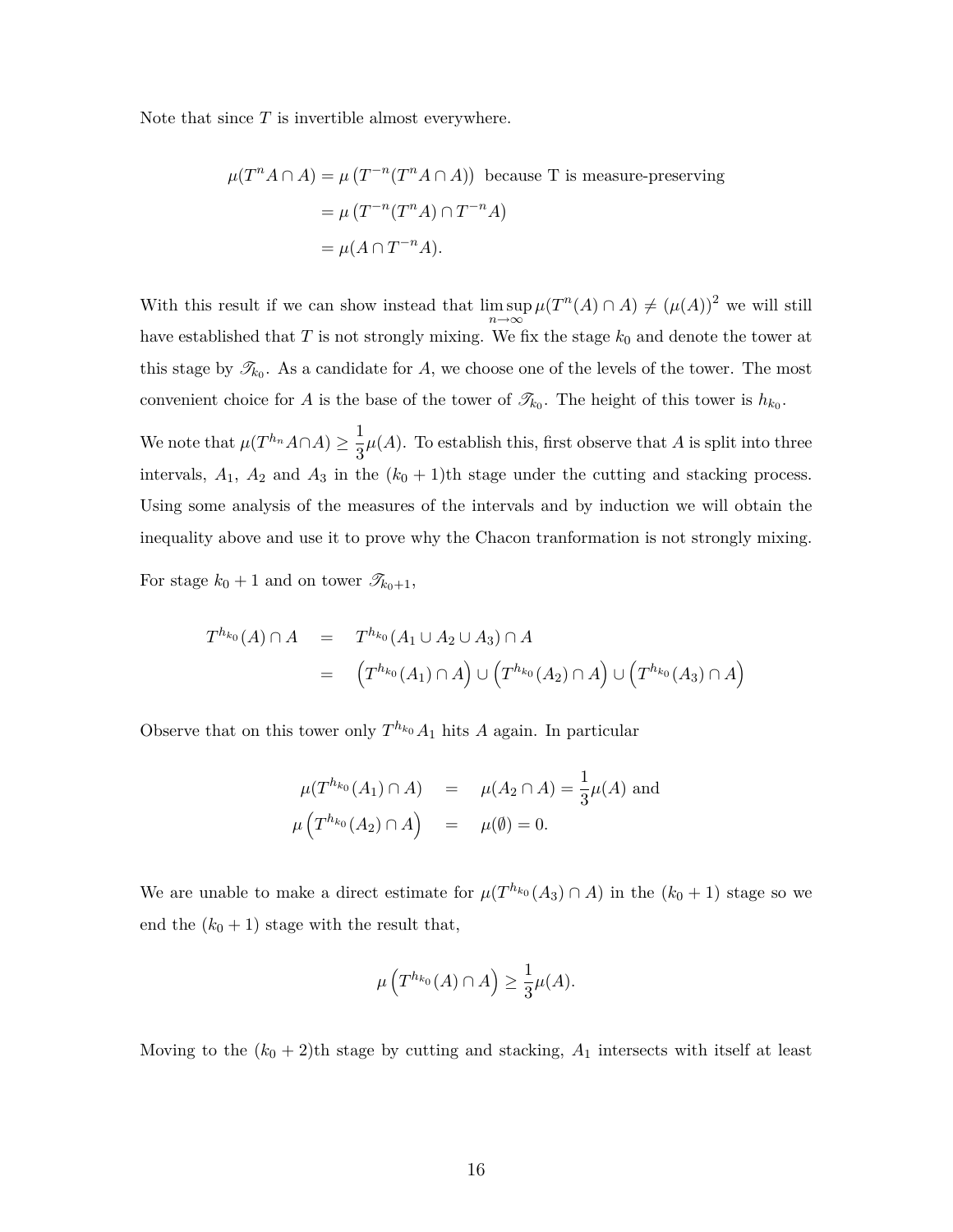once under  $T^{h_0+1}$ . The same happens for  $A_2$  and  $A_3$ . Therefore

$$
\mu(T^{h_{k_0+1}}(A_1) \cap A_1) \geq \frac{1}{3} \cdot \frac{1}{3} \mu(A) = \frac{1}{9} \mu(A).
$$
  
Likewise  $\mu(T^{h_{k_0+1}}(A_2) \cap A_2) \geq \frac{1}{9} \mu(A)$  and  
 $\mu(T^{h_{k_0+1}}(A_3) \cap A_3) \geq \frac{1}{9} \mu(A).$ 

Therefore at the end of the  $k_0 + 2$  stage we arrive at the inequality

$$
\mu(T^{h_{k_0+1}}(A) \cap A) \ge 3 \cdot \frac{1}{9} \mu(A) = \frac{1}{3} \mu(A).
$$

By induction we see that at stage  $n \geq k$  we have  $3^{n-k_0}$  pieces of *A* with each contributing 1  $\frac{1}{3^{n-k_0+1}}\mu(A)$ . Thus

$$
\mu(T^{h_n}(A) \cap A) \ge 3^{n-k_0} \cdot \frac{1}{3^{n-k_0+1}} \mu(A) = \frac{1}{3} \mu(A).
$$

With this inequality holding for all stages of the Chacon transformation, then for the Chacon transformation to be strongly mixing it has to satisfy that  $(\mu(A))^2 \geq \frac{1}{2}$  $\frac{1}{3}\mu(A) \Rightarrow \mu(A) \geq \frac{1}{3}$  $\frac{1}{3}$ . However this fails for the Chacon process since each level of the transformation has length of at most  $\frac{2}{9}\mu(A)$ . Therefore  $(\mu(A))^2$  is at most  $\frac{4}{81}$  $\frac{1}{81}\mu(A)$ . Hence this proves that Chacon's  $\Box$ transformation is not strongly mixing.

#### <span id="page-21-0"></span>**2.2.3 Weakly Mixing Property**

The main theorem which will be used to prove that the Chacon transformation is weakly mixing is the following:

<span id="page-21-1"></span>**Theorem 2.2.1.** *Let T be an invertible measure-preserving transformation on a Lebesgue probability space. Then the following are equivalent.*

- *1. T is weakly mixing.*
- *2. T is doubly ergodic.*
- *3. T has continuous spectrum.*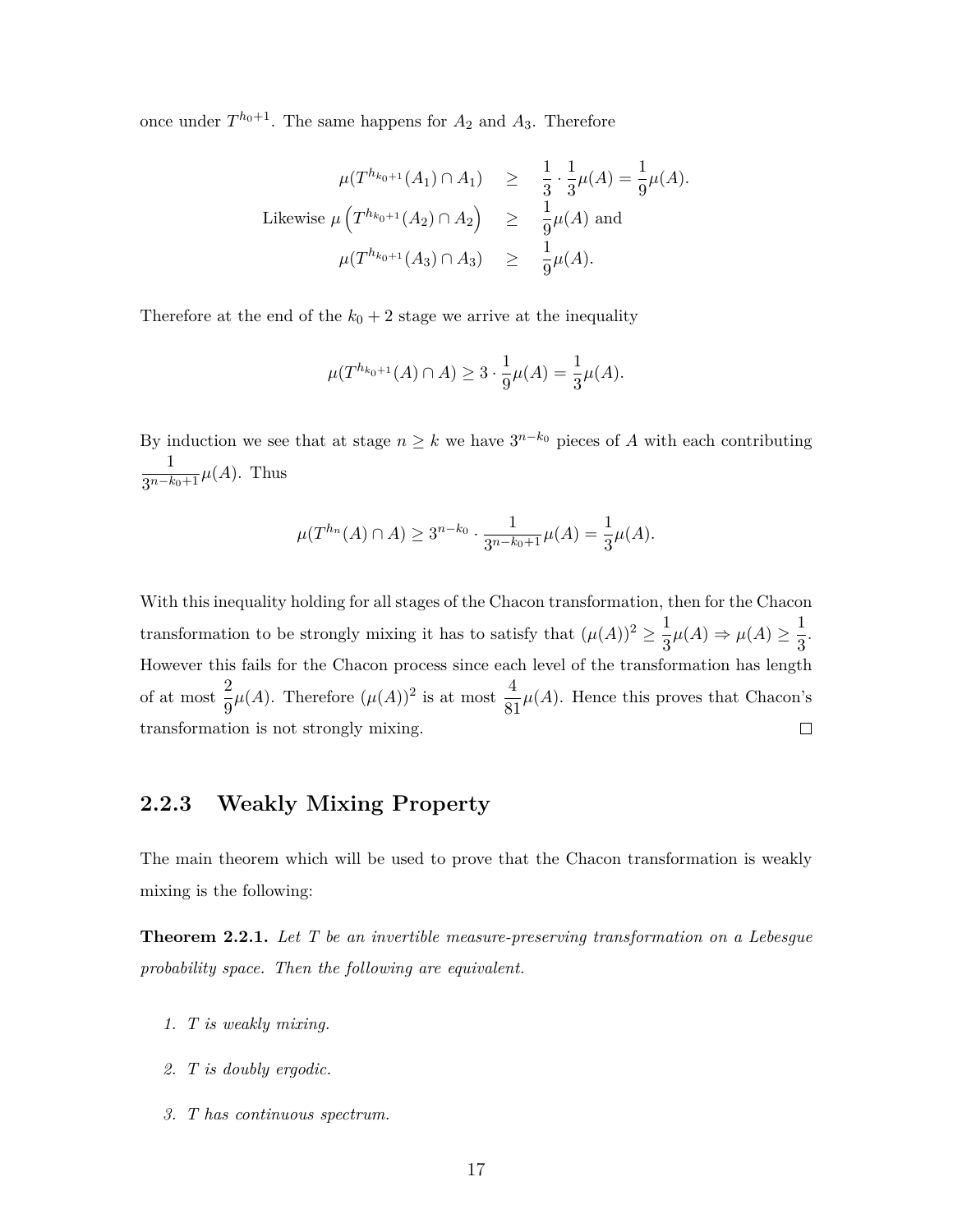*4. T × S is ergodic for any ergodic, finite measure-preserving transformation S.*

The following defintions, proposition and lemma will be needed to prove the implication  $(1) \Rightarrow (2)$ .

**Definition 2.2.2.** Let  $(X, \mathcal{B}, \mu)$  be a measure-preserving space and T a measure-preserving transformation. *T* is said to be weakly mixing if  $\forall A, B \in \mathcal{B}$ 

$$
\lim_{n \to \infty} \frac{1}{n} \sum_{k=0}^{n-1} \left| \mu(T^{-k}A \cap B) - \mu(A)\mu(B) \right| = 0
$$

Recall the definition of what it means for a sequence to have *convergence* to a limit, to have *strong Cesaro convergence* and to have *Cesaro convergene* to a limit. Denoting  $a_k(A, B) =$  $\mu(T^{-k}(A) \cap B)$  and  $a = \mu(A)\mu(B)$  we note that the property of *T* being weakly mixing is equivalent to the sequence *a<sup>k</sup>* converging strong Cesaro to *a*.

**Definition 2.2.3.** A transformation *T* is defined to be doubly ergodic if  $\forall A, B \in \mathcal{B}$  of positive measure, there exists an integer *n* such that

$$
\mu(T^{-n}A \cap A) > 0 \text{ and } \mu(T^{-n}A \cap B) > 0.
$$

<span id="page-22-0"></span>**Lemma 2.2.2.** Let  $\{a_k\}$  be a bounded nonnegative sequence. Then  $\frac{1}{N}$  $\sum$ *N k*=1 *a<sup>k</sup> converges to 0 if and only if {ak} converges to 0 in density.*

*Proof.* Suppose  $\{a_k\}$  converges to 0 in density, that is, there exists a zero density set *D* such that outside  $D$ ,  $\lim_{k \to \infty, k \notin D} a_k = 0$ . Let  $\{a_k\}$  be bounded by *a*. Then

$$
\lim_{n \to \infty} \frac{1}{n} \sum_{k=0}^{n-1} a_k = \lim_{n \to \infty} \left[ \frac{1}{n} \sum_{k=0, k \in D}^{n-1} a_k + \frac{1}{n} \sum_{k=0, k \notin D}^{n-1} b_k \right]
$$

$$
= \limsup_{n \to \infty} \left[ \frac{1}{n} \sum_{k=0, k \in D}^{n-1} a_k + \frac{1}{n} \sum_{k=0, k \notin D}^{n-1} a_k \right]
$$

$$
\leq \limsup_{n \to \infty} \frac{1}{n} \sum_{k=0, k \in D}^{n-1} a_k + \limsup_{n \to \infty} \frac{1}{n} \sum_{k=0, k \notin D}^{n-1} a_k
$$

$$
= a \limsup_{n \to \infty} \frac{1}{n} \sum_{k=0}^{n-1} \mathbb{I}_{D(k)} + \limsup_{n \to \infty} \frac{1}{n} \sum_{k=0, k \notin D}^{n-1} a_k
$$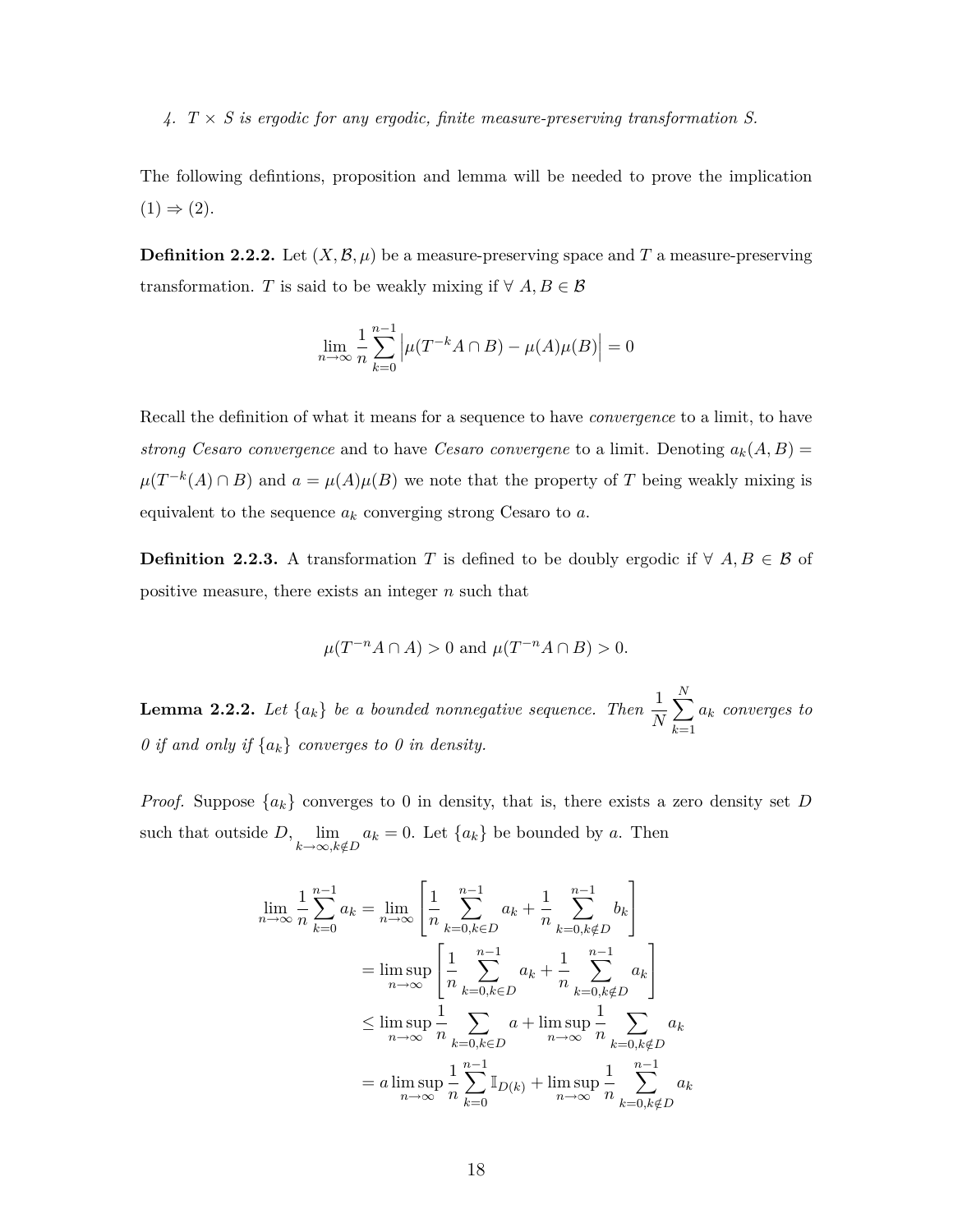$$
= a \lim_{n \to \infty} \frac{1}{n} \sum_{k=0}^{n-1} \mathbb{I}_{D(k)} + \lim_{n \to \infty} \frac{1}{n} \sum_{k=0, k \notin D}^{n-1} a_k = 0.
$$

On the other hand, suppose that  $\lim_{n\to\infty} \frac{1}{n}$ *n n*−1<br> **V** *k*=0  $a_k = 0$ . For each  $m = 1, 2, ...,$  let

$$
D_m = \{k : \frac{1}{m} < a_k\}.
$$

Note that  $D_1 \subset D_2 \subset \dots$  Each  $D_m$  has density 0 as for a fixed  $m$ ,

$$
\frac{1}{n}\sum_{k=0}^{n-1} \mathbb{I}_{D_m}(k) < m \cdot \frac{1}{n}\sum_{k=0}^{n-1} a_k \to 0
$$

as  $n \to \infty$ . Also recall that  $k \in D_m \Rightarrow a_k > \frac{1}{n}$  $\frac{1}{m}$ . Choose  $i_1 < i_2 < ...$  such that for each  $n \geq i_m, \frac{1}{n}$ *n n*−1<br> **V** *k*=0  $\mathbb{I}_{D_m}(k) < \frac{1}{m}$  $\frac{1}{m}$ . Define

$$
D = \bigcup_{m=1}^{\infty} D_m \bigcap (i_m, i_{m+1}).
$$

It is clear that  $\lim_{k \to \infty, k \notin D} a_k = 0$  since as off the set *D*,  $a_k$ , a nonnegative sequence, decreases as *m* tends to infinity.

What is left to prove is that *D* has density 0. Fix some large  $n \in \mathbb{N}$ . We can find an *m* with  $i_m \leq n \leq i_{m+1}$ . Then

$$
\frac{1}{n} \sum_{k=0}^{n-1} \mathbb{I}_D(k) = \frac{1}{n} \sum_{k=0}^{i_{m-1}} \mathbb{I}_D(k) + \frac{1}{n} \sum_{k=0}^{i_m} \mathbb{I}_D(k)
$$
\n
$$
\leq \frac{1}{n} \sum_{k=0}^{i_{m-1}} \mathbb{I}_{D_{m-1}}(k) + \frac{1}{n} \sum_{k=0}^{i_m} \mathbb{I}_{D_m}(k)
$$
\n
$$
\leq \frac{1}{m-1} + \frac{1}{m}.
$$

Given any  $\varepsilon > 0$  we can choose *n* so that  $n \geq i_m \Rightarrow \frac{1}{m}$  $\frac{1}{m-1} < \frac{\varepsilon}{2}$  $\Box$  $\frac{1}{2}$ .

<span id="page-23-0"></span>**Lemma 2.2.3.** For  $T$ , a measure-preserving transformation on a probability space  $(X, \mathcal{B}, \mu)$ , *the following are equivalent:*

*1. T is weakly mixing.*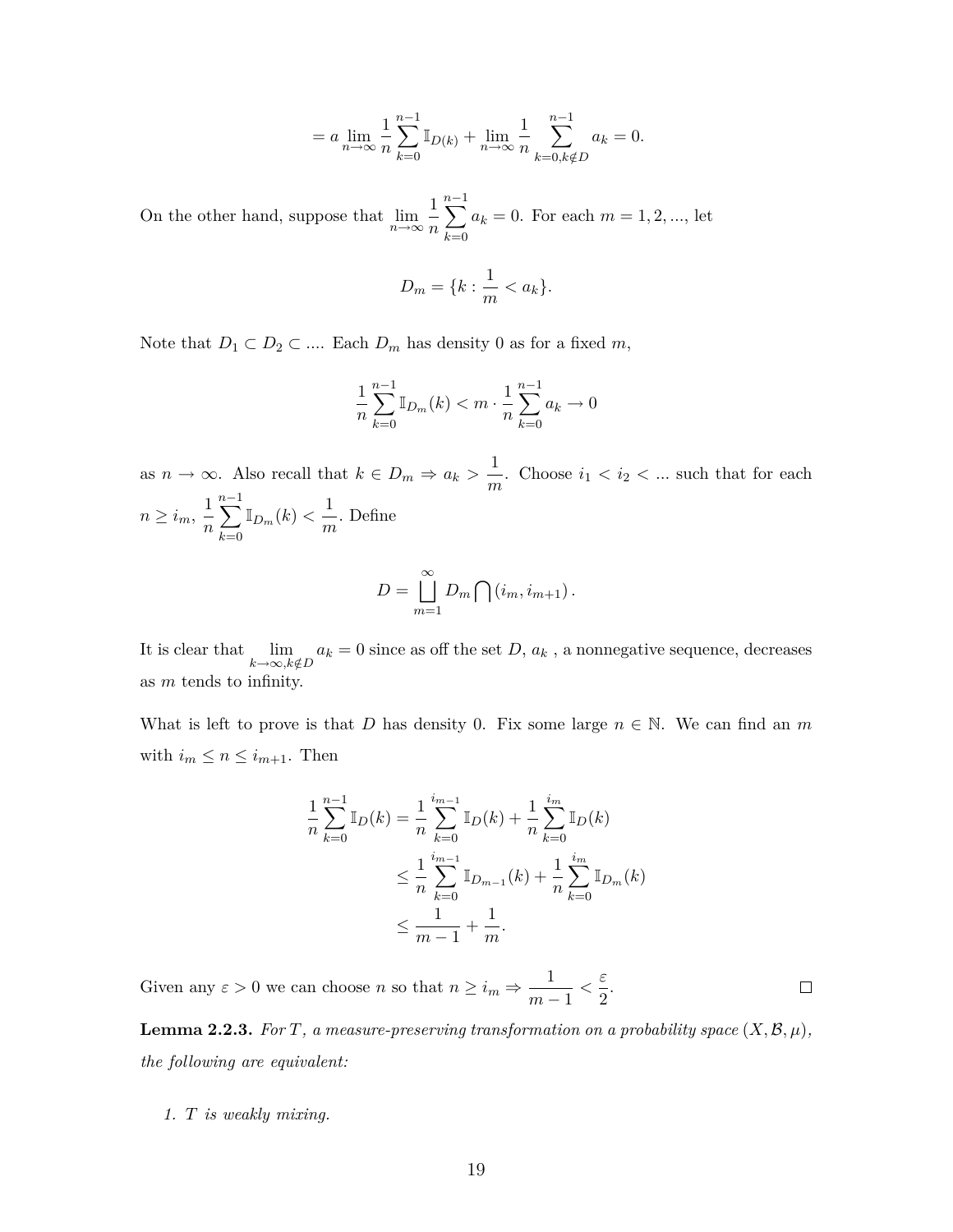2. For each pair of measurable sets A and B, there is a zero density set  $D = D(A, B)$ *such that*

$$
\lim_{k \to \infty, k \notin D} \mu(T^{-k}(A) \cap B) = \mu(A)\mu(B).
$$

*3. For each pair of*  $A, B \in \mathcal{B}$ 

$$
\lim_{n\to\infty}\frac{1}{n}\sum_{k=0}^{n-1}\Big[\mu(T^{-k}\cap B)-\mu(A)\mu(B)\Big]^2=0
$$

The second statement in words implies that *T* is weakly mixing if there is a set D such that off this set T is strongly mixing.

*Proof. (1) implies (2)* Suppose *T* is weakly mixing. By definition

$$
\lim_{n \to \infty} \frac{1}{n} \sum_{k=0}^{n} |\mu(T^{-n}A \cap B) - \mu(A)\mu(B)| = 0
$$

Denoting  $b_k = |\mu(T^{-k}A \cap B) - \mu(A)\mu(B)|$  and noting that  $b_k$  is bounded by 1, then

$$
\lim_{n \to \infty} \frac{1}{n} \sum_{k=0}^{n-1} b_k = \lim_{n \to \infty} \left[ \frac{1}{n} \sum_{k=0, k \in D}^{n-1} b_k + \frac{1}{n} \sum_{k=0, k \notin D}^{n-1} b_k \right]
$$
  
\n
$$
= \limsup_{n \to \infty} \left[ \frac{1}{n} \sum_{k=0, k \in D}^{n-1} b_k + \frac{1}{n} \sum_{k=0, k \notin D}^{n-1} b_k \right]
$$
  
\n
$$
\leq \limsup_{n \to \infty} \frac{1}{n} \sum_{k=0, k \in D}^{n-1} 1 + \limsup_{n \to \infty} \frac{1}{n} \sum_{k=0, k \notin D}^{n-1} b_k
$$
  
\n
$$
= 1 \limsup_{n \to \infty} \frac{1}{n} \sum_{k=0}^{n-1} \mathbb{I}_{D(k)} + \limsup_{n \to \infty} \frac{1}{n} \sum_{k=0, k \notin D}^{n-1} b_k
$$
  
\n
$$
= \lim_{n \to \infty} \frac{1}{n} \sum_{k=0}^{n-1} \mathbb{I}_{D(k)} + \lim_{n \to \infty} \frac{1}{n} \sum_{k=0, k \notin D}^{n-1} b_k = 0
$$

by the fact that *D* is a set of density zero and by Lemma [2.2.2.](#page-22-0)

*(2) implies (3)* Suppose (2) is true. Then

$$
\lim_{k \to \infty, k \notin D} \mu(T^{-k}(A) \cap B) - \mu(A)\mu(B) = 0
$$

$$
\Rightarrow \lim_{k \to \infty, k \notin D} \left[ \mu(T^{-k}(A) \cap B) - \mu(A)\mu(B) \right]^2 = 0.
$$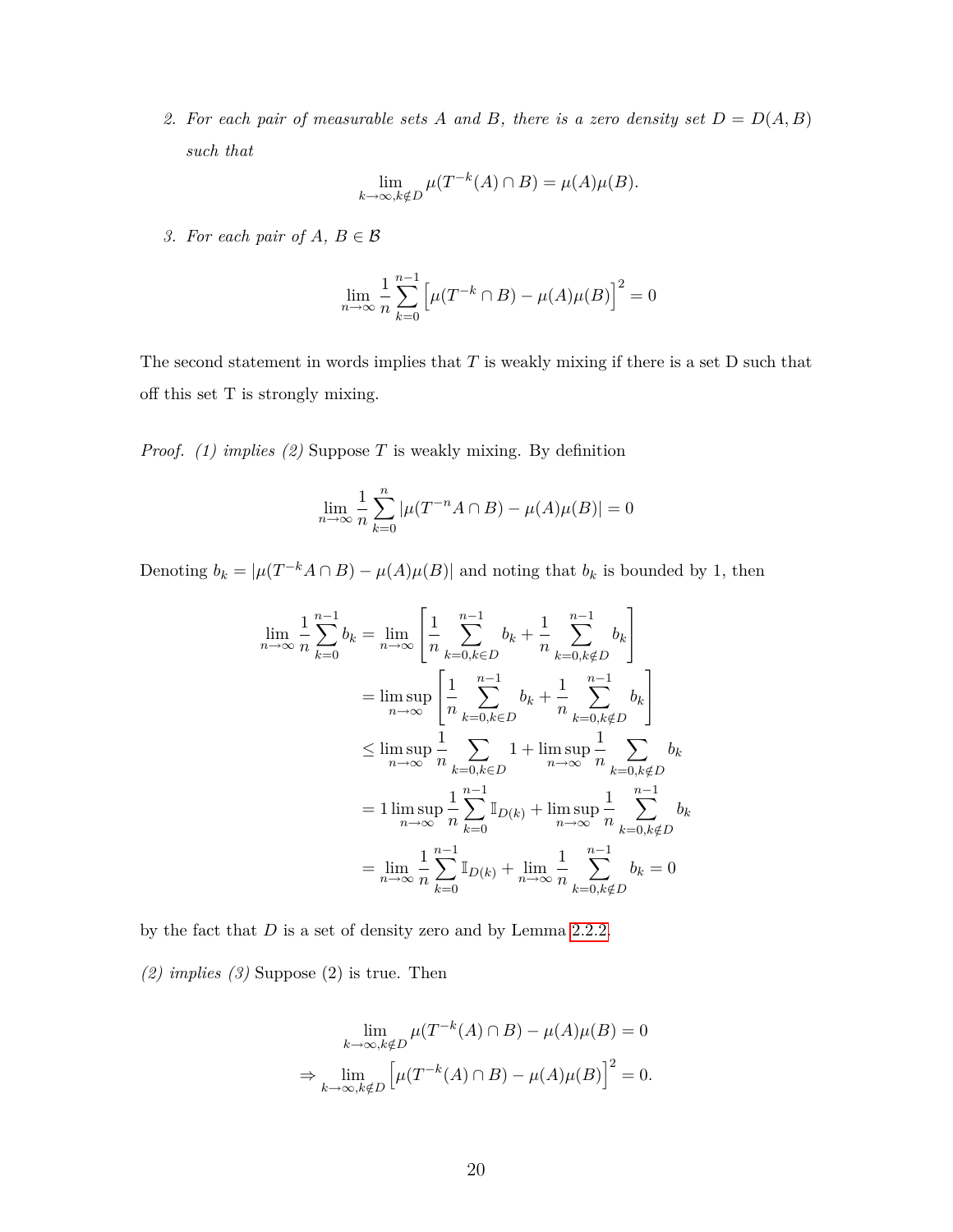Using Lemma [2.2.2](#page-22-0) again then this implies that

$$
\lim_{n \to \infty} \frac{1}{n} \sum_{k=0}^{n-1} \left[ \mu(T^{-k} \cap B) - \mu(A)\mu(B) \right]^2 = 0.
$$

*(3) implies (1)* If (3) holds, then clearly,

$$
\lim_{n \to \infty} \frac{1}{n} \sum_{k=0}^{n-1} |\mu(T^{-k} \cap B) - \mu(A)\mu(B)| = 0
$$

which is the definition of weakly mixing and hence *T* is weakly mixing.

Theorem [2.2.1](#page-21-1) (1)  $\Rightarrow$  (2) [*T is weakly mixing implies T is doubly ergodic.*]

*Proof.* Let *A* and *B* be sets with positive measure. Then by Lemma [2.2.3](#page-23-0) there exist sets of density zero  $D_1 = D(A, B)$  and  $D_2 = D(A, B)$  such that

$$
\lim_{k \to \infty, k \notin D_1} \mu(T^{-k}(A) \cap B) = \mu(A)\mu(B)
$$

and

$$
\lim_{k \to \infty, k \notin D_2} \mu(T^{-k}(A) \cap A) = \mu(A)\mu(A)
$$

Therefore there is some integer  $k > 0$ ,  $k \in (D_1 \cup D_2)^c$  such that  $\mu(T^{-k}(A) \cap B) > 0$  and  $\mu(T^{-k}(A) \cap A) > 0$ . Hence *T* is doubly ergodic.  $\Box$ 

To prove the implication that  $2 \Rightarrow 3$  of Theorem [2.2.1,](#page-21-1) recall what it means for a transformation to be ergodic. We will have need for the following lemma.

**Lemma 2.2.4.** *Let T be a probability-preserving transformation. If T is weakly mixing, then it is ergodic.*

*Proof.* If *T* is weakly mixing, recall that for all measurable sets  $A, B \in \mathcal{B}$  then  $a_k(A, B) =$  $\mu(T^{-k}(A) \cap B)$  converges strong Cesaro to  $\mu(A)\mu(B)$ . Then for *A*, a *T*-invariant set,  $a_k(A, A^c) = 0$  but we also know that it converges to  $\mu(A)\mu(A^c)$ . Therefore either  $\mu(A) = 0$ or  $\mu(A^c) = 0$  which is the requirement for a transformation to be ergodic for *T*-invariant sets. Thus *T* is ergodic.  $\Box$ 

 $\Box$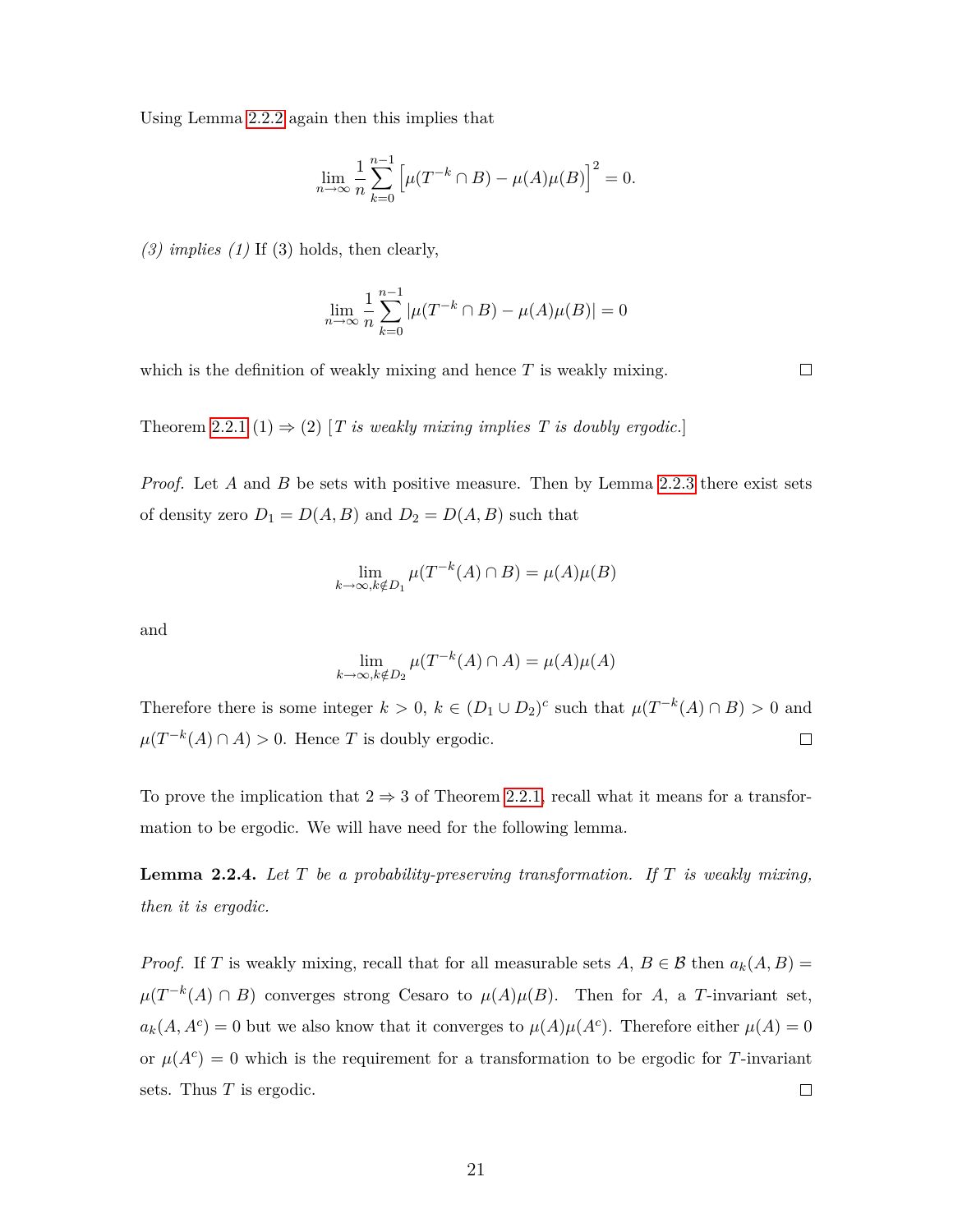**Definition 2.2.4.** A dynamical system  $(Y, \mathcal{C}, \nu, S)$  is called the factor of  $(X, \mathcal{B}, \mu, T)$  if there are measurable sets  $X_0$  and  $Y_0$  of full measure such that

$$
X_0 \subset X, T(X_0) \subset X_0 \text{ and } Y_0 \subset Y, S(Y_0) \subset Y_0,
$$

and an onto map (not necessarily one-to-one a.e)  $\phi: X_0 \to Y_0$  such that for all  $A \in \mathcal{C}(Y_0)$ , where  $C(Y_0)$  is the trace of  $C$  onto  $Y_0$ , that is,  $C(Y_0) = C \cap Y_0 = \{A \cap Y_0 : A \in C\}$ ,

- 1.  $A \in \mathcal{C}(Y_0)$  if and only if  $\phi^{-1}(A) \in \mathcal{B}(X_0)$
- 2.  $\mu(\phi^{-1}(A)) = \nu(A)$  for all  $A \in \mathcal{C}(Y_0)$ .

Next we give some material on a small portion of spectral theory on transformations.

Let *T* be a measure-preserving transformation and  $f \in L^2$  i.e  $\int |f|^2 d\mu < \infty$ . Set  $\hat{\sigma}(n) =$  $\langle T^n f, f \rangle = \langle f \circ T^n, f \rangle = \int f \circ T^n \cdot \bar{f} d\mu$ . So

$$
\hat{\sigma}(0) = \int f \cdot \bar{f} d\mu, \ \hat{\sigma}(1) = \int f \circ T \cdot \bar{f} d\mu, \ \hat{\sigma}(2) = \int f \circ T^2 \cdot \bar{f} d\mu...
$$

The sequence  $\{\hat{\sigma}(n)\}\$ ,  $n \geq 0$  is positive definite, that is, for each system of complex numbers  $z_0, z_1, ... z_n, \sum_{i=1}^n$ *j,k*=0  $\hat{\sigma}(j+k)z_j\bar{z}_k \geq 0$ . By the Bochner-Herglotz theorem, there exists  $\sigma_f$ , a positive measure defined on  $\mathcal{B}[(0,1)],$ 

$$
\sigma_f : \mathcal{B}[(0,1)] \to \mathbb{R}^+.
$$

such that

$$
\hat{\sigma}_f(n) = \hat{\sigma}(n) = \int_0^1 e^{-2\pi int} d\sigma_f(t).
$$

Each spectral measure,  $\sigma_f$ , associated with  $f$  can be broken up as follows:

$$
\sigma_f = \underbrace{\sigma_f^1}_{\sigma_f^2 + \sigma_f^2 + \sigma_f^3}_{\sigma_f^2} \text{ where}
$$

 $\sigma_f^1 = \sigma_f^d$  is the discrete part of  $\sigma_f$ . The measures  $\sigma_f^2$  and  $\sigma_f^3$  constitute the continuous part of  $\sigma_f$ . By *continuous* we mean that  $\sigma\{t\} = 0 \quad \forall \ t \in [0,1]$ . The measure  $\sigma_f^3$  called the Lebegue component of  $\sigma_f$  is absolutely continuous with respect to the Lebesgue measure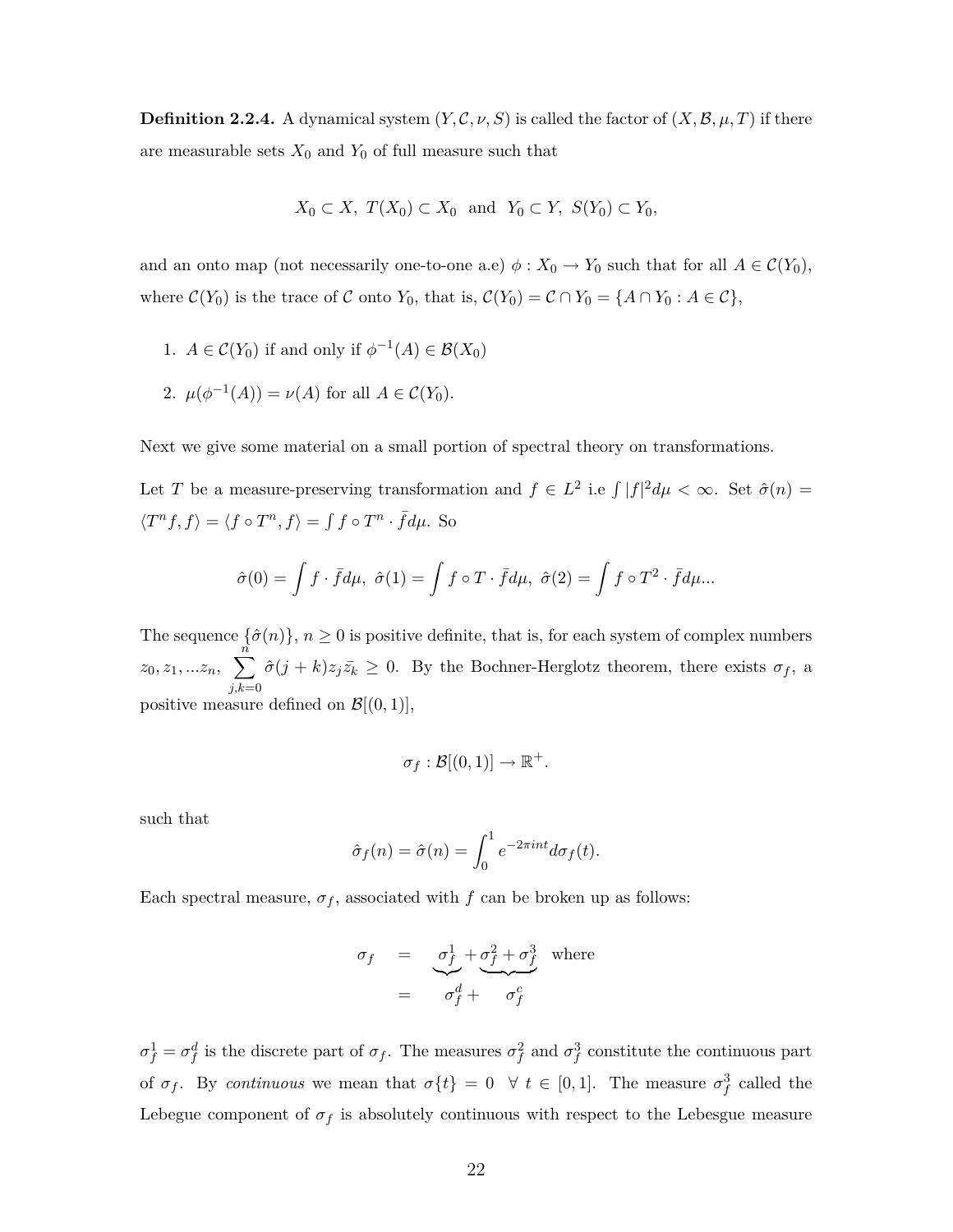while  $\sigma_f^2$ , also continuous, is singular with respect to the Lebesgue measure.

Let  $(X, \mathcal{B}, \mu)$  be a probability space and T a measure-preserving transformation.  $\lambda$  is called an *eigenvalue* of *T* if there exists a nonzero a.e complex-valued function  $f: X \to \mathbb{C}, f \in L^1$ , such that  $f \circ T = \lambda f$  a.e. The function  $f$  is the corresponding *eigenfunction* to  $\lambda$ .

**Lemma 2.2.5.** Let  $T$  be a measure-preserving transformation on  $(X, \mathcal{B}, \mu)$ .  $T$  is ergodic if *and only if for all measurable functions*  $f: X \to \mathbb{R}$  *whenever*  $f(x) = f(T(x))$  *a.e. then f is constant a.e.*

*Proof.* We prove that forward implication by contradiction. Suppose *T* is ergodic and  $f \circ T = f$  a.e. Suppose for the sake of contradiction that  $f$  is not constant a.e. Then there exists some number *t* such that the sets  $\{x : f(x) < t\}$  and  $\{x : f(x) > t\}$  both have positive measure. Observe that these sets are disjoint and are *T*- invariant. Since *T* is ergodic they cannot both have positive measure so *f* must be constant a.e.  $\Box$ 

Note that for *T* we have the following holding. *T* is weakly mixing which makes it ergodic. If *f* is an eigenfuction of *T* then *f* is constant a.e. Also observe that *T* is measure-preserving and because constant functions are always eigenfunctions,  $\lambda = 1$  is always an eigenvalue. Since we are working on a probability space, if  $\lambda$  is an eigenvalue, then  $|\lambda| = 1$  i.e,  $\lambda$  lies on the unit circle in  $\mathbb{C}$ . We are able to confirm this by observing that  $\lambda$  being an eigenvalue of *f* it implies that

$$
f \circ T = \lambda f.
$$

From a pointwise perspective

$$
|f \circ T(x)| = |\lambda||f(x)|
$$
  

$$
\int |f \circ T(x)| d\mu = |\lambda| \int |f(x)| d\mu
$$
 and since *T* is measure-preserving  

$$
\int |f(x)| d\mu = |\lambda| \int |f(x)| d\mu
$$

Since  $\int |f(x)| d\mu \neq 0$  as we are looking at a nonzero eigenfunction f, then this implies  $|\lambda| = 1$ .

**Definition 2.2.5.** A measure-preserving transformation is defined to have continuous spectrum if  $\lambda = 1$  is its only eigenvalue and in addition it is simple.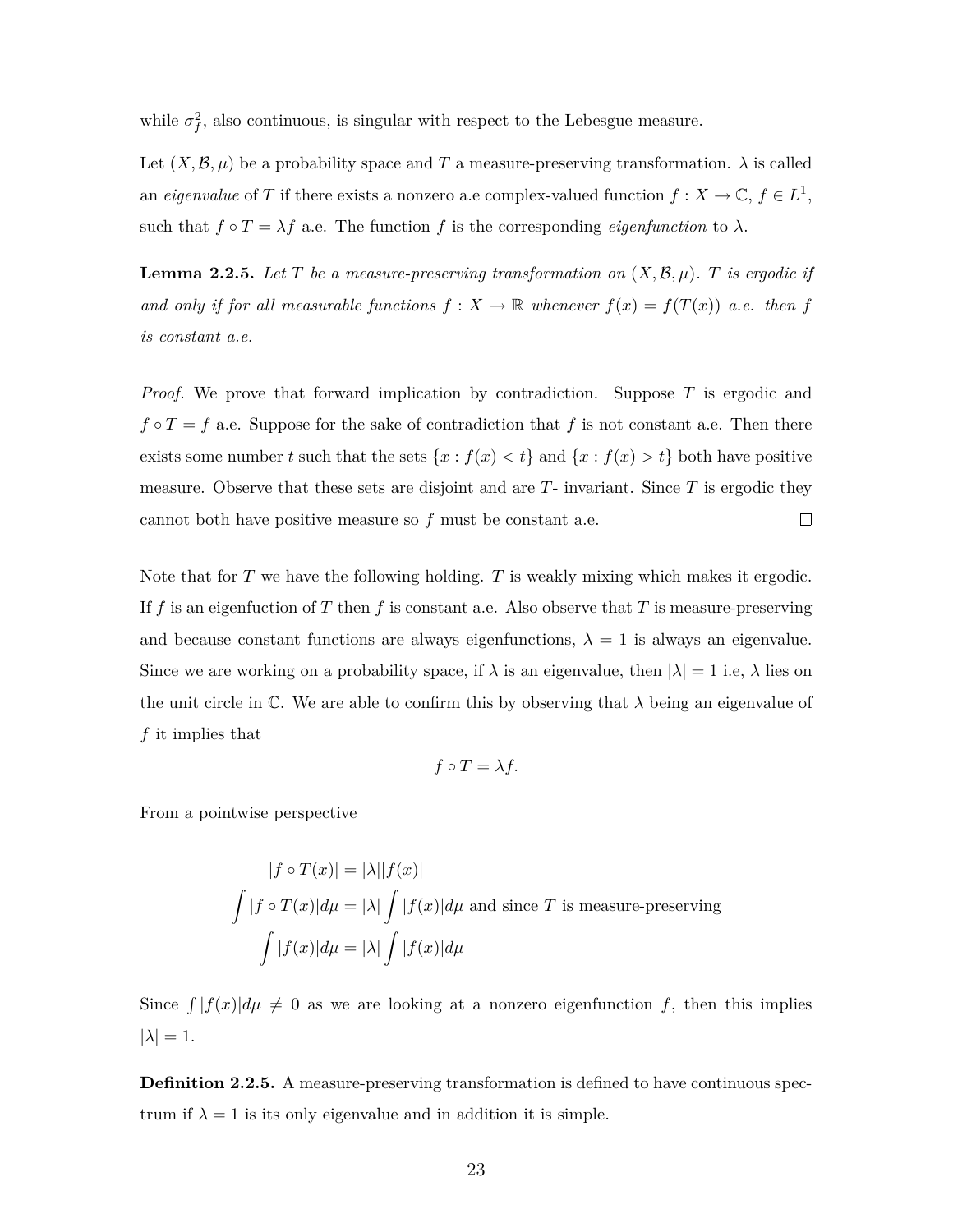Theorem [2.2.1](#page-21-1) (2)  $\Rightarrow$  (3). [*T is doubly ergodic implies T has continuous spectrum*]

*Proof.* Suppose *T* is doubly ergodic, then we have for free that *T* is ergodic. Also suppose  $\lambda$  is an eigenvalue of *T*. Then by definition, there exists a measurable function  $f: X \to \mathbb{C}$ such that  $f(T(x)) = \lambda f(x)$  almost everywhere and in addition,  $|\lambda| = 1$  and f is constant a.e. Without loss of generality let  $|f| = 1$ .

Expressing  $\lambda$  and  $f$  in Fourier, let  $\lambda = e^{2\pi i \alpha}$  and  $f(x) = e^{2\pi i g(x)}$  for some  $\alpha \in [0,1)$  and a measurable function  $g: X \to [0,1)$ .

Let  $S : [0, 1) \rightarrow [0, 1)$  such that  $S(t) = t + \alpha$ . Note from figure [2.2.1](#page-28-0) below that  $g \circ T = S \circ g$ . We define a measure  $\nu$  on [0, 1) by  $\nu(A) = \mu(g^{-1}(A)).$ 



<span id="page-28-0"></span>**Fig. 2.2.1:** factor map

Then by previous defintion of what a factor map is, we note that g is a factor map from *T* to *S* and since *S* is a factor of *T*, it inherits all properties of *T* and thus it implies that *S* is also ergodic.

We have some scenarios arising from the nature of *α*.

Case 1: Refering back to Figure [1.1.1](#page-6-0) from Chapter 1, note that there are two partitions of [0, 1). One consists of the disjoint subintervals  $[0, 1 - \alpha)$  and  $[1 - \alpha, 1)$ . The other consists of disjoint intervals  $[0, \alpha)$  and  $[\alpha, 1)$ . In addition, note that an interval in the first partition is sent to an interval of the same length in the second partition by *S*. In particular, an interval in  $[0, 1-\alpha)$  is mapped to an interval in  $[\alpha, 1)$  under the *S* and an interval which is a subset of  $[1 - \alpha)$  has its image as an interval in  $[0, \alpha)$ . If  $\alpha$  is rational, then  $\nu$  is atomic and concentrated on only a finite number of points. Let *I* and *J* be intervals of equal measure in  $[0, 1)$  that are sufficiently apart. Observe that  $S<sup>n</sup>(I)$  is an interval thus for any integer  $n, \text{ if } S^n(I) \cap J \neq \emptyset \text{ we would expect that } S^n(I) \cap I = \emptyset.$  This being the case, then *S* is not doubly ergodic which is a contradiction to our assumption.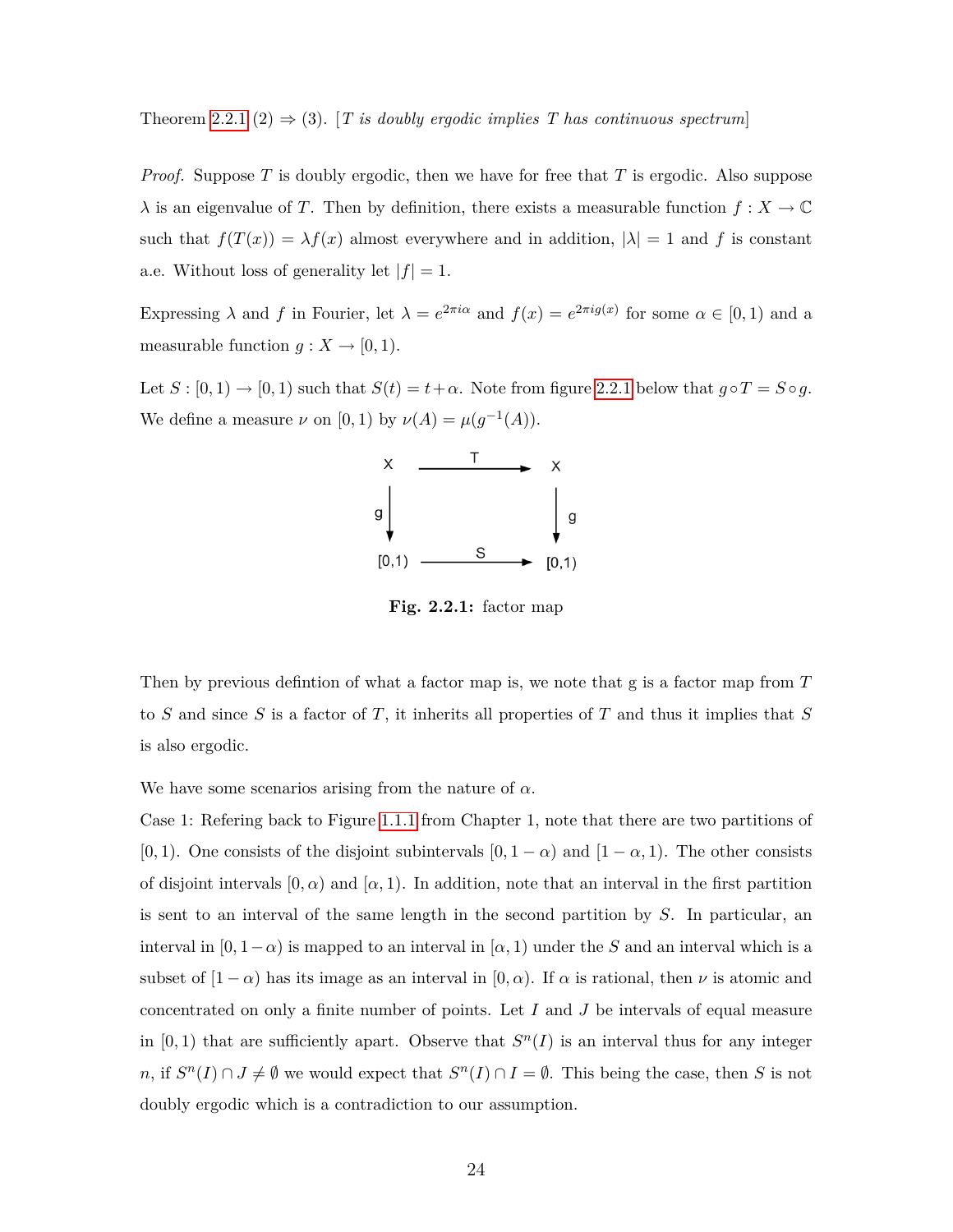Case 2: If  $\alpha$  is irrational, then  $\nu$  must be the Lebesgue measure and in this case also it implies that *S* is not doubly ergodic. Again we have a contradiction to our initial assumption.

Hence  $\lambda = 1$  is the only eigenvalue and this implies that *T* has continuous spectrum.  $\Box$ 

<span id="page-29-0"></span>**Lemma 2.2.6.** *(Bochner's Theorem) Let*  $\mu$  *be a measure on*  $\mathcal{B}([0,1])$ *. The measure*  $\mu$  *is continuous if and only if*

$$
\frac{1}{2n+1}\sum_{k=-n}^{n}|\hat{\mu}(k)|\longrightarrow 0 \text{ as } n\longrightarrow \infty.
$$

Remark:

1. Note that if 
$$
\frac{1}{2n+1} \sum_{k=-n}^{n} |\hat{\mu}(k)| \longrightarrow 0
$$
 then  

$$
\frac{1}{n} \sum_{k=0}^{n} |\hat{\mu}(k)| \longrightarrow 0 \text{ as } n \longrightarrow \infty.
$$

2. *T* is ergodic on a probability measure space if and only if

*k*=0

$$
\frac{1}{n}\sum_{k=0}^{n-1} f \circ T^k(x) \longrightarrow \int f d\mu \text{ in } L^2 \text{ norm.}
$$

**Lemma 2.2.7.** Let  $(X, \mathcal{B}, \mu, T)$  be a measure-preserving transformation on a finite measure *space and*  $\sigma_f$  *be the spectral measure associated with f. If*  $\sigma_f$  *is continuous, then* 

$$
\frac{1}{n}\sum_{k=0}^{n-1} f \circ T^k \longrightarrow 0
$$

 $in L<sup>2</sup>$  *norm as*  $n \to \infty$ *.* 

This follows from the fact that  $\mathbb{E}^{\mathcal{I}}(f) = 0$  or we can observe this by direct calculation.

$$
\int |\frac{1}{n}\sum_{k=0}^{n-1} f \circ T^k|^2 d\mu = \frac{1}{n^2} \int \left(\sum_{k=0}^{n-1} f \circ T^k\right)^2 d\mu
$$

$$
= \frac{1}{n^2} \int \left(\sum_{k=0}^{n-1} f \circ T^k\right) \left(\sum_{j=0}^{n-1} f \circ T^j\right) d\mu
$$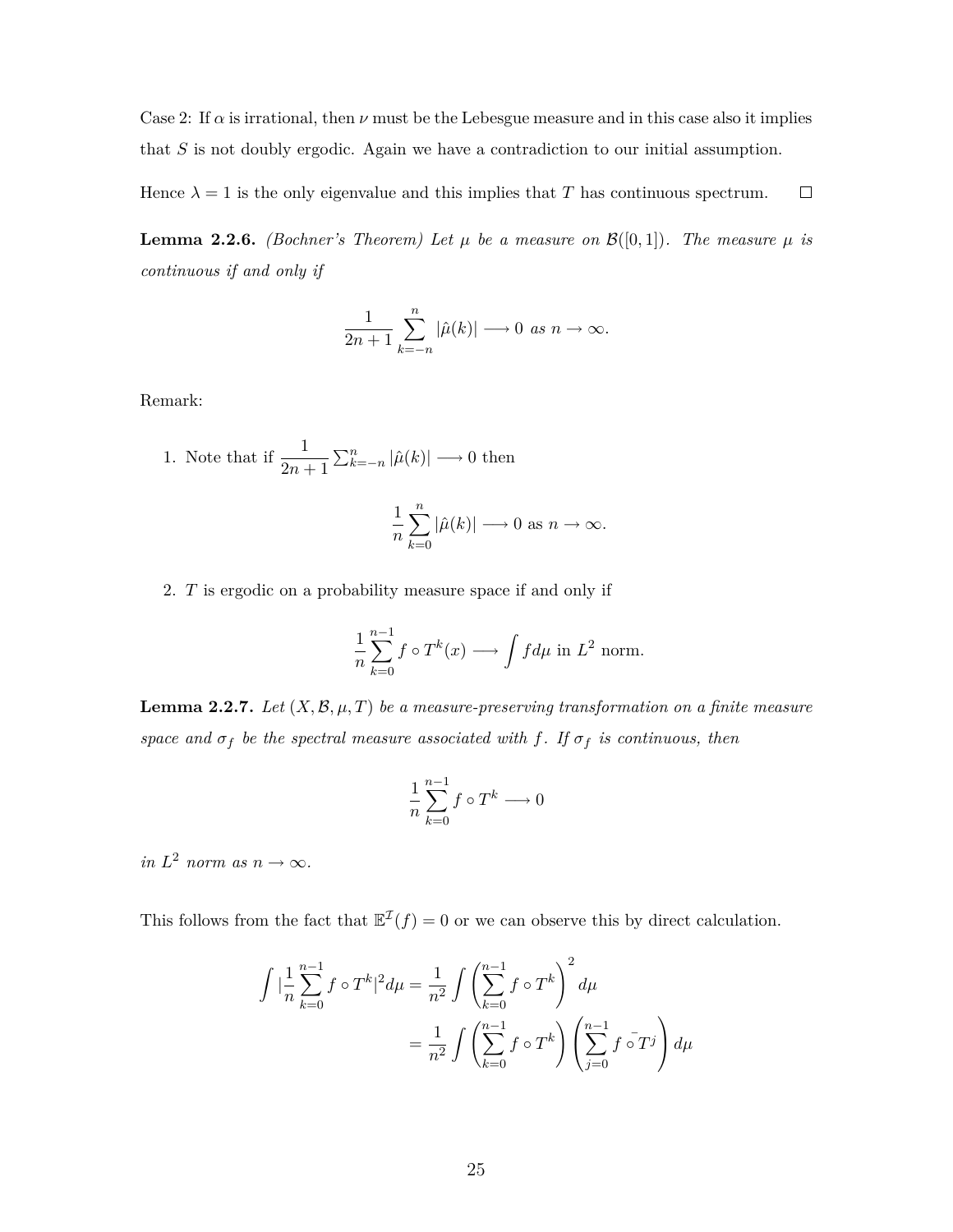$$
\begin{aligned}\n&= \frac{1}{n^2} \sum_{j,k=0}^{n-1} \int \left( f \circ T^k \right) \left( f \circ T^j \right) d\mu \\
&= \frac{1}{n^2} \sum_{j,k=0}^{n-1} \int \left( f \circ T^{k-j} \cdot \bar{f} \right) d\mu \text{ because T is measure-preserving.} \\
&\leq \frac{1}{n^2} \sum_{j,k=0}^{n-1} |\hat{\sigma}_f(n-j)| \\
&\leq \frac{2}{n} \sum_{k=0}^{n-1} |\hat{\sigma}(k)| \to 0\n\end{aligned}
$$

by the Bochner theorem since  $\sigma_f$  is continuous.

Theorem [2.2.1](#page-21-1) (3)  $\Rightarrow$  (4). [*T* has continuous spectrum implies that  $T \times S$  is ergodic for any *ergodic, finite measure-preserving transformation S.*]

*Proof.* Suppose *T* has continuous spectrum and *S* is ergodic. Set  $U = T \times S$ . The goal is to show that *U* is ergodic. Observe that *U* is ergodic if and only if for all bounded *F* on *X × Y*

$$
\frac{1}{N} \sum_{k=0}^{N-1} F \circ U^k \longrightarrow \int F d(\mu \times \nu).
$$

If we are able to prove this on a dense set in  $X \times Y$  then it holds on the whole set. Let  $F = \mathbb{I}_A \mathbb{I}_B$  where  $F(x, y) = \mathbb{I}_A(x) \mathbb{I}_B(y)$ . Thus to prove that *U* is ergodic we need to prove that

$$
\lim_{N \to \infty} \frac{1}{N} \sum_{k=0}^{N-1} \left[ \left( \mathbb{I}_A \circ T^k \right) \left( \mathbb{I}_B \circ S^k \right) \right] \longrightarrow \int \left( \mathbb{I}_A \mathbb{I}_B \right) d\mu \ d\nu.
$$

Using the fact that *T* has continous spectrum, we can choose  $f_A = \mathbb{I}_A - \mu(A)$ . Then

$$
\lim_{N \to \infty} \frac{1}{N} \sum_{k=0}^{N-1} \left[ (f_A \circ T^k)(\mathbb{I}_B \circ S^k) \right] =
$$
  

$$
\lim_{N \to \infty} \frac{1}{N} \sum_{k=0}^{N-1} \left[ \mathbb{I}_A(T^k(x)) \mathbb{I}_B(S^k(y)) \right] - \mu(A) \lim_{n \to \infty} \frac{1}{N} \sum_{k=0}^{N-1} \mathbb{I}_B(S^k(y)).
$$

Because *S* is ergodic,

$$
\lim_{n \to \infty} \frac{1}{N} \sum_{k=0}^{N-1} \mathbb{I}_B(S^k(y)) = \nu(B)
$$
 a.e.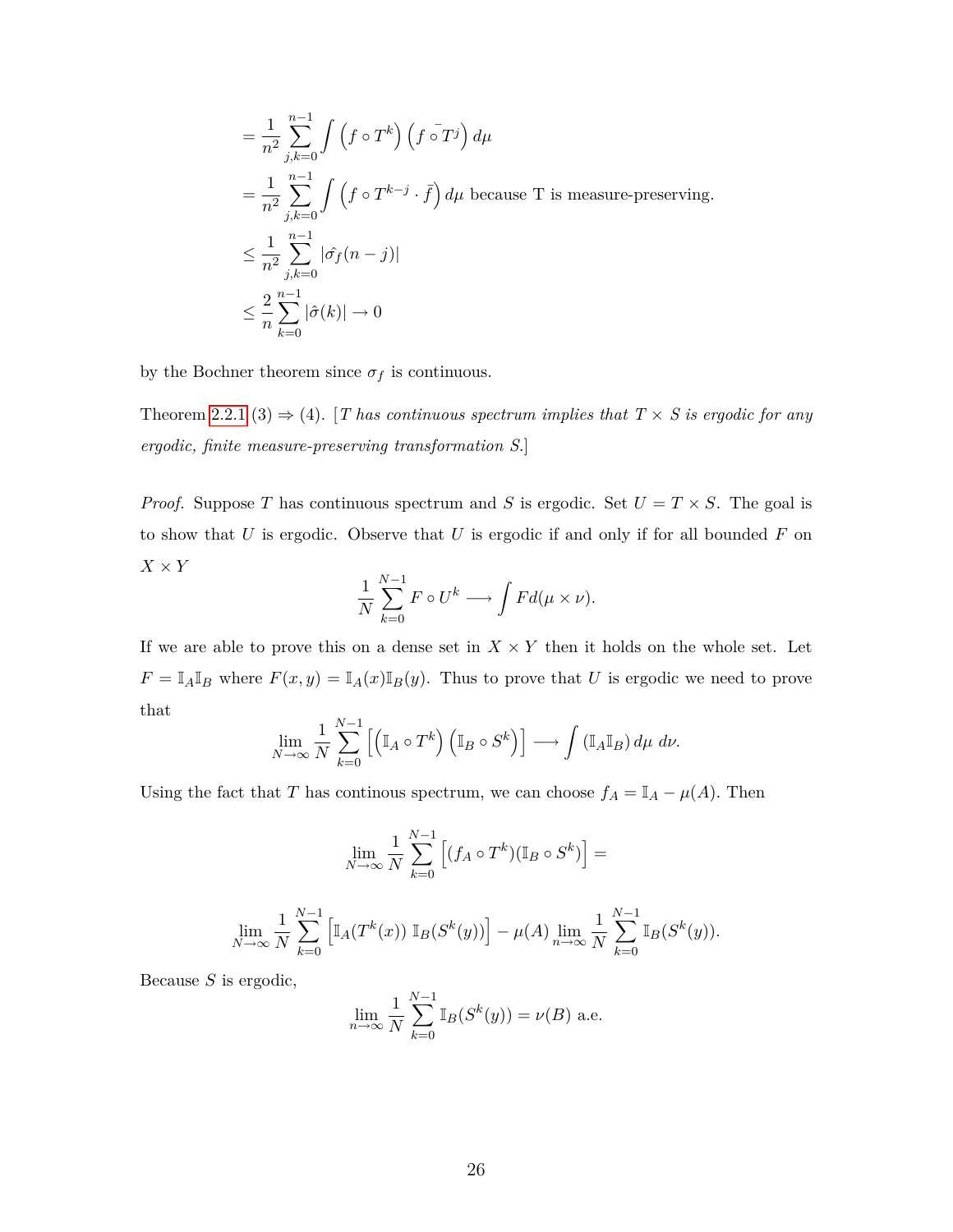Hence for  $U$  to be ergodic is suffices to show that

$$
\lim_{N \to \infty} \frac{1}{N} \sum_{k=0}^{N-1} \left[ (f_A \circ T^k)(\mathbb{I}_B \circ S^k) \right] = 0.
$$

To prove this we compute the (real) Fourier coefficents of  $f_A \times \mathbb{I}_B$ .

$$
\langle f_A \times \mathbb{I}_B, (f_A \times \mathbb{I}_B) \circ U^k \rangle = |\int (f_A \times \mathbb{I}_B)(f_A \times \mathbb{I}_B) \circ U^k d\mu d\nu|.
$$

Then in average,

$$
\lim_{N \to \infty} \frac{1}{N} \sum_{k=0}^{N-1} |\int (f_A \times \mathbb{I}_B)(f_A \times \mathbb{I}_B) \circ U^k d\mu d\nu| =
$$
  

$$
\lim_{N \to \infty} \frac{1}{N} \sum_{k=0}^{N-1} |\int f_A \cdot f_A \circ T^k d\mu| |\int \mathbb{I}_B \cdot \mathbb{I}_B \circ S^k d\nu|.
$$

Note that  $| \int \mathbb{I}_B \cdot \mathbb{I}_B \circ S^k d\nu | \leq 1$ . Therefore

$$
\lim_{N \to \infty} \frac{1}{N} \sum_{k=0}^{N-1} |\int (f_A \times \mathbb{I}_B)(f_A \times \mathbb{I}_B) \circ U^k d\mu d\nu| \leq \lim_{N \to \infty} \frac{1}{N} \sum_{k=0}^{N-1} |\int f_A \cdot f_A \circ T^k d\mu|.
$$

But since  $\sigma_{f_A}$  is continuous then by Lemma [2.2.6,](#page-29-0)

$$
\lim_{N \to \infty} \frac{1}{N} \sum_{n=0}^{N-1} |\hat{\sigma}_{f_A}(n)| = 0.
$$

Therefore

$$
\lim_{N \to \infty} \frac{1}{N} \sum_{k=0}^{N-1} |\int (f_A \times \mathbb{I}_B)(f_A \times \mathbb{I}_B) \circ U^k d\mu d\nu| = 0
$$

*N* X*−*1 1  $\left[ \mathbb{I}_A(T^k(x)) \; \mathbb{I}_B(S^k(y)) \right] = \mu(A) \nu(B).$  $\Box$ which implies that  $\lim_{N \to \infty}$ *N k*=0

Recall Lemma [2.2.3.](#page-23-0) To prove the implication (4) implies (1) we will show that  $T \times S$ satisfies the third equivalent statement of weakly mixing in Lemma [2.2.3.](#page-23-0)

Theorem [2.2.1](#page-21-1) (4)  $\Rightarrow$  (1) [*If*  $T \times S$  *is ergodic for any ergodic finite measure-preserving transformation S then T is weakly mixing*.]

*Proof.* Suppose  $T \times S$  is ergodic. In addition suppose S is also ergodic thus T is ergodic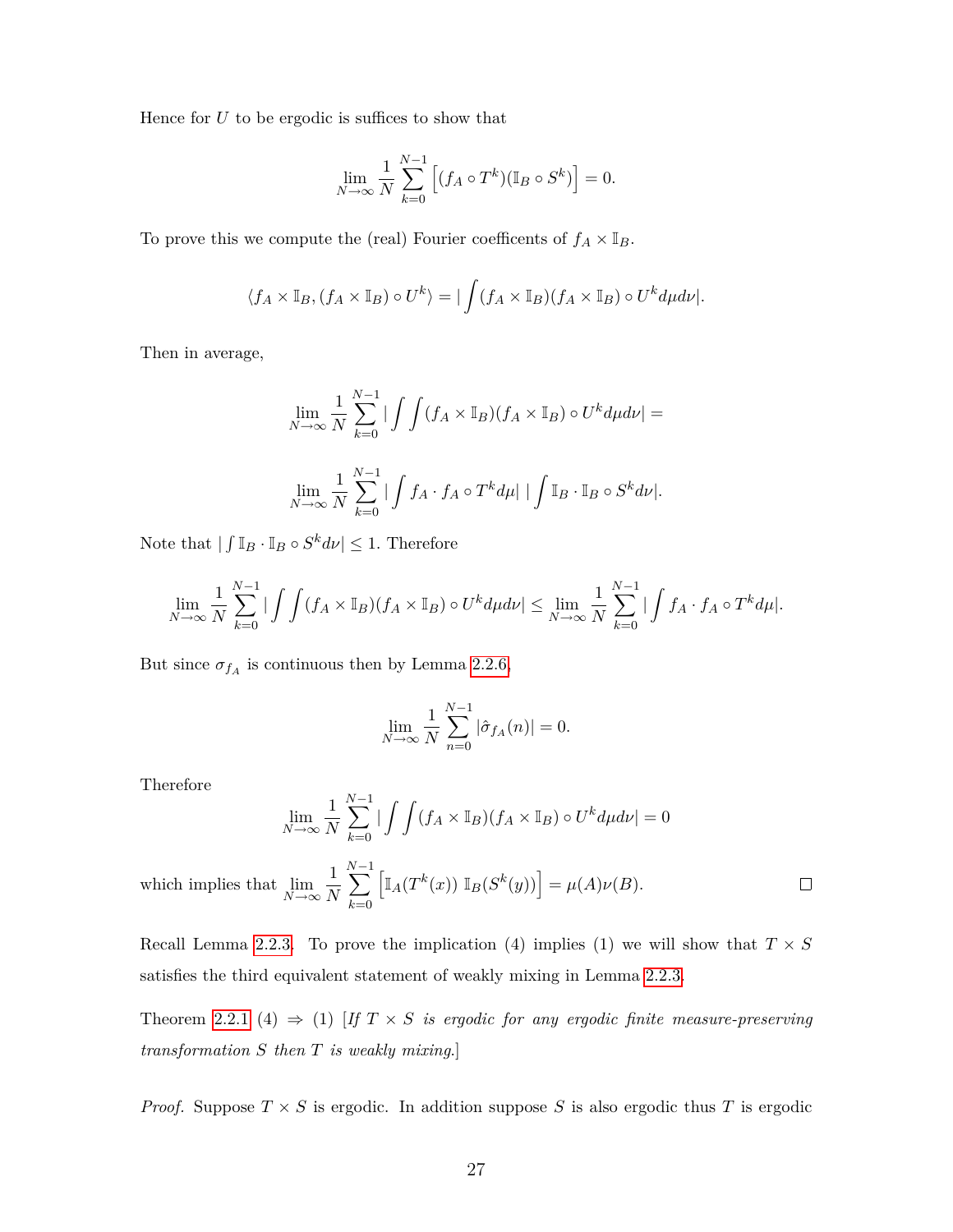and therefore by definition satisfies

$$
\lim_{n \to \infty} \frac{1}{n} \sum_{k=0}^{n-1} \mu(T^{-k}(A \cap B)) = \mu(A)\mu(B).
$$

Let  $(X, \mathcal{B}, \mu, T)$  and  $(Y, \mathcal{C}, \nu, S)$  be measure-preserving systems. Since  $T \times S$  is ergodic, then for all  $A, B \in \mathcal{B}$  and for all  $C, D \in \mathcal{C}$ 

$$
\lim_{n \to \infty} \frac{1}{n} \sum_{k=0}^{n-1} (\mu \times \nu) \left[ (T \times S)^{-k} (A \times C) \cap (B \times D) \right] = (\mu \times \nu) (A \times C) (\mu \times \nu) (B \times D).
$$

Observe that this is the same as

$$
\lim_{n \to \infty} \frac{1}{n} \sum_{k=0}^{n-1} \left[ \left( \mu(T^{-k}(A \cap B)) \times \nu(S^{-k}(C \cap D)) \right) = \mu(A)\mu(B)\nu(C)\nu(D).
$$

Also note that

$$
\lim_{n \to \infty} \frac{1}{n} \sum_{k=0}^{n-1} \left[ (\mu \times \nu) \left( (T \times S)^{-k} (A \times C) \cap (B \times D) \right) \right]^2 =
$$
  

$$
\lim_{n \to \infty} \frac{1}{n} \sum_{k=0}^{n-1} \left[ \mu (T^k A \cap B)^2 \nu (S^k C \cap D)^2 \right]
$$
  

$$
= \mu(A)^2 \mu(B)^2 \nu(C)^2 \nu(D)^2.
$$

Therefore

$$
\lim_{n \to \infty} \frac{1}{n} \sum_{k=0}^{n-1} \left[ (\mu \times \nu)(T \times S)^{-k} (A \times C) \cap (B \times D) - \mu(A)\mu(B)\nu(C)\nu(D) \right]^2
$$
  
\n
$$
= \lim_{n \to \infty} \frac{1}{n} \sum_{k=0}^{n-1} \left[ \left( \mu(T^{-k}(A) \cap B) \right)^2 \left( \nu(S^{-k}(C) \cap D) \right) \right] -
$$
  
\n
$$
\lim_{n \to \infty} \frac{1}{n} \sum_{k=0}^{n-1} \left[ 2\mu(T^{-k}(A) \cap B) (\nu(S^{-k}(C) \cap D)\mu(A)\mu(B)\nu(C)\nu(D) + (\mu(A)\mu(B)\nu(C)\nu(D))^2 \right]
$$
  
\n
$$
= 2\mu(A)^2 \mu(B)^2 \nu(C)^2 \nu(D)^2 - 2\mu(A)^2 \mu(B)^2 \nu(C)^2 \nu(D)^2 = 0
$$

Hence *T* is weakly mixing.

This completes the proof of Theorem [2.2.1.](#page-21-1)

 $\Box$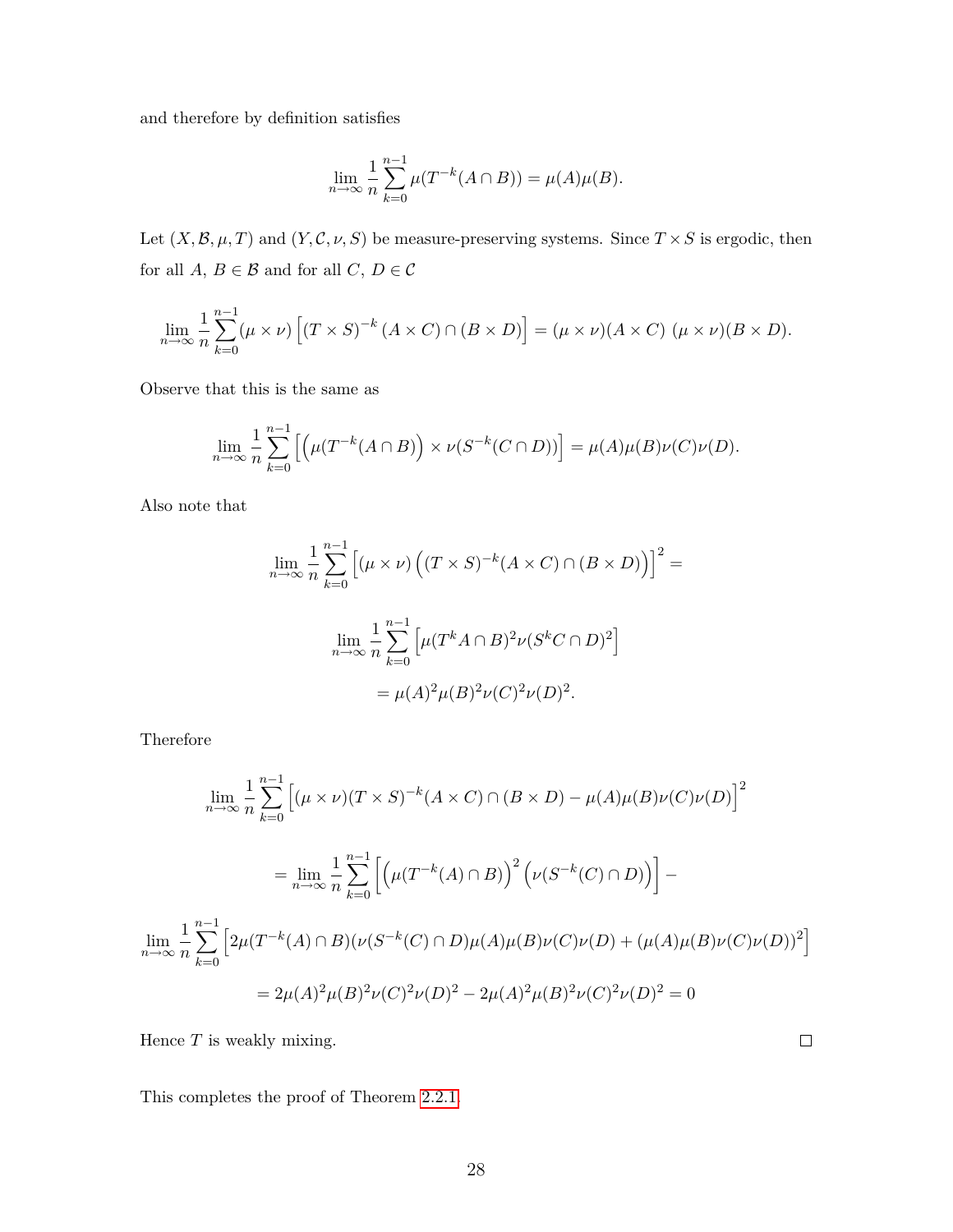#### **Theorem 2.2.2.** *The Chacon transformation is doubly ergodic.*

By showing this and with the help of the just proved theorem for a measure-preserving transformations in general, we can conclude that Chacon's transformation is weakly mixing.

*Proof.* First we fix a stage k. Let  $\mathcal{T}_k$  be the tower at this stage. We pick two levels of the tower and denote them by *I* and *J*. Let *I* and *J* be separated by *l* levels with *J* above *I*, that is, *J* is the  $(i + l)$ th level in  $\mathcal{I}_k$  when *I* is the *i*th level. In proving that the Chacon transformation was not strongly mixing we were able to establish that for any level of the tower  $A, \mu(T^n A \cap A) \geq \frac{1}{2}$  $\frac{1}{3}\mu(A)$ . Without loss of generality this holds that for any stage *k*. Thus we have the inequality that  $\mu(T^k I \cap I) \geq \frac{1}{2}$  $\frac{1}{3}\mu(I)$ . We claim that there exists an *H* such that  $\mu(I \cap T^HJ) = \mu(T^HJ \cap I) \geq \frac{1}{2}$  $\frac{1}{3^l}\mu(J)$ . If we are able to establish that the same *H* holds for these two inequalities at the same stage, then we can conclude that the Chacon transformation is doubly ergodic.

To establish this observe that at stage *k* the tower  $\mathcal{T}_k$  has height  $h_k$ . Moving to the  $(k+1)$ th stage, all the levels of the tower are split up into three subintervals each. In particular, the level *J* is divided into three subintervals  $J_1, J_2, J_3$ . Further observe that  $T^{h_k} J_1 = J_2$  and  $T^{h_k} J_2 = T^{-1} J_3$ . This is because of the spacer introduced in  $\mathscr{T}_{k+1}$  during the cutting and stacking process. Thus we can say that  $\mu(T^{h_k}J_2 \cap T^{-1}(J_3)) = \mu(T^{h_k}J \cap T^{-1}(J)) \geq \frac{1}{2}$  $\frac{1}{3}\mu(J).$ Keeping track of only one of these subintervals of *J*, set  $T^{h_k} J_2$  which is a level in the  $(k+1)$ th stage to *L*. In moving from the  $(k+1)$ th stage to the  $(k+2)$ th stage let  $L_1, L_2, L_3$  denote the subintervals of *L*. Again because the introduction of a new spacer we can see that  $\mu(T^{h_{k+1}}L_2 \cap T^{-1}(L_3)) \geq \frac{1}{2}$  $\frac{1}{3}\mu(L)$ . In fact, this helps us establish that  $\mu(T^{h_{k+1}}L \cap T^{-1}(L)) \ge$ 1  $\frac{1}{3}\mu(L)$ . Which means that

$$
\mu(T^{h_k}(T^{h_{k+1}}J) \cap T^{-2}(J))
$$
  
= 
$$
\mu(T^{h_k+h_{k+1}}J \cap T^{-2}J) \ge \frac{1}{3^2}\mu(J).
$$

In tracking any level we notice that the tower is split into three pieces and a spacer is introduces when we move to the next stage. In studying the middle and right portions of a split tower, the level always misses intersecting with itself because of the introduced spacer.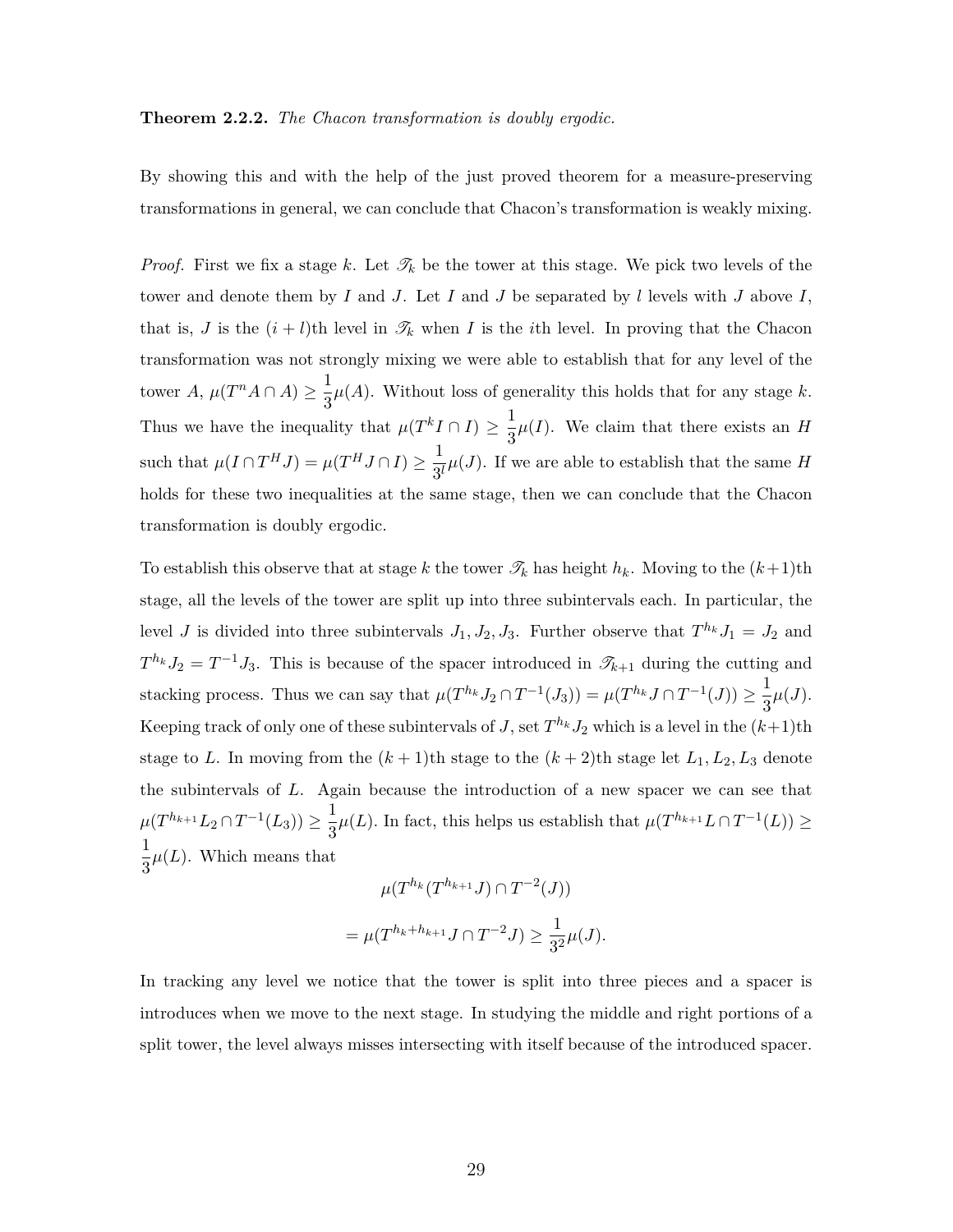Then by induction we are able to establish that  $(k + l)$ th stage

$$
\mu(T^{h_k+h_{k+1}+\ldots+h_{k+l-1}}J\cap T^{-l}(J))\geq \frac{1}{3^l}\mu(J).
$$

But observe that  $T^{-l}J = I$  hence

$$
\mu(T^H(J) \cap I) \ge \frac{1}{3^l} \mu(J)
$$

with  $H = h_k + h_{k+1} + \ldots + h_{k+l-1} = \sum_{i=0}^{l-1} h_{k+i}$ .

We claim that the same *H* will make the inequality  $\mu(T^H(I) \cap I) > 0$  true. This time we use the left and middle portions of the tower to attain desired result. Recall that we have already proven that at any  $(k+1)$ th stage  $\mu(T^{h_k}(I) \cap I) \geq \frac{1}{2}$  $\frac{1}{3}\mu(I)$ . Note that this applies to any stage in the construction of Chacon transformation.

If we look at  $T^{h_k}(I) \cap I$  as an interval, then in the  $(k+2)$ <sup>th</sup> stage, we know that

$$
\mu\left(T^{k+1}(T^{h_k}(I) \cap I) \cap (T^{h_k}(I) \cap I)\right) = \mu\left(T^{h_{k+1}+h_k}(I) \cap T^{h_{k+1}}(I) \cap T^{h_k}(I) \cap J)\right)
$$
  

$$
\geq \frac{1}{3^2} \mu(I).
$$

Now observe that  $T^{h_{k+1}+h_k}(I) \cap T^{h_{k+1}}(I) \cap T^{h_k}(I) \cap J$  is a subset of  $T^{h_{k+1}+h_k}(I) \cap J$ . Thus  $\mu(T^{h_{k+1}+h_k}(I) \cap I) \geq \frac{1}{2^s}$  $\frac{1}{3^2}\mu(I).$ 

Then by induction we can say that

$$
\mu(T^{h_{k+l-1}+h_{k+l}+\ldots+h_{k+1}+h_k}(I)\cap I) \geq \frac{1}{3^l}\mu(I)
$$

with  $h_{k+l-1} + h_{k+l} + ... + h_{k+1} + h_k = H$ .

Let  $A, B \subset [0, 1]$  be sets of positive measure. We claim that there exists  $I$ , a level in a tower  $\mathscr{T}_k$  and a level *J* in  $\mathscr{T}_{k'}$  such that  $\mu(A \cap I) \geq \frac{2}{2}$  $\frac{2}{3}\mu(I)$  and  $\mu(B \cap J) \ge \frac{2}{3}$  $\frac{2}{3}\mu(J)$ . By proving this we will be able to conclude that Chacon's transformation is doubly ergodic. We state without proof the Increasing Martingale theorem which will be needed.

**Lemma 2.2.8.** *(Increasing Martingale theorem)* [\[2\]](#page-40-2) If  $\{\mathcal{B}_n\}$  is an increasing sequence if *sub-* $\sigma$ -algebras with  $\mathcal{B}_n \uparrow \mathcal{B}_{\infty}$  (i.e  $\cup_n \mathcal{B}_n$  generates  $\mathcal{B}_{\infty}$ ), then the conditional expectation of  $f \in L^1(X)$  *with respect to*  $\mathcal{B}_n$ *,*  $\mathbb{E}(f|\mathcal{B}_n) \to \mathbb{E}(f|B_\infty)$  *a.e and in*  $L^1(X)$ *.*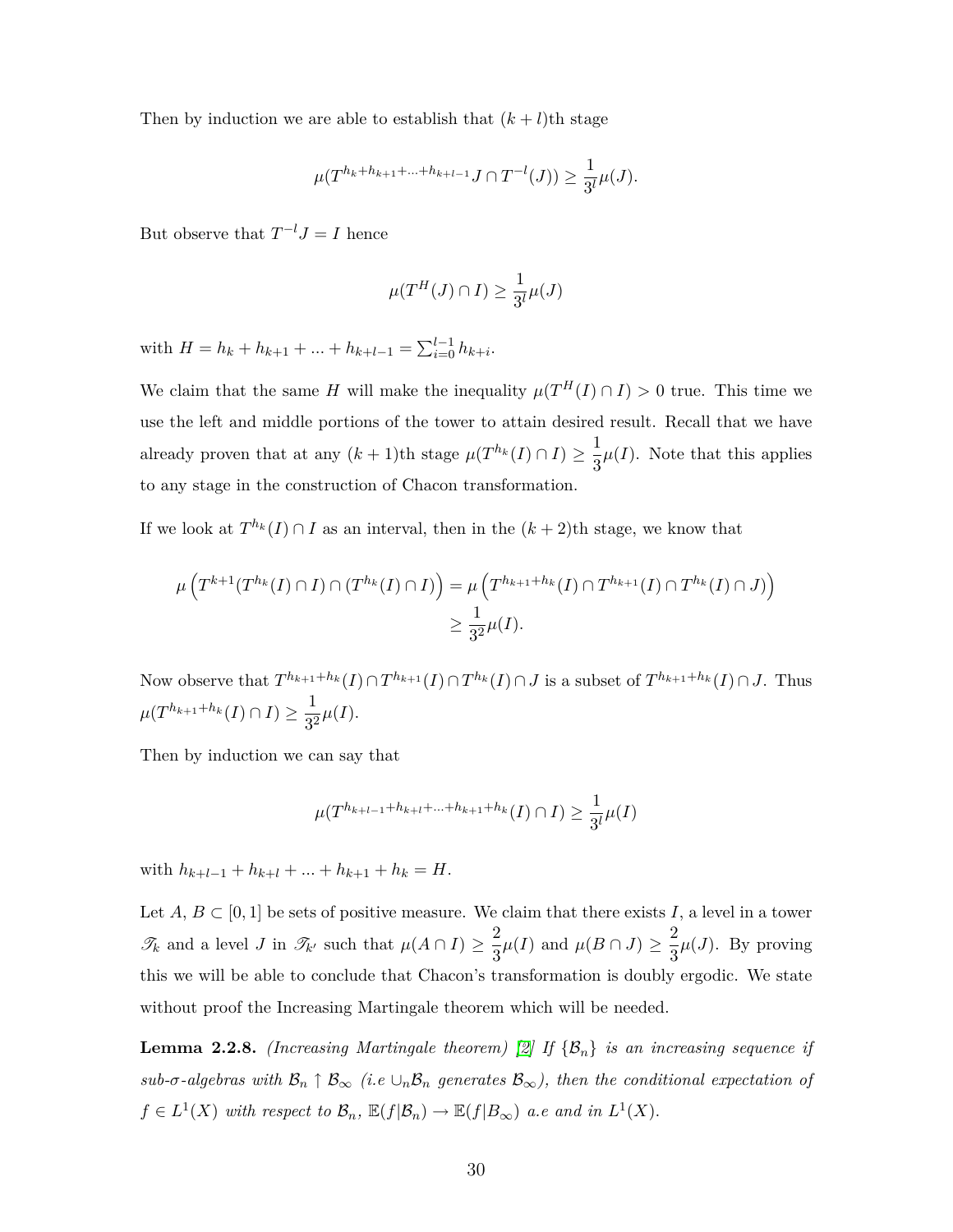Continuing the proof of the doubly ergodic property of Chacon's transformation, let  $\mathcal{B}_k$  be the increasing sequence of  $\sigma$ -algebras generated by the levels of  $\mathcal{T}_k$  and the spacer which converges to *B* (the  $\sigma$ -algebra of Lebesgue measurable subsets of  $[0, 1]$ .) The conditional expectation of  $\mathbb{I}_A$  with respect to  $\mathcal{B}_k$  is given by

$$
\mathbb{E}(\mathbb{I}_A|\mathcal{B}_k)(x)=\sum_{j=1}^{h_k-1}\frac{\int_{I_j}\mathbb{I}_A d\mu}{\mu(I_j)}\cdot \mathbb{I}_{I_j}(x)+\frac{\int_{S_k}\mathbb{I}_A d\mu}{\mu(S_k)}\cdot \mathbb{I}_{S_k}(x).
$$

where *S<sup>k</sup>* represents the remaining spacer at the *k*th stage. Then by the Martingale theorem,

$$
\mathbb{E}(\mathbb{I}_A|\mathcal{B}_k)(x) \longrightarrow \mathbb{I}_A(x) \text{ a.e.}
$$

After eliminating a set of measure 0 in *A*, pick a point  $c \in A$  then

$$
\mathbb{E}(\mathbb{I}_A|\mathcal{B}_k)(c) \longrightarrow \mathbb{I}_A(c) = 1
$$

since the point *c* will be in only one set. Then for all  $k$  there exists a  $j_k$  such that

$$
\frac{\int_{I_{j_k}} \mathbb{I}_A d\mu}{\mu(I_{j_k})} = \frac{\mu(A \cap I_{j_k})}{\mu(I_{j_k})} \longrightarrow 1.
$$

Thus we can conclude that there exists a  $k_0$  such that for all  $k \geq k_0$ ,  $\frac{\mu(A \cap I_k)}{\mu(I_k)}$  $\frac{A\cap I_k)}{\mu(I_k)}\geq \frac{2}{3}$  $\frac{2}{3}\mu(I).$ 

The same argument is applied to  $B$  to establish the corresonding inequality that there exists  $a \; k' > k_0$  such that  $\frac{\mu(B \cap J_{k'})}{\mu(I)}$  $\frac{B\cap J_{k'}}{\mu(J_{k'})}\geq \frac{2}{3}$  $\frac{2}{3}\mu(J)$ .

Now suppose  $k < k'$ . Pick *I* in  $\mathcal{R}_k$  and *J* in  $\mathcal{R}_{k'}$ . Let  $I_1, I_2, I_3$  denote the subintervals of 3  $\mu(A \cap I_i)$ . Since  $\mu(A \cap I) \geq \frac{2}{2}$ *I* in the  $(k + 1)$ th stage then  $\mu(A \cap I) = \sum$  $\frac{2}{3}\mu(A)$  at *k* we *i*=1 claim that there exists at least one subinterval of *I* such that  $\mu(A \cap I') \geq \frac{2}{2}$  $\frac{2}{3}\mu(I')$  at stage  $(k+1)$ . This result holds for all subsequent stages. Then by induction we can find levels *I* and *J*, *l* levels apart, in the same tower  $\mathcal{T}_n$  that are  $\frac{2}{3}$ -full of *A* and *B* respectively such that  $\mu(A \cap I) \geq \frac{2}{2}$  $\frac{2}{3}\mu(I)$  and  $\mu(B \cap J) \ge \frac{2}{3}$  $\frac{2}{3}\mu(J)$ .  $\Box$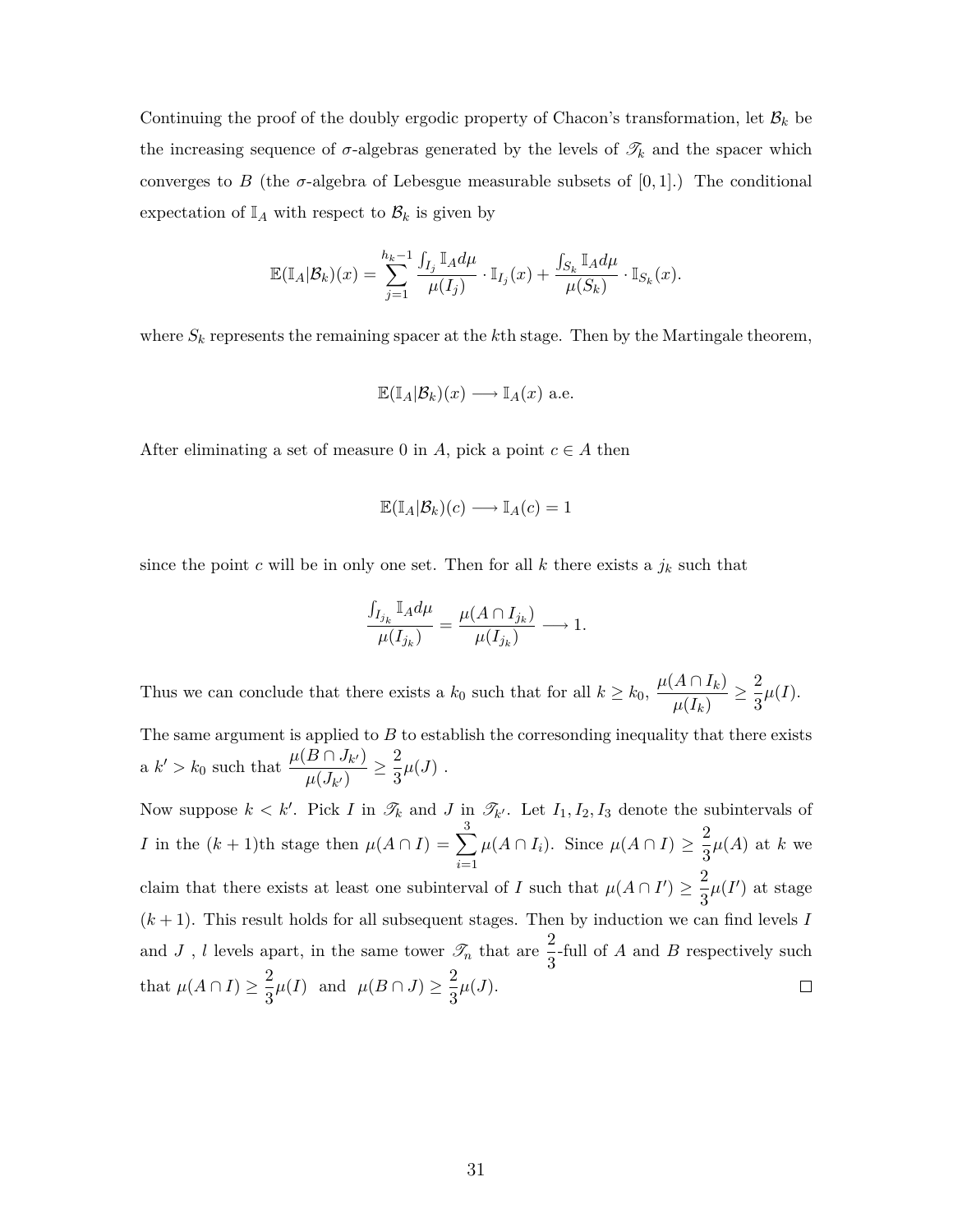### <span id="page-36-0"></span>**2.3 The Original Chacon Transformation**

The construction of the Chacon transformation in [\[1\]](#page-40-1) is slightly different from that of the canonical Chacon transformation descibed earlier. The difference between these two methods of constructing the transformation is given next. In the first stage the unit interval in divided into three equal and disjoint intervals  $I_1^1, I_2^1$  and  $R_1$ . Just as in the canonical construction, the third portion  $R_1 = \left[\frac{2}{3}\right]$  $\left[\frac{2}{3},1\right]$  is set aside as the spacer or reservoir. The stacking process begins immediately after this.  $I_1^2$  is stacked on top of  $I_1^1$ . This ends stage 1. The transformation *T* constructed at the end of this stage maps  $I_1^1$  linearly onto  $I_1^2$  and is undefined on *R*1.

At the beginning of stage 2, the tower of two levels is cut in half. An interval of equal length to the length of  $I_1^1$  is separated from the right side of  $R_1$ . This piece is put on top of the right-side sliced tower and then everything is stacked on top of the left piece. Thus at the end of the second stage we have a tower consisting of five levels and the remaining spacer, *R*<sub>2</sub>. The intervals at this stage satisfy the condition that  $h_2 \cdot \mu(I_2^1) + \mu(R_2) = 1$  where  $h_2$ is the height of the tower at this stage and is five.

This inductive process continues and at the *n*th stage we have the intervals  $I_n^1, I_n^2, ..., I_n^{h_n}, R_n$ ,  $h_n + 1$  partitions of the unit interval where  $h_n \cdot \mu(I_n^1) + R_n = 1$  with  $I_n^1, I_n^2, \dots, I_n^{h_n}$  all having equal length. The map constructed at this stage is defined on  $\bigcup_{k=1}^{h_n-1} I_n^k$  and is undefined on the topmost level  $I_n^{h_n}$  and the remaining spacer  $R_n$ . To form the  $(n + 1)$ th tower, we first create a new partition of the unit interval by splitting the  $(n-1)$ th tower into two thus creating a new partition of the unit interval  $I_{n+1}^1, I_{n+1}^2, \ldots, I_{n+1}^{h_{n+1}}, R_{n+1}$ . Note that  $I_{n+1}^1, I_{n+1}^2, \ldots, I_{n+1}^{h_{n+1}}$  have equal length. An interval of the same length as one of these pieces is cut off from the  $R_n$ , placed on top of the right part of the sliced tower and then everything is stacked on the left part of the sliced tower. The spacer that remains is what forms  $R_{n+1}$ . Therefore at the end of the *n*th stage we have formed a new tower which has height  $h_{n+1} = 2h_n + 1.$ 

Remark: Note that the transformation constructed using this method is the same as the resulting transformation using the previously described method, i.e, splitting intervals into three. It therefore has the same properties, in that, it is measure-preserving, invertible with respect to  $\mu$  a.e. and it is an example of a weakly mixing transformation which is not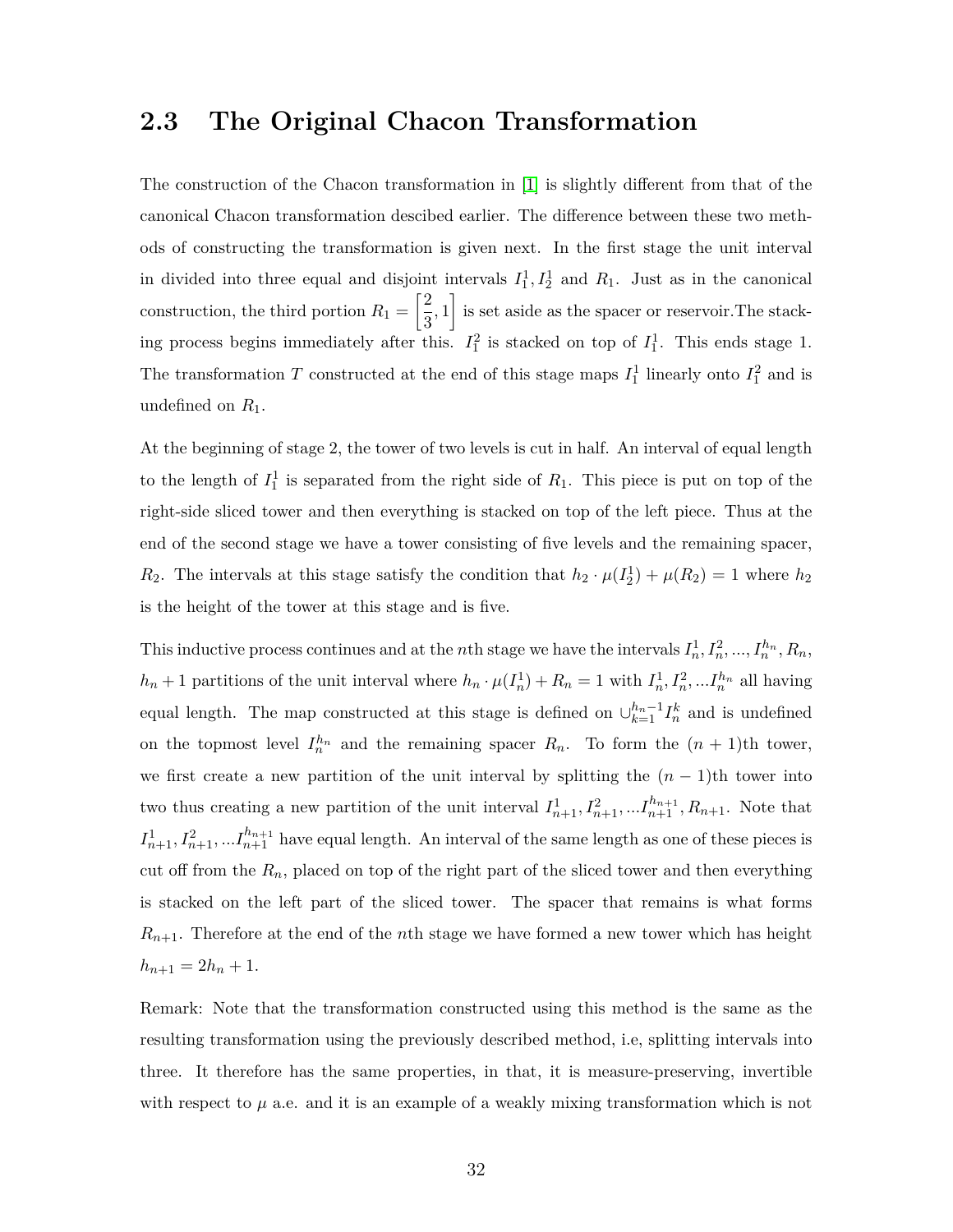strongly mixing. The main advantage of contructing the transformation by splitting the towers into three instead of two is realized when proving that the Chacon transformation is doubly ergodic. Recall that to prove that  $\mu(T^H(I) \cap I) > 0$  we studied the left and middle portions of the split tower while the middle and right portions of the tower were used to prove that  $\mu(T^H(I) \cap I) > 0$ . In constructing the transformation using the original method there is no clear cut division and thus proving the double ergodic property is quite tedious.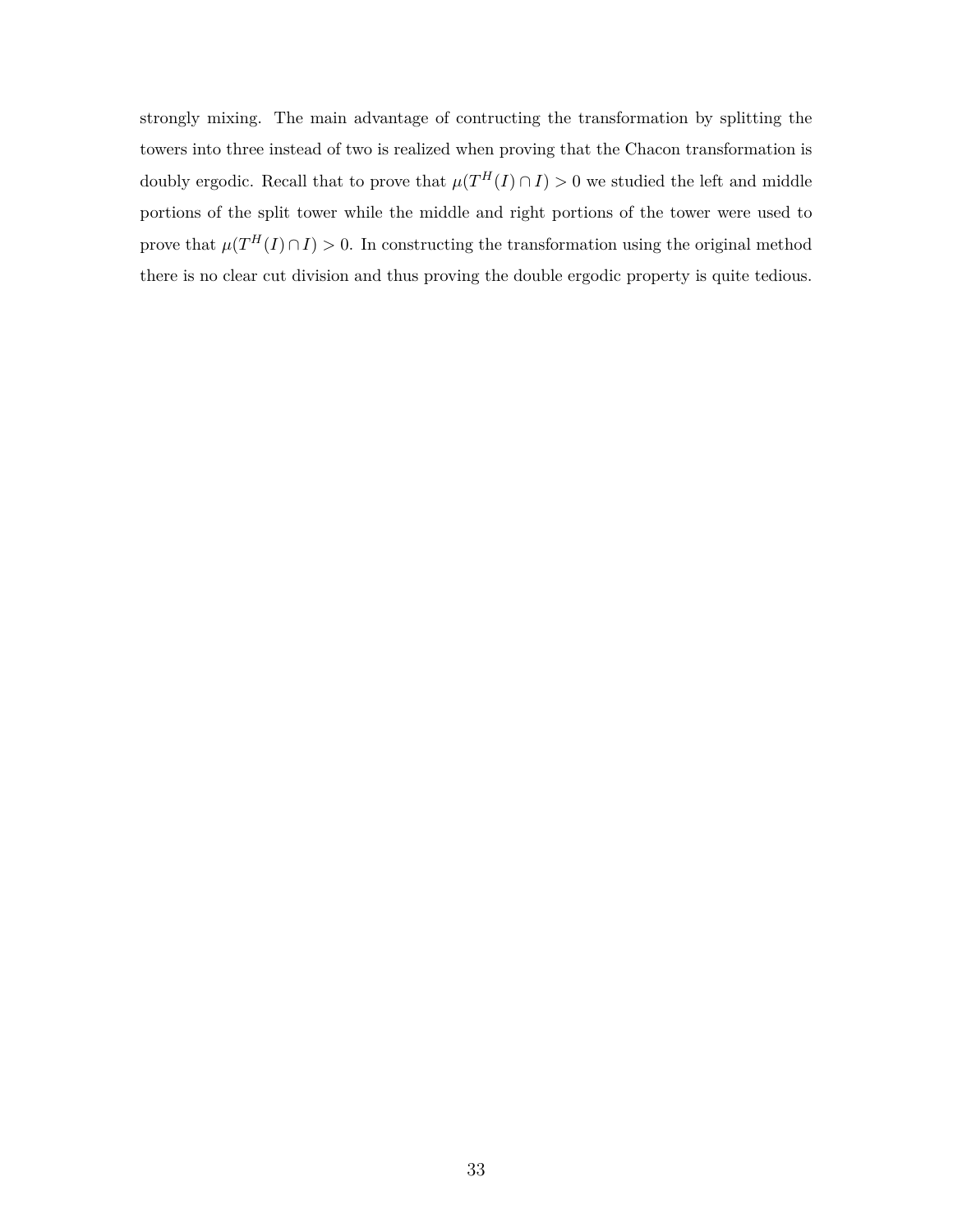## <span id="page-38-0"></span>**Chapter 3**

# *Some Results for Cutting and Stacking Methods*

There are several interesting results for cutting and stacking methods. We state without proof results obtained by Arnoux et al [\[4\]](#page-40-4).

**Definition 3.0.1.** [\[5\]](#page-40-5) Let  $(X, \mathcal{B}, \mu)$  be a Lebesgue space and T an invertible measurepreserving transformation of  $(X, \mathcal{B}, \mu)$ . *T* is said to be *aperiodic* if

$$
\mu\left(\bigcup_{k\in\mathbb{Z},k\neq 0} \{x\in X:T^k(x)=x\}\right)=0.
$$

**Definition 3.0.2.** An interval exchange transformation (I.E.T) is a kind of dynamical system which is a generalized idea of a circle rotation. I.E.T is a piecewise linear map of [0*,* 1] into itself. It has the properties of being one-to-one and continuous except for a finite set of points and also preserves Lebesgue measure. An interval exchange transformation acts by cutting the unit interval into several subintervals, and then permuting these subintervals.

Mathematically, let  $n > 0$  and let *S* be a vector of real numbers  $S = \{s_1, s_2, ..., s_n\}$  such that  $\sum_{n} s_n = 1$ . Set  $a_0 = 0$ ,  $a_i = \sum_{j=1}^{i} s_j$  and  $\lambda_i = [a_{i-1}, a_i)$ . Let P be a permutation of  $\{1, 2, ..., n\}$  and set  $\mathcal{S}^{\mathcal{P}} = \{s_{\mathcal{P}^{-1}(1)}, s_{\mathcal{P}^{-1}(2)}, ..., s_{\mathcal{P}^{-1}(n)}\}\$ . The map  $T_{\mathcal{P}, \mathcal{S}} : [0, 1] \to [0, 1]$  is an interval exchange transformation to the pair  $(\mathcal{P}, \mathcal{S})$  defined by

$$
T_{\mathcal{P},\mathcal{S}}(x) = x - a_{i-1} + a_{\mathcal{S}(i)-1}^{\mathcal{P}}
$$
 for  $x \in \lambda_i$ ,  $0 \le i \le n$ .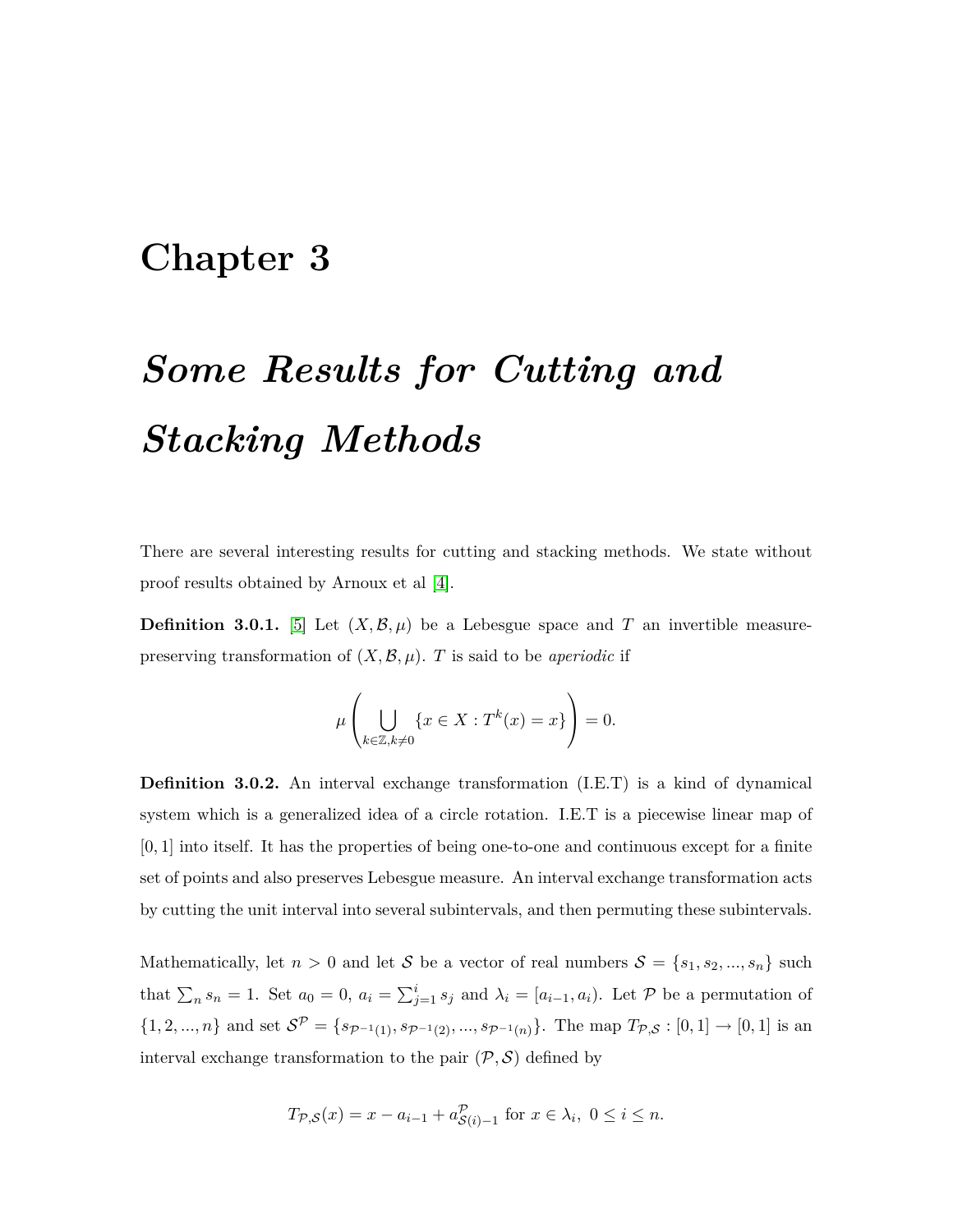**Theorem 3.0.1.** *[\[4\]](#page-40-4) Any aperiodic measure-preserving transformation on a probability space is isomorphic to a interval exchange transformation*  $T : [0,1) \rightarrow [0,1)$  (obtained *from cutting and stacking) which satisfies the following properties:*

- *1. There is a strictly increasing sequence*  $\{t_n\}$  ⊂ [0*,* 1) *and a sequence*  $\{a_n\}$  ⊂ R *such that*  $t_0 = 0$ ,  $\lim_{n \to \infty} t_n = 1$  *and*  $T(x) = x + a_n$  *for all*  $x \in [t_{n-1}, t_n)$ *.*
- 2.  $T(I_n) \subset [0,1)$  *for all*  $n \in \mathbb{N}$ .
- *3. T is bijective.*

Remark: This is a very useful and strong theorem in that if given an interval exchange transformation we know we can construct it inductively using a cutting and stacking method. Also there exists an aperiodic transformation which is isomorphic to it. This allows us to move between these two areas and obtain several other interesting results which have been established for aperiodic transformations.